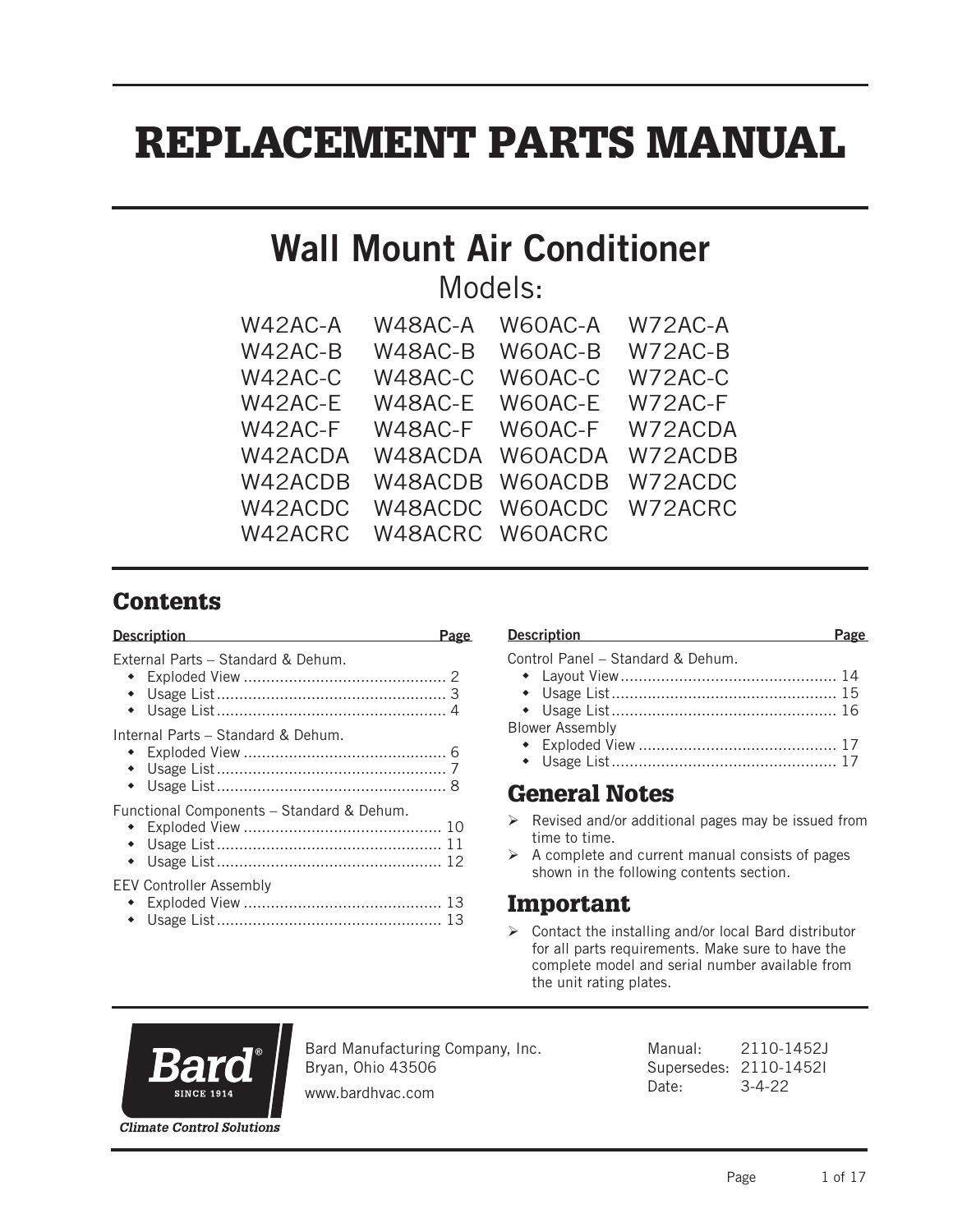

SEXP-932 B

This drawing to be used for reference for pages 3 and 4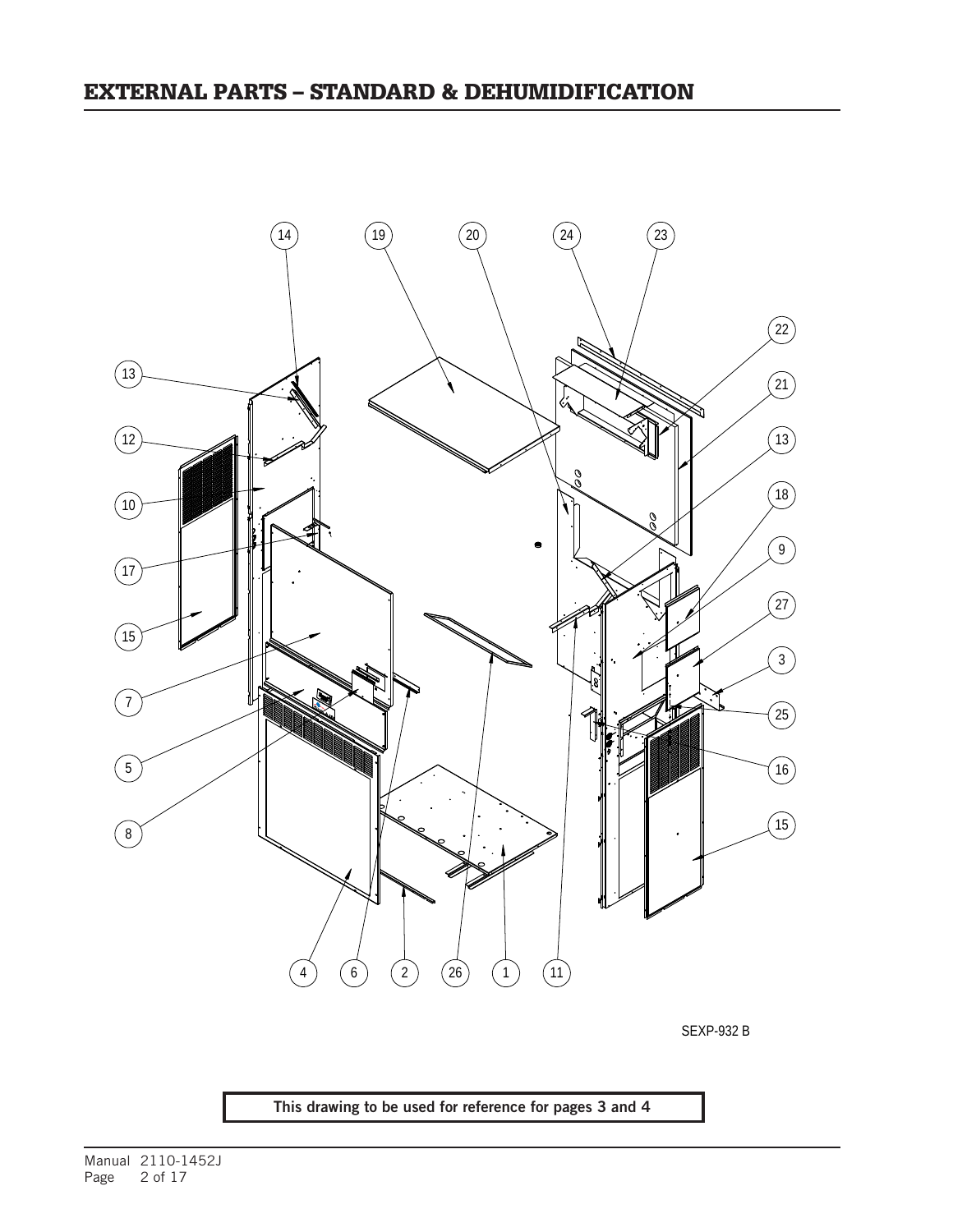#### EXTERNAL PARTS – STANDARD & DEHUMIDIFICATION

|                 |                                        |                                                            | மி                                 |                                    | B,<br>ူင                           |                                    |
|-----------------|----------------------------------------|------------------------------------------------------------|------------------------------------|------------------------------------|------------------------------------|------------------------------------|
|                 |                                        |                                                            | W42AC-A, I<br>C, E, F, RC          | W42ACDA,<br>B, C                   | W48AC-A,<br>C, E, F, RC            | W48ACDA,<br>B, C                   |
| Dwg             |                                        |                                                            |                                    |                                    |                                    |                                    |
| No.<br>1        | <b>Part Number</b><br>S127-574         | <b>Description</b><br>Unit Base                            | Χ                                  | X                                  | Χ                                  | Χ                                  |
| $\mathbf 1$     | S127-584 3                             | Unit Base                                                  | 0                                  | 0                                  | 0                                  | 0                                  |
| $\overline{c}$  | 113-762                                | Front Base Bracket                                         | Χ                                  | X                                  | Χ                                  | $\overline{\mathsf{X}}$            |
| $\mathbf{2}$    | 113-797 3                              | Front Base Bracket                                         | O                                  | O                                  | 0                                  | 0                                  |
| 3<br>4          | 113-140<br>119-125-* <sup>0</sup>      | <b>Bottom Mounting Bracket</b><br>Front Grille             | $\overline{X}$<br>X                | $\overline{X}$<br>X                | $\overline{X}$<br>Χ                | $\overline{X}$<br>X                |
| 4               | 119-148 <sup><sup>2</sup></sup>        | <b>Front Grille</b>                                        | O                                  | $\Omega$                           | 0                                  | $\circ$                            |
| 4               | 119-135 <sup>3</sup>                   | <b>Front Grille</b>                                        | $\circ$                            | $\Omega$                           | 0                                  | $\circ$                            |
| 5               | \$533-301-* <sup>0</sup>               | Control Panel Cover (Outer)                                | X                                  | X                                  | X                                  | $\sf X$                            |
| 5<br>5          | S533-309 2<br>S533-310 <sup>3</sup>    | Control Panel Cover (Outer)<br>Control Panel Cover (Outer) | $\circ$<br>$\circ$                 | $\Omega$<br>O                      | $\Omega$<br>0                      | $\circ$<br>0                       |
| 6               | \$165-608-* <sup>0</sup>               | Rain Channel                                               | $\overline{\mathsf{x}}$            | X                                  | $\overline{\mathsf{x}}$            | X                                  |
| 6               | S165-609 2                             | Rain Channel                                               | $\circ$                            | $\Omega$                           | 0                                  | $\circ$                            |
| 6               | S165-610 <sup>3</sup>                  | Rain Channel                                               | $\circ$                            | $\circ$                            | 0                                  | 0                                  |
| 7<br>7          | \$515-323-* <sup>0</sup>               | <b>Upper Front</b>                                         | X<br>$\circ$                       | X<br>$\circ$                       | X<br>$\circ$                       | X                                  |
| 7               | S515-328 <sup>2</sup><br>S515-330 3    | <b>Upper Front</b><br><b>Upper Front</b>                   | $\circ$                            | $\circ$                            | $\circ$                            | 0<br>$\circ$                       |
| 8               | 153-717-* <sup>0</sup>                 | Disconnect Access Door                                     | X                                  | X                                  | X                                  | X                                  |
| 8               | 153-723 2                              | Disconnect Access Door                                     | $\circ$                            | $\Omega$                           | 0                                  | $\circ$                            |
| 8               | 153-724 3                              | Disconnect Access Door                                     | 0                                  | $\Omega$                           | 0                                  | $\circ$                            |
| 9<br>9          | S501-1127-* ①<br>S501-1128 2           | <b>Right Side</b><br><b>Right Side</b>                     | X<br>$\circ$                       | $\overline{\mathsf{x}}$<br>$\circ$ | $\overline{\mathsf{x}}$<br>$\circ$ | X<br>$\circ$                       |
| 9               | S501-1129 3                            | <b>Right Side</b>                                          | O                                  | O                                  | 0                                  | $\circ$                            |
| 10              | $501 - 1054 - * 0$                     | Left Side                                                  | X                                  | X                                  | X                                  | X                                  |
| 10              | 501-1073 2                             | Left Side                                                  | $\circ$                            | $\Omega$                           | $\circ$                            | $\circ$                            |
| 10<br>11        | 501-1077 3<br>105X1454                 | Left Side                                                  | $\circ$<br>$\overline{\mathsf{X}}$ | $\Omega$<br>$\overline{X}$         | 0<br>$\overline{X}$                | $\circ$<br>$\overline{\mathsf{X}}$ |
| 12              | 105Y1454                               | <b>Right Support Angle</b><br>Left Support Angle           | X                                  | X                                  | Χ                                  | Χ                                  |
| 13              | 105-1457                               | Coil Support                                               | $\overline{2}$                     | $\overline{2}$                     | $\overline{c}$                     | $\overline{2}$                     |
| 14              | 147-055                                | Coil Support Offset                                        | X                                  | $\overline{X}$                     | Χ                                  | Χ                                  |
| 15              | 119-126-* <sup>0</sup>                 | Side Grille                                                | $\mathbf{2}$                       | $\overline{c}$                     | $\overline{c}$                     | $\overline{c}$                     |
| 15              | 119-142 <sup><b><sup>2</sup></b></sup> | Side Grille                                                | $\overline{c}$                     | $\overline{c}$                     | $\overline{c}$                     | $\mathbf{2}$                       |
| 15<br>16        | 119-136 <sup>3</sup><br>105-1450       | Side Grille<br>Right Control Panel Angle                   | $\overline{c}$<br>Χ                | 2<br>$\sf X$                       | 2<br>X                             | $\overline{c}$<br>$\sf X$          |
| 17              | 105-1451                               | Left Control Panel Angle                                   | Χ                                  | X                                  | Χ                                  | Χ                                  |
| 18              | \$543-221-* 0                          | <b>Heater Access Cover</b>                                 | X                                  | X                                  | Χ                                  | X                                  |
| 18              | S543-228 <sup>2</sup>                  | <b>Heater Access Cover</b>                                 | O                                  | $\Omega$                           | 0                                  | $\circ$                            |
| 18              | S543-229 3                             | <b>Heater Access Cover</b>                                 | $\circ$                            | $\Omega$                           | 0                                  | $\circ$                            |
| 19<br>19        | 507-382-* <sup>0</sup><br>507-391 2    | Top<br>Top                                                 | X<br>$\circ$                       | X<br>$\Omega$                      | X<br>0                             | Χ<br>$\circ$                       |
| 19              | 507-392 <sup>3</sup>                   | Top                                                        | $\circ$                            | $\circ$                            | 0                                  | 0                                  |
| $\overline{20}$ | 109-412                                | Lower Back                                                 | $\overline{\mathsf{X}}$            | $\overline{\mathsf{x}}$            | $\overline{\mathsf{x}}$            | $\overline{\mathsf{x}}$            |
| 20              | 109-418 2                              | Lower Back                                                 | 0                                  | 0                                  | 0                                  | 0                                  |
| 20<br>21        | 109-422 3<br>S509-411                  | Lower Back<br>Upper Back                                   | 0<br>X                             | 0<br>Χ                             | 0<br>Χ                             | 0<br>Χ                             |
| 21              | S509-417 2                             | Upper Back                                                 | 0                                  | 0                                  | 0                                  | 0                                  |
| 21              | S509-421 3                             | Upper Back                                                 | 0                                  | 0                                  | 0                                  | 0                                  |
| 22              | S111-299                               | Outlet Air Frame Assembly                                  | X                                  | X                                  | Χ                                  | Χ                                  |
| 23              | 535-129                                | <b>Heat Shield</b>                                         | Χ                                  | X                                  | Χ                                  | Χ                                  |
| 24<br>24        | 113-150-* <sup>0</sup><br>113-150-4 2  | Top Rain Flashing<br>Top Rain Flashing                     | X<br>O                             | X<br>0                             | Χ<br>0                             | X<br>0                             |
| 24              | 113-359 <sup>3</sup>                   | Top Rain Flashing                                          | 0                                  | 0                                  | 0                                  | 0                                  |
| 25              | 539-406                                | Fresh Air Damper Assembly                                  | X                                  | X                                  | Χ                                  | Χ                                  |
| 25              | 543-222                                | Intake Blank Off Plate                                     | 0                                  | 0                                  | 0                                  | 0                                  |
| 26              | 543-220                                | Exhaust Blank Off Plate                                    | Χ                                  | Χ                                  | Χ                                  | Χ                                  |
| 27<br>27        | \$543-248-* <sup>0</sup><br>S543-250 2 | <b>Access Cover</b><br><b>Access Cover</b>                 | Χ<br>0                             | Χ<br>0                             | Χ<br>0                             | Χ<br>0                             |
| 27              | S543-251 3                             | <b>Access Cover</b>                                        | 0                                  | 0                                  | 0                                  | 0                                  |
| <b>NS</b>       | 5252-033                               | <b>Bard Nameplate</b>                                      | X                                  | Χ                                  | Χ                                  | Χ                                  |
|                 |                                        |                                                            |                                    |                                    |                                    |                                    |

 Exterior cabinet parts are manufactured with various paint color options. To ensure the proper paint color is received, include the complete model and serial number of the unit for which cabinet parts are being ordered.

X – Standard Component O – Optional Component

k Exterior cabinet parts are manufactured from aluminum Code "A". #24 - Top rain flashing not available in aluminum; order 113-150-4 (Buckeye Gray).

Exterior cabinet parts are manufactured from stainless steel Code "S"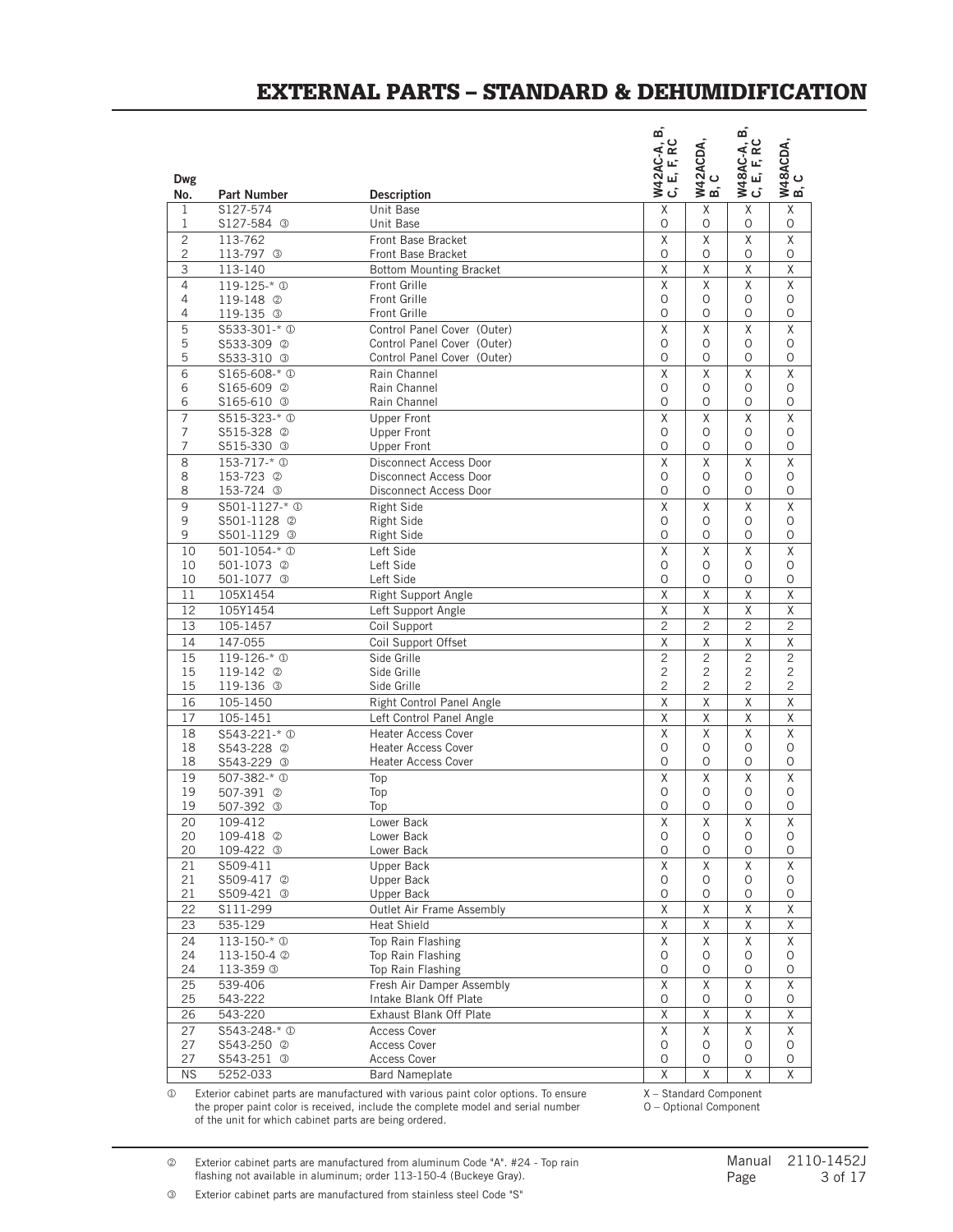#### EXTERNAL PARTS – STANDARD & DEHUMIDIFICATION

|                     |                                                  |                                                            | B,                                  |                                  | ß,                      |                              |
|---------------------|--------------------------------------------------|------------------------------------------------------------|-------------------------------------|----------------------------------|-------------------------|------------------------------|
|                     |                                                  |                                                            | W60AC-A, I<br>C, E, F, RC           | W60ACDA,<br>B, C                 | W72AC-A,<br>C, F, RC    | W72ACDA,<br>B, C             |
| Dwg                 |                                                  |                                                            |                                     |                                  |                         |                              |
| No.<br>1            | <b>Part Number</b><br>S127-574                   | <b>Description</b><br>Unit Base                            | Χ                                   | Χ                                | Χ                       | Χ                            |
| $\mathbf{1}$        | S127-584 3                                       | Unit Base                                                  | 0                                   | $\circ$                          | $\circ$                 | O                            |
| $\overline{c}$      | 113-762                                          | Front Base Bracket                                         | X                                   | Χ                                | X                       | Χ                            |
| $\mathbf{2}$<br>3   | 113-797 3<br>113-140                             | Front Base Bracket<br><b>Bottom Mounting Bracket</b>       | $\circ$<br>$\overline{X}$           | O<br>X                           | 0<br>X                  | 0<br>X                       |
| $\overline{4}$      | 119-127-* 1                                      | <b>Front Grille</b>                                        | X                                   | X                                | X                       | Χ                            |
| 4                   | 119-149 <sup><sup>2</sup></sup>                  | <b>Front Grille</b>                                        | $\circ$                             | O                                | $\Omega$                | 0                            |
| 4                   | 119-137 <sup>3</sup>                             | <b>Front Grille</b>                                        | $\Omega$                            | $\circ$                          | $\Omega$                | O                            |
| 5                   | \$533-301-* <sup>0</sup>                         | Control Panel Cover (Outer)                                | $\sf X$                             | X                                | X<br>$\Omega$           | X                            |
| 5<br>5              | S533-309 <sup>2</sup><br>S533-310 <sup>3</sup>   | Control Panel Cover (Outer)<br>Control Panel Cover (Outer) | $\circ$<br>0                        | $\circ$<br>$\circ$               | $\Omega$                | O<br>0                       |
| 6                   | \$165-608-* <sup>0</sup>                         | Rain Channel                                               | X                                   | X                                | X                       | X                            |
| 6                   | S165-609 2                                       | Rain Channel                                               | $\circ$                             | 0                                | $\Omega$                | 0                            |
| 6                   | S165-610 <sup>3</sup>                            | Rain Channel                                               | $\Omega$                            | 0                                | $\Omega$                | 0                            |
| 7<br>$\overline{7}$ | S515-324-* <sup>0</sup><br>S515-329 <sup>②</sup> | <b>Upper Front</b><br>Upper Front                          | X<br>0                              | X<br>0                           | X<br>$\circ$            | X<br>0                       |
| 7                   | S515-331 3                                       | <b>Upper Front</b>                                         | $\Omega$                            | 0                                | $\Omega$                | O                            |
| 8                   | 153-717-* ①                                      | Disconnect Access Door                                     | X                                   | X                                | X                       | X                            |
| 8                   | 153-723 2                                        | Disconnect Access Door                                     | $\circ$                             | $\circ$                          | $\Omega$                | O                            |
| 8<br>9              | 153-724 3<br>S501-1130-* <sup>0</sup>            | Disconnect Access Door<br><b>Right Side</b>                | $\Omega$<br>$\overline{\mathsf{x}}$ | $\circ$<br>X                     | $\Omega$<br>$\sf X$     | $\circ$<br>X                 |
| 9                   | S501-1131 2                                      | <b>Right Side</b>                                          | 0                                   | O                                | $\Omega$                | O                            |
| 9                   | S501-1132 <sup>3</sup>                           | <b>Right Side</b>                                          | $\Omega$                            | $\circ$                          | $\Omega$                | O                            |
| 10                  | 501-1056-* <sup>0</sup>                          | Left Side                                                  | X                                   | Χ                                | X                       | X                            |
| 10<br>10            | 501-1075 2<br>501-1079 3                         | Left Side<br>Left Side                                     | $\circ$<br>$\Omega$                 | $\circ$<br>$\circ$               | $\Omega$<br>$\Omega$    | 0<br>$\circ$                 |
| 11                  | 105X1454                                         | Right Support Angle                                        | $\overline{X}$                      | $\overline{\mathsf{X}}$          | X                       | $\overline{\mathsf{X}}$      |
| 12                  | 105Y1454                                         | Left Support Angle                                         | X                                   | Χ                                | X                       | Χ                            |
| 13                  | 105-1455                                         | Coil Support                                               | $\overline{c}$                      | $\overline{c}$                   | $\overline{c}$          | $\overline{2}$               |
| 14                  | 147-054                                          | Coil Support Offset                                        | $\overline{X}$                      | Χ                                | X                       | Χ                            |
| 15                  | 119-128-* 1                                      | Side Grille                                                | $\overline{c}$                      | $\overline{c}$                   | $\overline{c}$          | $\mathbf{2}$                 |
| 15<br>15            | 119-143 2<br>119-138 <sup>3</sup>                | Side Grille<br>Side Grille                                 | $\overline{c}$<br>$\overline{c}$    | $\overline{c}$<br>$\overline{c}$ | $\overline{c}$<br>2     | $\mathbf{2}$<br>$\mathbf{2}$ |
| 16                  | 105-1450                                         | Right Control Panel Angle                                  | $\sf X$                             | Χ                                | X                       | $\mathsf X$                  |
| 17                  | 105-1451                                         | Left Control Panel Angle                                   | X                                   | Χ                                | X                       | Χ                            |
| 18                  | \$543-221-* 0                                    | <b>Heater Access Cover</b>                                 | X                                   | Χ                                | X                       | Χ                            |
| 18<br>18            | S543-228 <sup>②</sup><br>S543-229 3              | <b>Heater Access Cover</b><br><b>Heater Access Cover</b>   | $\circ$<br>$\Omega$                 | O<br>$\Omega$                    | $\Omega$<br>$\Omega$    | 0<br>O                       |
| 19                  | 507-382-* <sup>1</sup>                           | Top                                                        | X                                   | X                                | X                       | X                            |
| 19                  | 507-391 2                                        | Top                                                        | $\circ$                             | $\circ$                          | $\Omega$                | O                            |
| 19                  | 507-392 <sup>3</sup>                             | Top                                                        | 0                                   | 0                                | $\circ$                 | 0                            |
| $\overline{20}$     | 109-414<br>109-420 <sup>2</sup>                  | Lower Back                                                 | $\overline{\mathsf{x}}$<br>0        | $\overline{\mathsf{x}}$          | $\overline{\mathsf{x}}$ | $\overline{\mathsf{X}}$<br>0 |
| 20<br>20            | 109-424 3                                        | Lower Back<br>Lower Back                                   | 0                                   | 0<br>0                           | 0<br>0                  | 0                            |
| 21                  | S509-413                                         | Upper Back                                                 | Χ                                   | Χ                                | X                       | X                            |
| 21                  | S509-419 2                                       | Upper Back                                                 | 0                                   | 0                                | 0                       | O                            |
| 21<br>22            | S509-423 3<br>S111-299                           | Upper Back<br>Outlet Air Frame Assembly                    | 0<br>Χ                              | 0<br>Χ                           | 0<br>X                  | 0<br>Χ                       |
| 23                  | 535-129                                          | <b>Heat Shield</b>                                         | $\overline{X}$                      | Χ                                | X                       | Χ                            |
| 24                  | 113-150-* <sup>0</sup>                           | Top Rain Flashing                                          | X                                   | X                                | X                       | X                            |
| 24                  | 113-150-4 <sup>2</sup>                           | Top Rain Flashing                                          | 0                                   | 0                                | 0                       | O                            |
| 24                  | 113-359 <sup>3</sup>                             | Top Rain Flashing                                          | 0                                   | 0                                | $\circ$                 | 0                            |
| 25<br>25            | 539-406<br>543-222                               | Fresh Air Damper Assembly<br>Intake Blank Off Plate        | Χ<br>0                              | Χ<br>0                           | X<br>0                  | Χ<br>0                       |
| 26                  | 543-220                                          | Exhaust Blank Off Plate                                    | Χ                                   | Χ                                | X                       | Χ                            |
| 27                  | \$543-248-* <sup>0</sup>                         | Access Cover                                               | Χ                                   | Χ                                | Χ                       | Χ                            |
| 27                  | S543-250 <sup>2</sup>                            | <b>Access Cover</b>                                        | 0                                   | 0                                | 0                       | 0                            |
| 27                  | S543-251 3                                       | <b>Access Cover</b>                                        | 0                                   | 0                                | 0                       | 0                            |
| <b>NS</b>           | 5252-033                                         | <b>Bard Nameplate</b>                                      | X                                   | X                                | X                       | Χ                            |

 Exterior cabinet parts are manufactured with various paint color options. To ensure the proper paint color is received, include the complete model and serial number of the unit for which cabinet parts are being ordered.

X – Standard Component

O – Optional Component

Manual 2110-1452J <sup>©</sup> Exterior cabinet parts are manufactured from aluminum Code "A". Page 4 of 17  $\frac{424 - \text{Top rain flashing not available in aluminum; order 113-150-4}{\text{Refer to drawing on page 2}}$ #24 - Top rain flashing not available in aluminum; order 113-150-4 (Buckeye Gray).

Exterior cabinet parts are manufactured from stainless steel Code "S"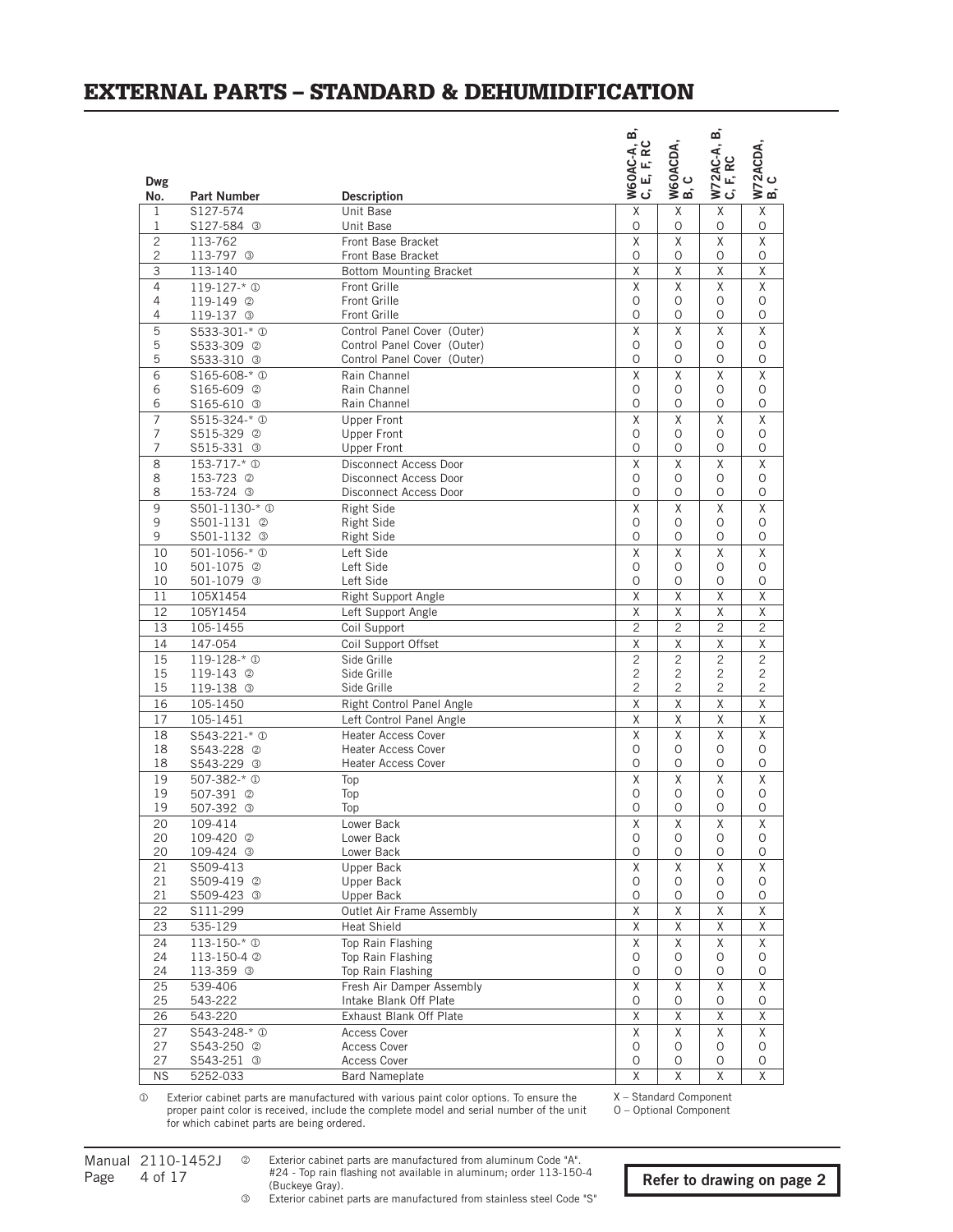# *This page intentionally left blank*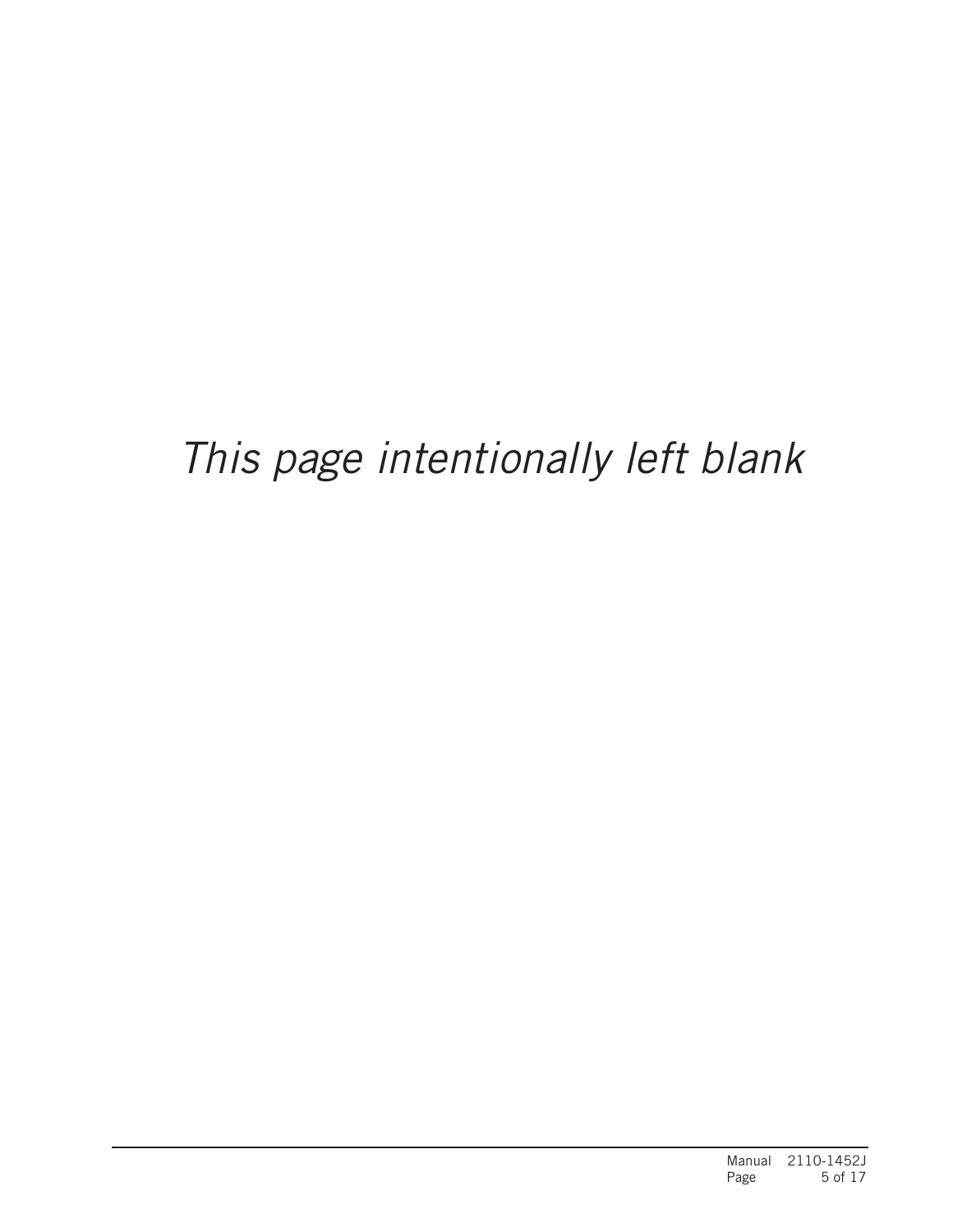#### INTERNAL PARTS – STANDARD & DEHUMIDIFICATION

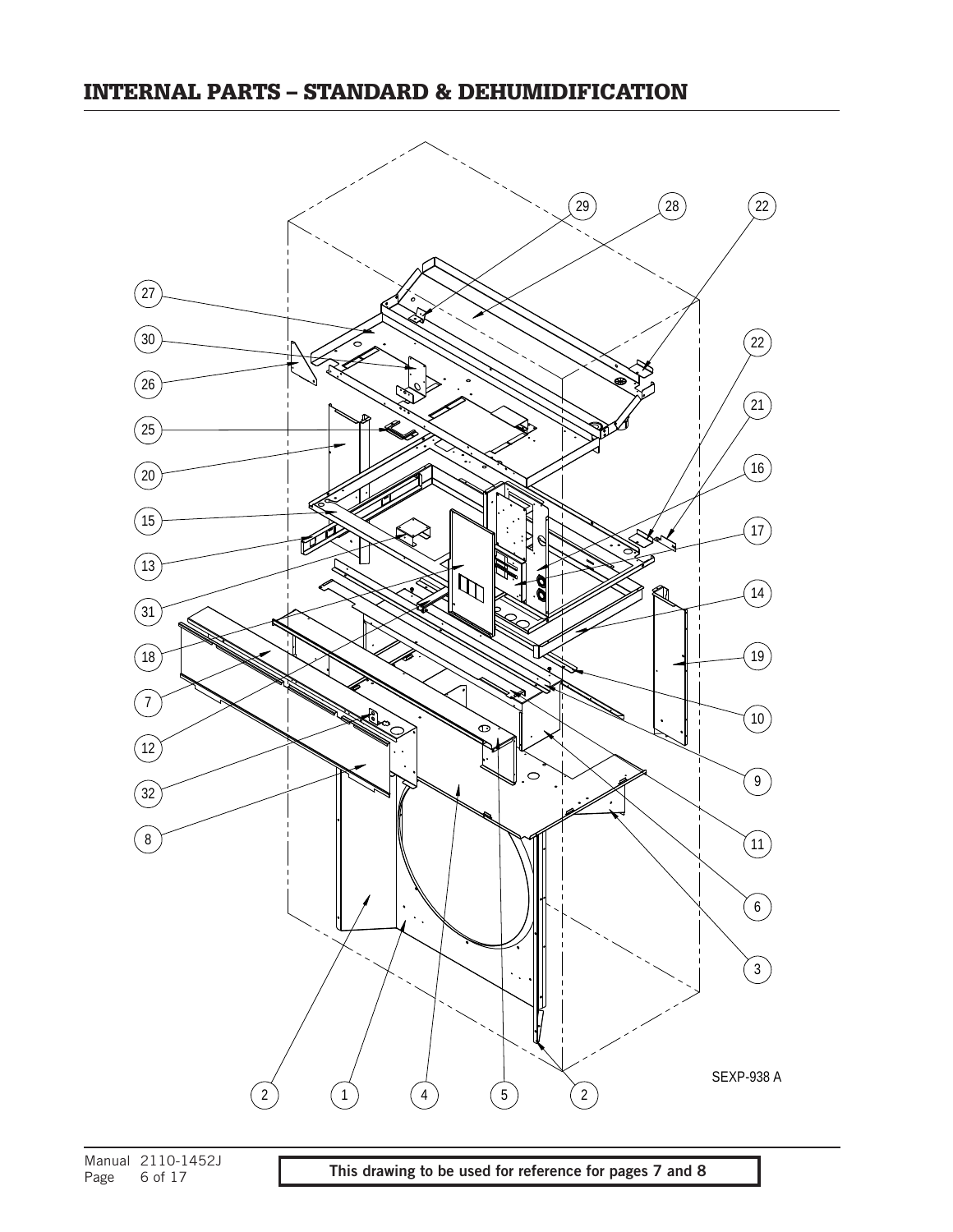#### INTERNAL PARTS – STANDARD & DEHUMIDIFICATION

|                |                                 |                                                          | ш              |                | ≃              |                | ш              |                |                |                |
|----------------|---------------------------------|----------------------------------------------------------|----------------|----------------|----------------|----------------|----------------|----------------|----------------|----------------|
|                |                                 |                                                          | W42AC-A, B,    | W42AC-C, F, RC |                |                | W48AC-A, B,    | W48AC-C, F, RC | W48ACDA, B     |                |
|                |                                 |                                                          |                |                | W42ACDA,       | W42ACDC        |                |                |                | W48ACDC        |
| Dwg<br>No.     | Part Number                     | <b>Description</b>                                       |                |                |                |                |                |                |                |                |
| $\mathbf{1}$   | 125-089                         | Fan Shroud                                               | X              | X              | X              | X              | $\sf X$        | X              | X              | $\sf X$        |
| $\mathbf{1}$   | 125-093 <sup>1</sup>            | Fan Shroud                                               | $\circ$        | $\circ$        | 0              | $\circ$        | 0              | $\circ$        | 0              | 0              |
| $\overline{c}$ | S125-090                        | Fan Shroud Side Access Cover                             | $\overline{c}$ | $\overline{c}$ | $\overline{c}$ | $\overline{c}$ | $\overline{c}$ | $\overline{c}$ | $\overline{c}$ | $\overline{c}$ |
| $\overline{c}$ | S125-094 <sup>①</sup>           | Fan Shroud Side Access Cover                             | $\overline{c}$ | $\overline{c}$ | $\overline{2}$ | $\overline{2}$ | 2              | 2              | $\overline{c}$ | $\overline{2}$ |
| 3              | 121-586                         | <b>Condenser Partition Insert</b>                        | $\sf X$        | $\sf X$        | X              | X              | X              | X              | X              | X              |
| 3<br>4         | 121-600 <sup>①</sup>            | <b>Condenser Partition Insert</b>                        | $\circ$        | $\circ$        | $\circ$        | $\Omega$       | $\Omega$       | $\Omega$       | 0              | $\circ$        |
| 4              | 121-585<br>121-599 <sup>1</sup> | <b>Condenser Partition</b><br><b>Condenser Partition</b> | X<br>$\Omega$  | X<br>$\Omega$  | X<br>$\Omega$  | X<br>$\Omega$  | X<br>$\Omega$  | X<br>$\Omega$  | X<br>$\Omega$  | X<br>$\Omega$  |
| 5              | 521-630                         | Front Exhaust Partition                                  | X              | Χ              | X              | X              | X              | X              | X              | X              |
| 6              | 521-587                         | <b>Exhaust Partition</b>                                 | Χ              | Χ              | X              | Χ              | X              | X              | Χ              | X              |
| $\overline{7}$ | Control Panel Assy.             | See Control Panel Assy. Drawing & Parts List             | X              | X              | X              | X              | X              | X              | X              | Χ              |
| 8              | S133-330                        | Control Panel Cover (Inner)                              | X              | X              | X              | X              | X              | X              | X              | X              |
| 9              | 105-1453                        | Front Vent Guide Rail                                    | X              | X              | X              | X              | X              | X              | Χ              | X              |
| 10             | 105-1452                        | Vent Guide Rail                                          | χ              | Χ              | X              | X              | X              | X              | X              | X              |
| 11             | S135-409                        | <b>Field Wire Shield</b>                                 | Χ              | $\sf X$        | X              | X              | Χ              | X              | Χ              | X              |
| 12             | 131-168                         | <b>Filter Support Bracket</b>                            | $\overline{c}$ | $\overline{c}$ | $\overline{c}$ | $\overline{c}$ | $\overline{c}$ | $\overline{2}$ | $\overline{c}$ | $\overline{c}$ |
| 13             | 131-170                         | <b>Filter Slide</b>                                      | X              | X              | X              | X              | X              | X              | X              | X              |
| 14             | 131-169                         | <b>Filter Rack Frame</b>                                 | X              | Χ              | X              | X              | Χ              | X              | X              | X              |
| 15             | 121-583                         | <b>Filter Partition</b>                                  | Χ              | Χ              | X              | Χ              | Χ              | Χ              | Χ              | X              |
| 16             | 117-412                         | <b>Upper Control Panel</b>                               | X              | X              | Χ              | X              | Χ              | X              | X              | X              |
| 17             | 127-575                         | Circuit Breaker Base                                     | $\chi$         |                | X              |                | X              |                | X              |                |
| 17             | 127-585                         | Circuit Breaker Base - 460V                              |                | X              |                | X              |                | X              |                | X              |
| 18             | S133-303                        | <b>Upper Control Panel Cover</b>                         | X              |                | X              |                | X              |                | X              |                |
| 18             | S133-304                        | Upper Control Panel Cover - 460V                         |                | X              |                | X              |                | X              |                | X              |
| 19             | 135X393                         | Right Copper Chase                                       | X              | X              | X              | X              | X              | X              | Χ              | X              |
| 19             | 135X397 <sup>1</sup>            | Right Copper Chase                                       | $\Omega$       | $\Omega$       | $\Omega$       | $\Omega$       | $\Omega$       | $\Omega$       | $\Omega$       | $\Omega$       |
| 20<br>20       | 135Y393<br>135Y397 <sup>1</sup> | Left Copper Chase<br>Left Copper Chase                   | X<br>$\Omega$  | X<br>$\circ$   | X<br>$\Omega$  | X<br>$\Omega$  | X<br>O         | X<br>0         | X<br>$\Omega$  | X<br>$\Omega$  |
| 21             | 113-796                         | Copper Retainer                                          | $\overline{c}$ | $\overline{c}$ | $\overline{c}$ | $\overline{c}$ | $\overline{c}$ | $\overline{2}$ | $\overline{c}$ | $\overline{c}$ |
| 22             | 137-920                         | Copper Fill Plate                                        | $\overline{c}$ | $\overline{2}$ | $\overline{2}$ | $\overline{2}$ | $\overline{2}$ | $\overline{2}$ | $\overline{c}$ | $\overline{2}$ |
| 25             | 113-765                         | <b>Grommet Retainer</b>                                  | X              | X              | X              | X              | X              | X              | X              | X              |
| 26             | 141-492                         | <b>Blower Partition Support</b>                          | X              | X              | X              | X              | X              | X              | X              | X              |
| 27             | 121-582                         | <b>Blower Partition</b>                                  | X              | X              | X              | X              | X              | X              | X              | X              |
| 28             | 523-161                         | Drain Pan                                                | $\mathsf{X}$   | X              | X              | $\mathsf{X}$   | X              | X              | X              | X              |
| 28             | 523-162 00                      | Drain Pan                                                | $\circ$        | $\circ$        | $\circ$        | $\circ$        | 0              | 0              | 0              | $\circ$        |
| 29             | 113-768                         | <b>EEV mounting Bracket</b>                              |                |                | X              | X              |                |                | X              | X              |
| 30             | 113-787                         | <b>Airflow Switch Bracket</b>                            | $\Omega$       | $\circ$        | $\Omega$       | $\circ$        | $\Omega$       | O              | O              | $\Omega$       |
| 31             | 113-788                         | <b>Filter Switch Bracket</b>                             | $\Omega$       | $\Omega$       | $\Omega$       | $\Omega$       | $\Omega$       | $\Omega$       | $\Omega$       | $\Omega$       |
| 32             | 113-789                         | Filter Switch Light Bracket                              | $\circ$        | $\overline{O}$ | $\Omega$       | $\overline{O}$ | $\Omega$       | $\Omega$       | $\overline{O}$ | 0              |

Internal parts are manufactured from stainless steel Code "S"

k For aluminum units, order 523-162 stainless steel drain pan.

X – Standard Component

O – Optional Component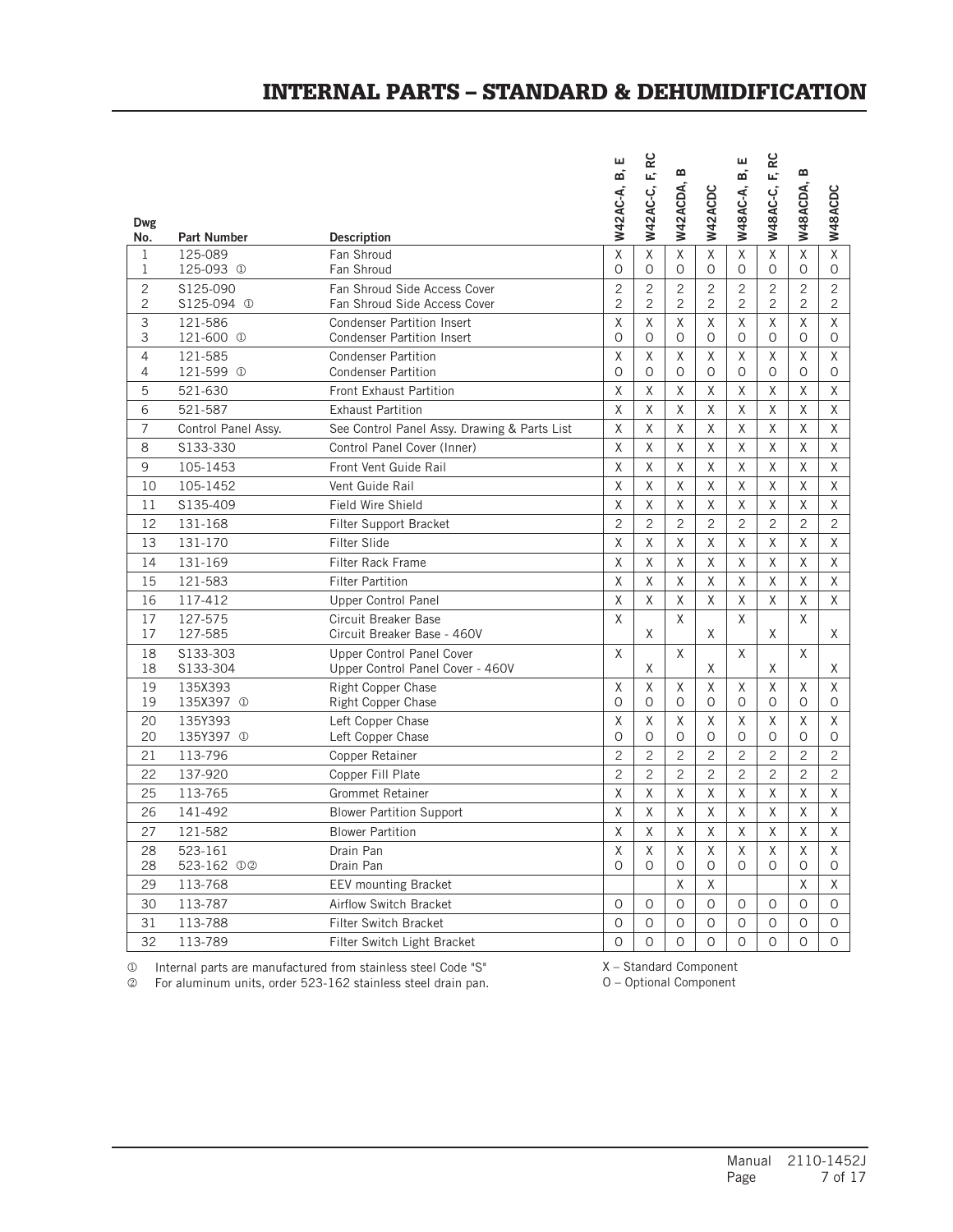#### INTERNAL PARTS – STANDARD & DEHUMIDIFICATION

|                     |                                   |                                                                      | W60AC-A, B, E                    | W60AC-C, F, RC                   |                                  |                                  |                     | W72AC-C, F, RC                   | ≃                                |                                  |
|---------------------|-----------------------------------|----------------------------------------------------------------------|----------------------------------|----------------------------------|----------------------------------|----------------------------------|---------------------|----------------------------------|----------------------------------|----------------------------------|
|                     |                                   |                                                                      |                                  |                                  | W60ACDA,                         | <b>W60ACDC</b>                   | W72AC-A, B          |                                  | W72ACDA,                         | W72ACDC                          |
| Dwg                 |                                   |                                                                      |                                  |                                  |                                  |                                  |                     |                                  |                                  |                                  |
| No.<br>1            | <b>Part Number</b><br>125-091     | <b>Description</b><br>Fan Shroud                                     | Χ                                | X                                | Χ                                | X                                | Χ                   | $\overline{\mathsf{X}}$          | $\overline{\mathsf{X}}$          | Χ                                |
| 1                   | 125-095 <sup>1</sup>              | Fan Shroud                                                           | O                                | $\circ$                          | $\Omega$                         | $\Omega$                         | $\Omega$            | $\Omega$                         | $\Omega$                         | $\circ$                          |
| $\overline{c}$<br>2 | S125-092<br>S125-096 <sup>1</sup> | Fan Shroud Side Access Cover<br>Fan Shroud Side Access Cover         | $\overline{c}$<br>$\overline{2}$ | $\overline{c}$<br>$\overline{c}$ | $\overline{c}$<br>$\overline{c}$ | $\overline{c}$<br>$\overline{c}$ | $\overline{c}$<br>2 | $\overline{c}$<br>$\overline{c}$ | $\overline{c}$<br>$\overline{c}$ | $\overline{c}$<br>$\overline{c}$ |
| 3                   | 121-586                           | <b>Condenser Partition Insert</b>                                    | X                                | X                                | X                                | X                                | X                   | X                                | X                                | X                                |
| 3                   | 121-600 <sup>1</sup>              | <b>Condenser Partition Insert</b>                                    | 0                                | $\circ$                          | $\circ$                          | $\circ$                          | 0                   | $\Omega$                         | 0                                | 0                                |
| $\overline{4}$      | 121-585                           | <b>Condenser Partition</b>                                           | Χ                                | Χ                                | X                                | X                                | X                   | χ                                | X                                | X                                |
| 4                   | 121-599 <sup>1</sup>              | <b>Condenser Partition</b>                                           | $\Omega$                         | $\Omega$                         | $\Omega$                         | $\Omega$                         | $\Omega$            | O                                | $\Omega$                         | $\Omega$                         |
| 5                   | 521-630                           | <b>Front Exhaust Partition</b>                                       | X                                | X                                | X                                | Χ                                | X                   | X                                | X                                | X                                |
| 6                   | 521-587                           | <b>Exhaust Partition</b>                                             | X                                | X                                | X                                | X                                | X                   | X                                | Χ                                | X                                |
| 7                   | Control Panel Assy.               | See Control Panel Assy. Drawing & Parts List                         | Χ                                | Χ                                | Χ                                | Χ                                | Χ                   | Χ                                | Χ                                | X                                |
| 8                   | S133-330                          | Control Panel Cover (Inner)                                          | Χ                                | Χ                                | X                                | X                                | X                   | Χ                                | X                                | X                                |
| 9                   | 105-1453                          | Front Vent Guide Rail                                                | X                                | X                                | X                                | X                                | X                   | X                                | X                                | X                                |
| 10                  | 105-1452                          | Vent Guide Rail                                                      | χ                                | Χ                                | X                                | Χ                                | X                   | X                                | Χ                                | X                                |
| 11                  | S135-409                          | <b>Field Wire Shield</b>                                             | Χ                                | Χ                                | X                                | X                                | X                   | X                                | Χ                                | X                                |
| 12                  | 131-168                           | <b>Filter Support Bracket</b>                                        | $\overline{c}$                   | $\overline{c}$                   | $\overline{c}$                   | $\overline{c}$                   | $\overline{2}$      | $\overline{c}$                   | $\overline{c}$                   | $\overline{c}$                   |
| 13                  | 131-170                           | Filter Slide                                                         | Χ                                | Χ                                | χ                                | Χ                                | X                   | Χ                                | X                                | χ                                |
| 14                  | 131-169                           | <b>Filter Rack Frame</b>                                             | Χ                                | Χ                                | X                                | X                                | Χ                   | X                                | X                                | X                                |
| 15                  | 121-583                           | <b>Filter Partition</b>                                              | X                                | X                                | X                                | X                                | X                   | X                                | X                                | X                                |
| 16                  | 117-412                           | Upper Control Panel                                                  | $\mathsf{X}% _{0}$               | Χ                                | Χ                                | X                                | Χ                   | Χ                                | Χ                                | Χ                                |
| 17<br>17            | 127-575<br>127-585                | Circuit Breaker Base<br>Circuit Breaker Base - 460V                  | Χ                                | X                                | X                                | X                                | X                   | X                                | X                                | X                                |
| 18<br>18            | S133-303<br>S133-304              | <b>Upper Control Panel Cover</b><br>Upper Control Panel Cover - 460V | X                                | X                                | X                                | Χ                                | X                   | X                                | X                                | Χ                                |
| 19                  | 135X393                           | Right Copper Chase                                                   | Χ                                | $\sf X$                          | X                                | Χ                                | Χ                   | Χ                                | Χ                                | X                                |
| 19                  | 135X397 <sup>1</sup>              | <b>Right Copper Chase</b>                                            | $\circ$                          | $\circ$                          | 0                                | $\circ$                          | $\Omega$            | $\Omega$                         | $\Omega$                         | 0                                |
| 20                  | 135Y393                           | Left Copper Chase                                                    | X                                | Χ                                | X                                | X                                | X                   | X                                | Χ                                | X                                |
| 20                  | 135Y397 <sup>1</sup>              | Left Copper Chase                                                    | 0                                | $\circ$                          | $\circ$                          | $\circ$                          | 0                   | $\Omega$                         | $\circ$                          | $\circ$                          |
| 21                  | 113-796                           | Copper Retainer                                                      | $\overline{2}$                   | $\overline{c}$                   | $\overline{c}$                   | $\overline{c}$                   | $\overline{2}$      | $\overline{2}$                   | $\overline{c}$                   | $\overline{c}$                   |
| 22                  | 137-920                           | Copper Fill Plate                                                    | $\overline{c}$                   | $\overline{2}$                   | $\overline{2}$                   | $\overline{2}$                   | $\overline{c}$      | $\overline{c}$                   | $\overline{2}$                   | $\overline{c}$                   |
| 25                  | 113-765                           | <b>Grommet Retainer</b>                                              | Χ                                | $\overline{\mathsf{x}}$          | Χ                                | Χ                                | Χ                   | Χ                                | χ                                | χ                                |
| 26                  | 141-492                           | <b>Blower Partition Support</b>                                      | Χ                                | X                                | X                                | X                                | X                   | X                                | X                                | X                                |
| 27                  | 121-582                           | <b>Blower Partition</b>                                              | Χ                                | Χ                                | Χ                                | Χ                                | Χ                   | Χ                                | Χ                                | χ                                |
| 28                  | 523-161                           | Drain Pan                                                            | X                                | X                                | X                                | X                                | X                   | X                                | X                                | X                                |
| 28                  | 523-162 00                        | Drain Pan                                                            | $\Omega$                         | $\Omega$                         | $\Omega$                         | $\circ$                          | $\Omega$            | $\Omega$                         | $\Omega$                         | 0                                |
| 29                  | 113-768                           | <b>EEV mounting Bracket</b>                                          |                                  |                                  | X                                | Χ                                |                     |                                  | X                                | X                                |
| 30                  | 113-787                           | <b>Airflow Switch Bracket</b>                                        | $\circ$                          | $\circ$                          | $\circ$                          | $\circ$                          | 0                   | $\circ$                          | $\circ$                          | $\circ$                          |
| 31                  | 113-788                           | <b>Filter Switch Bracket</b>                                         | $\Omega$                         | $\Omega$                         | $\Omega$                         | $\Omega$                         | $\Omega$            | $\Omega$                         | $\Omega$                         | $\Omega$                         |
| 32                  | 113-789                           | Filter Switch Light Bracket                                          | 0                                | 0                                | $\Omega$                         | $\overline{O}$                   | $\Omega$            | $\overline{O}$                   | 0                                | $\circ$                          |

Internal parts are manufactured from stainless steel Code "S"

k For aluminum units, order 523-162 stainless steel drain pan.

X – Standard Component

O – Optional Component

Refer to drawing on page 6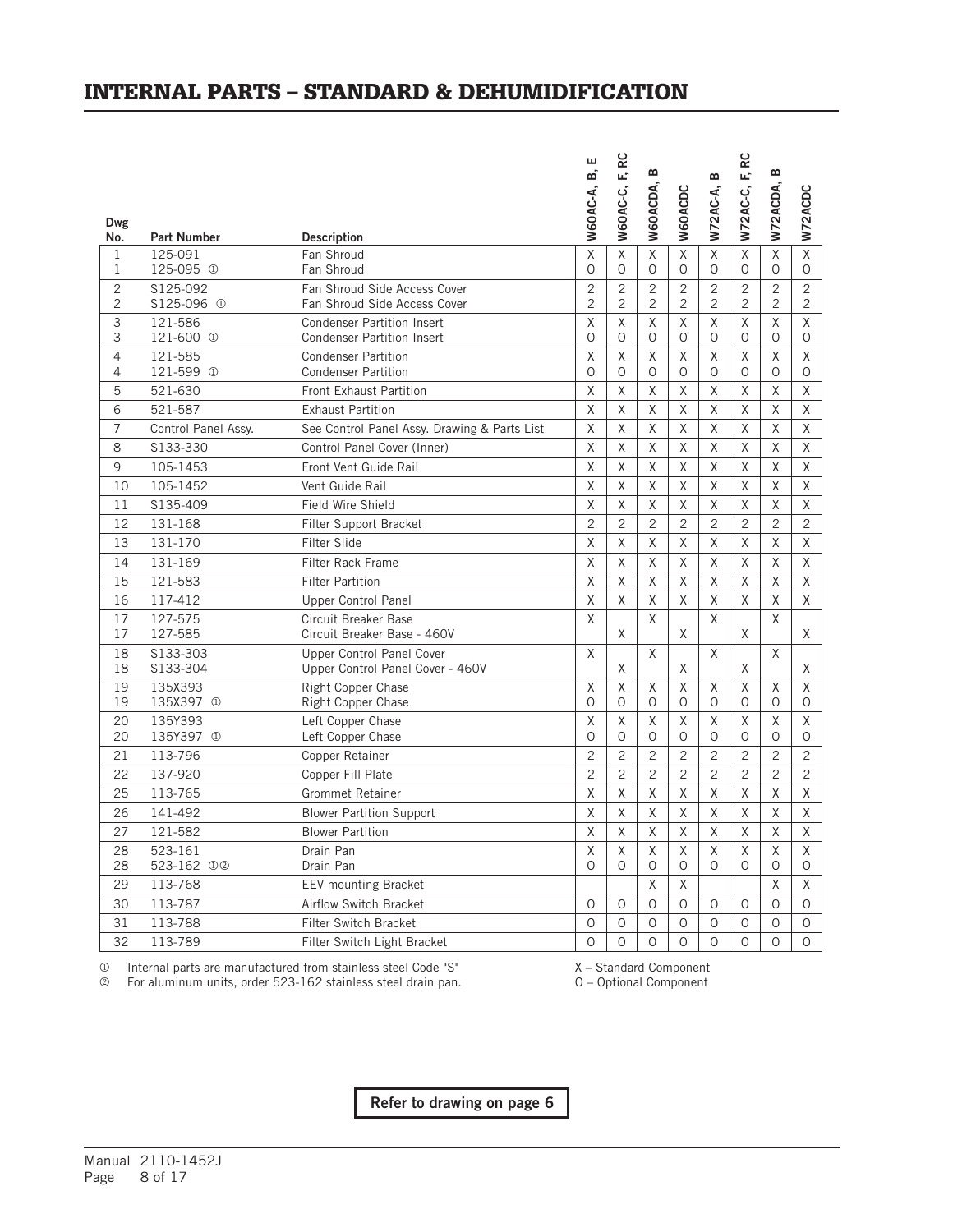# *This page intentionally left blank*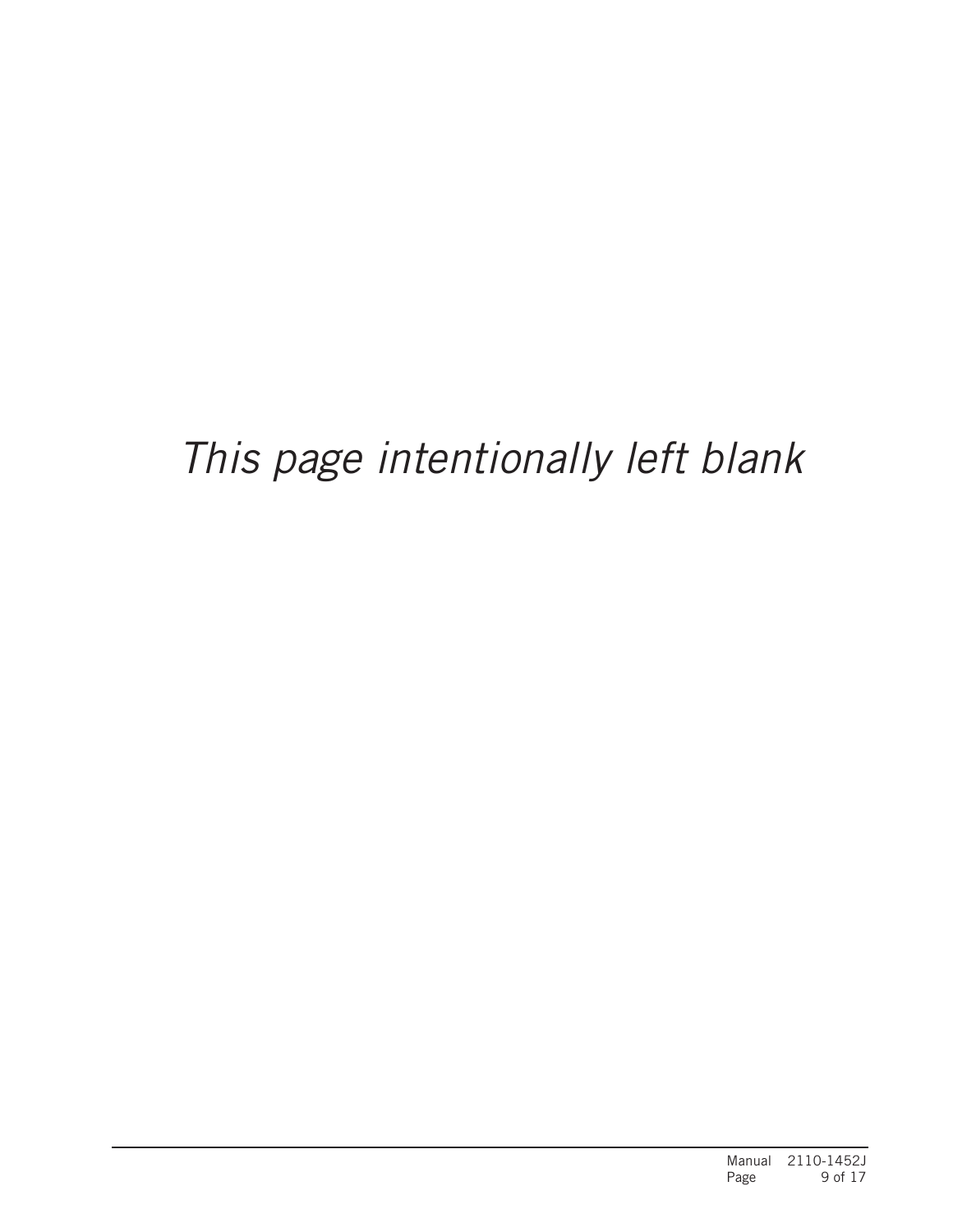#### FUNCTIONAL COMPONENTS – STANDARD & DEHUMIDIFICATION

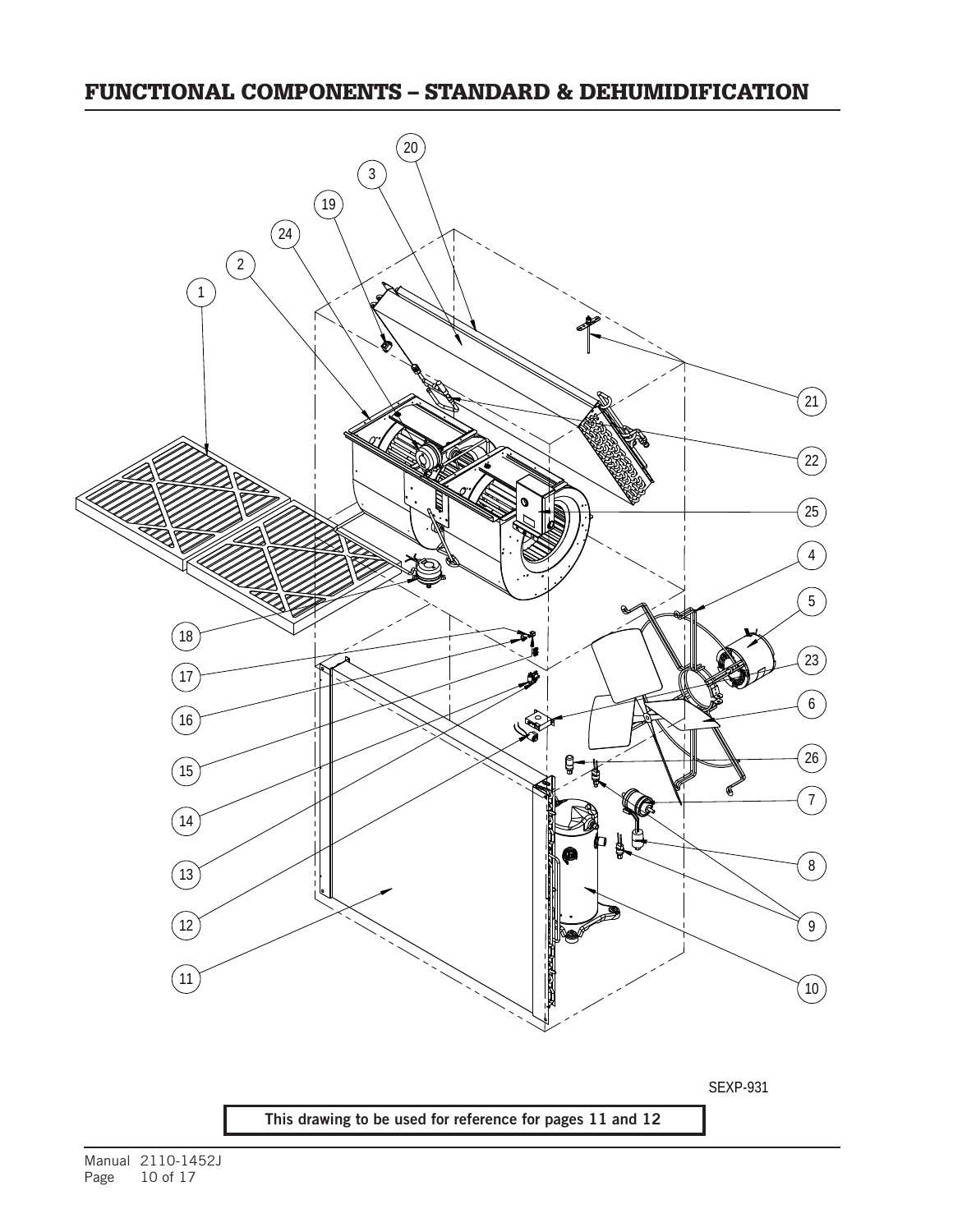#### FUNCTIONAL COMPONENTS – STANDARD & DEHUMIDIFICATION

| Dwg                    |                                         |                                                                                     | <b>W42AC-A</b>                   | <b>W42AC-B</b>                   | W42AC-C             | W42ACRC                        | <b>W42AC-E</b>      | <b>W42AC-F</b>                   | W42ACDA             | W42ACDB                       | W42ACDC                        | W48AC-A                          | W48AC-B                          | W48AC-C                 | $\sim$ W48ACRC      | W48AC-E             | W48AC-F             | W48ACDA             | W48ACDB                 | $\sim$ W48ACDC |
|------------------------|-----------------------------------------|-------------------------------------------------------------------------------------|----------------------------------|----------------------------------|---------------------|--------------------------------|---------------------|----------------------------------|---------------------|-------------------------------|--------------------------------|----------------------------------|----------------------------------|-------------------------|---------------------|---------------------|---------------------|---------------------|-------------------------|----------------|
| No.<br>$\mathbf{1}$    | <b>Part Number</b><br>7004-012          | <b>Description</b>                                                                  | $\overline{2}$                   | $\overline{c}$                   | $\overline{c}$      |                                | $\overline{c}$      | $\overline{c}$                   | $\overline{c}$      |                               |                                | $\overline{c}$                   | $\overline{2}$                   | $\overline{2}$          |                     | $\overline{2}$      | $\overline{2}$      | $\overline{2}$      | $\overline{2}$          |                |
| 1                      | 7003-085 2                              | Air Filter 1" Throw-Away (20 x 20 x 1)<br>Air Filter 1" Washable (20 x 20 x 1)      | $\overline{c}$                   | $\mathbf{2}$                     | $\overline{c}$      | $\mathbf{2}$<br>$\overline{c}$ | $\mathbf{2}$        | $\overline{c}$                   | $\mathbf{2}$        | $\mathbf{2}$<br>$\mathbf{2}$  | $\mathbf{2}$<br>$\overline{c}$ | $\overline{c}$                   | $\overline{c}$                   | $\sqrt{2}$              | $\sqrt{2}$          | $\mathbf{2}$        | $\overline{c}$      | $\overline{c}$      | $\overline{c}$          | $\sqrt{2}$     |
| 1                      | 7004-052 <sup>2</sup>                   | Air Filter 2" Merv 8 (20 x 20 x 2)                                                  | $\overline{c}$                   | $\sqrt{2}$                       | $\overline{c}$      | $\sqrt{2}$                     | $\sqrt{2}$          | $\overline{c}$                   | $\overline{c}$      | $\overline{c}$                | $\mathbf{2}$                   | $\overline{c}$                   | $\overline{c}$                   | $\sqrt{2}$              | $\overline{c}$      | $\overline{c}$      | $\overline{c}$      | $\overline{c}$      | $\overline{c}$          | $\sqrt{2}$     |
| 1                      | 7004-060 <sup><b><sup>2</sup></b></sup> | Air Filter 2" Merv 11 (20 x 20 x 2)                                                 | $\overline{c}$                   | $\mathbf{2}$                     | $\sqrt{2}$          | $\sqrt{2}$                     | $\overline{c}$      | $\mathbf{2}$                     | $\overline{c}$      | $\overline{c}$                | $\mathbf{2}$                   | $\mathbf{2}$                     | $\mathbf{2}$                     | $\sqrt{2}$              | $\mathbf{2}$        | $\sqrt{2}$          | $\overline{c}$      | $\overline{c}$      | $\overline{c}$          | $\mathbf{2}$   |
| 1<br>$\overline{c}$    | 7004-063 2<br>S900-366-001              | Air Filter 2" Merv 13 (20 x 20 x 2)<br><b>Blower Assembly</b>                       | $\overline{c}$<br>$\overline{X}$ | $\overline{c}$<br>$\overline{X}$ | $\overline{c}$      | $\sqrt{2}$<br>$\overline{X}$   | $\overline{c}$<br>X | $\overline{c}$<br>$\sf X$        | $\mathbf{2}$<br>X   | $\overline{c}$<br>$\mathsf X$ | $\overline{c}$                 | $\overline{c}$                   | $\overline{c}$                   | $\sqrt{2}$              | $\overline{c}$      | $\overline{c}$      | $\overline{c}$      | $\overline{c}$      | 2                       | $\overline{c}$ |
| $\mathbf{2}$           | S900-367-001                            | Blower Assembly - 460V                                                              |                                  |                                  | X                   |                                |                     |                                  |                     |                               | X                              |                                  |                                  |                         |                     |                     |                     |                     |                         |                |
| $\mathbf{2}$           | S900-368-001                            | <b>Blower Assembly</b>                                                              |                                  |                                  |                     |                                |                     |                                  |                     |                               |                                | Χ                                | X                                |                         | Χ                   | Χ                   | Χ                   | Χ                   | Χ                       |                |
| $\overline{c}$         | S900-369-001                            | Blower Assembly - 460V                                                              |                                  |                                  |                     |                                |                     |                                  |                     |                               |                                |                                  |                                  | X                       |                     |                     |                     |                     |                         | X              |
| 3                      | 917-0366BX                              | Evaporator Coil w/Distributor Assy.                                                 | X<br>$\Omega$                    | Χ<br>$\Omega$                    | Χ<br>$\Omega$       | X<br>$\circ$                   | Χ                   | $\mathsf{X}$                     |                     |                               |                                |                                  |                                  |                         |                     |                     |                     |                     |                         |                |
| 3<br>3                 | 917-0367BX<br>917-0368BX                | Evaporator Coil - Coated w/Distributor Assy.<br>Evaporator Coil w/Distributor Assy. |                                  |                                  |                     |                                | 0                   | $\circ$                          | Χ                   | Χ                             | X                              |                                  |                                  |                         |                     |                     |                     |                     |                         |                |
| 3                      | 917-0369BX                              | Evaporator Coil - Coated w/Distributor Assy.                                        |                                  |                                  |                     |                                |                     |                                  | $\Omega$            | $\Omega$                      | $\Omega$                       |                                  |                                  |                         |                     |                     |                     |                     |                         |                |
| 3                      | 917-0370BX                              | Evaporator Coil w/Distributor Assy.                                                 |                                  |                                  |                     |                                |                     |                                  |                     |                               |                                | X                                | Χ                                | Χ                       | Χ                   | χ                   | χ                   |                     |                         |                |
| 3<br>3                 | 917-0371BX<br>917-0372BX                | Evaporator Coil - Coated w/Distributor Assy.                                        |                                  |                                  |                     |                                |                     |                                  |                     |                               |                                | $\Omega$                         | $\circ$                          | $\Omega$                | $\circ$             | $\circ$             | $\circ$             | Χ                   |                         |                |
| 3                      | 917-0373BX                              | Evaporator Coil w/Distributor Assy.<br>Evaporator Coil - Coated w/Distributor Assy. |                                  |                                  |                     |                                |                     |                                  |                     |                               |                                |                                  |                                  |                         |                     |                     |                     | $\circ$             | Χ<br>$\circ$            | Χ<br>$\circ$   |
| $\overline{4}$         | 8200-004                                | Fan Motor Mount                                                                     | X                                | Χ                                | Χ                   | X                              | X                   | X                                | X                   | X                             | X                              | X                                | Χ                                | Χ                       | Χ                   | X                   | X                   | X                   | Χ                       | X              |
| 4                      | 8200-051 <sup>0</sup>                   | Fan Motor Mount - Stainless Steel                                                   | 0                                | 0                                | 0                   | $\circ$                        | 0                   | 0                                | $\circ$             | 0                             | $\circ$                        | $\circ$                          | 0                                | O                       | 0                   | 0                   | 0                   | $\circ$             | $\circ$                 | 0              |
| 5                      | 8105-068                                | <b>Condenser Motor</b>                                                              | $\overline{X}$                   | $\overline{\mathsf{X}}$          |                     |                                | X                   | $\overline{X}$                   | X                   | X                             |                                | $\overline{X}$                   | $\overline{X}$                   |                         |                     | $\overline{X}$      | $\sf X$             | $\times$            | $\overline{\mathsf{X}}$ |                |
| 5<br>6                 | 8105-071<br>5151-060                    | Condenser Motor - 460V<br>Fan Blade                                                 | X                                | X                                | Χ<br>X              | Χ<br>X                         | X                   | $\times$                         | X                   | X                             | Χ<br>X                         | X                                | X                                | X<br>Χ                  | Χ<br>X              | X                   | X                   | X                   | Χ                       | X<br>X         |
| 6                      | 5151C060 <sup>0</sup>                   | Fan Blade - Coated                                                                  | $\circ$                          | $\circ$                          | $\circ$             | $\circ$                        | $\circ$             | 0                                | $\circ$             | $\circ$                       | $\circ$                        | $\circ$                          | $\circ$                          | $\mathsf O$             | $\mathsf O$         | $\circ$             | $\circ$             | $\circ$             | $\circ$                 | $\circ$        |
| 7                      | 5201-022                                | <b>Filter Drier</b>                                                                 | χ                                | X                                | χ                   | χ                              | Χ                   | X                                | X                   | X                             | Χ                              | X                                | χ                                | $\overline{X}$          | χ                   | χ                   | X                   | X                   | X                       | X              |
| 8                      | <b>CMA-39</b>                           | Low Ambient Control (LAC)                                                           | $\overline{O}$                   | $\circ$                          | 0                   | $\circ$                        | $\circ$             | $\circ$                          | $\circ$             | $\circ$                       | $\circ$                        | $\circ$                          | $\circ$                          | $\mathsf O$             | $\overline{O}$      | $\circ$             | $\circ$             | $\circ$             | $\circ$                 | $\circ$        |
| 9                      | 8406-142                                | High Pressure Switch                                                                | $\sf X$                          | Χ                                | X                   | X                              | X                   | X                                | Χ                   | Χ                             | X                              | Χ                                | χ                                | χ                       | X                   | X                   | Χ                   | Χ                   | χ                       | X              |
| 9                      | 8406-140                                | Low Pressure Switch                                                                 | Χ<br>$\sf X$                     | X                                | Χ                   | X                              | X                   | X                                | X                   | X                             | X                              | X                                | Χ                                | X                       | Χ                   | Χ                   | X                   | X                   | X                       | X              |
| 10<br>10               | 8000-349<br>8000-350                    | Compressor<br>Compressor                                                            |                                  | X                                |                     |                                | Χ                   |                                  | X                   | X                             |                                |                                  |                                  |                         |                     |                     |                     |                     |                         |                |
| 10                     | 8000-351                                | Compressor                                                                          |                                  |                                  | Χ                   | X                              |                     | $\sf X$                          |                     |                               | Χ                              |                                  |                                  |                         |                     |                     |                     |                     |                         |                |
| 10                     | 8000-332                                | Compressor                                                                          |                                  |                                  |                     |                                |                     |                                  |                     |                               |                                | X                                |                                  |                         |                     |                     |                     | X                   |                         |                |
| 10<br>10               | 8000-333<br>8000-334                    | Compressor<br>Compressor                                                            |                                  |                                  |                     |                                |                     |                                  |                     |                               |                                |                                  | X                                | Χ                       | Χ                   | X                   | X                   |                     | Χ                       | Χ              |
| 11                     | 5051-222BX                              | Condenser Coil                                                                      | χ                                | Χ                                | X                   | X                              | Χ                   | X                                | X                   | X                             | Χ                              | X                                | X                                | $\overline{\mathsf{X}}$ | Χ                   | χ                   | Χ                   | X                   | Χ                       | X              |
| 11                     | 5054-222BX                              | Condenser Coil - Coated                                                             | $\circ$                          | 0                                | 0                   | $\circ$                        | 0                   | 0                                | $\circ$             | 0                             | 0                              | $\circ$                          | $\circ$                          | $\circ$                 | 0                   | 0                   | $\circ$             | $\circ$             | $\circ$                 | $\circ$        |
| 12                     | 8408-055                                | Outdoor Temperature Sensor                                                          | $\overline{O}$                   | $\circ$                          | 0                   | 0                              | $\overline{O}$      | $\circ$                          | $\circ$             | $\circ$                       | $\circ$                        | $\circ$                          | $\circ$                          | 0                       | 0                   | 0                   | $\overline{O}$      | $\circ$             | $\circ$                 | 0              |
| 13                     | 3000-1638                               | Dirty Filter Reset Switch                                                           | $\circ$                          | $\circ$                          | 0                   | 0                              | $\circ$             | $\circ$                          | $\circ$             | 0                             | $\circ$                        | $\circ$                          | $\circ$                          | 0                       | 0                   | 0                   | $\overline{O}$      | $\circ$             | $\circ$                 | 0              |
| 14                     | 8611-094                                | Red Indicator Light - 24VAC                                                         | 0                                | $\circ$                          | 0                   | $\circ$                        | $\circ$             | $\circ$                          | $\circ$             | 0                             | $\mathbf 0$                    | $\circ$                          | $\mathsf O$                      | 0                       | 0                   | 0                   | $\circ$             | $\circ$             | $\circ$                 | $\circ$        |
| 15<br>16               | 1171-023<br>1171-022                    | 1/4 Turn Receptacle<br>1/4 Turn Fastener                                            | Χ<br>χ                           | Χ<br>Χ                           | Χ<br>X              | Χ<br>Χ                         | χ<br>Χ              | χ<br>X                           | Χ<br>X              | X<br>X                        | Χ<br>Χ                         | χ<br>Χ                           | Χ<br>$\overline{X}$              | Χ<br>χ                  | Χ<br>X              | Χ<br>Χ              | Χ<br>X              | $\chi$<br>X         | χ<br>Χ                  | X<br>X         |
| 17                     | 1171-024                                | 1/4 Turn Retainer                                                                   | Χ                                | X                                | Χ                   | Χ                              | X                   | X                                | X                   | X                             | X                              | X                                | X                                | X                       | χ                   | Χ                   | X                   | X                   | X                       | X              |
| 18                     | 8301-057                                | <b>Filter Pressure Switch</b>                                                       | $\circ$                          | $\circ$                          | $\circ$             | $\circ$                        | $\circ$             | $\circ$                          | $\circ$             | 0                             | $\circ$                        | $\circ$                          | $\circ$                          | $\circ$                 | $\circ$             | $\circ$             | $\circ$             | $\circ$             | 0                       | $\circ$        |
| 19                     | CMC-29                                  | <b>Freeze Protection Thermostat</b>                                                 | $\circ$                          | $\circ$                          | 0                   | $\circ$                        | $\circ$             | $\Omega$                         | $\circ$             | $\circ$                       | $\circ$                        | 0                                | $\circ$                          | $\circ$                 | 0                   | 0                   | $\circ$             | $\circ$             | $\circ$                 | $\circ$        |
| 20                     | 5051-221BX                              | <b>Reheat Coil</b>                                                                  |                                  |                                  |                     |                                |                     |                                  | X                   | X                             | X                              |                                  |                                  |                         |                     |                     |                     | Χ                   | X                       | X              |
| 20                     | 5054-221BX                              | Reheat Coil - Coated                                                                |                                  |                                  |                     |                                |                     |                                  | 0                   | $\circ$                       | $\circ$                        |                                  |                                  |                         |                     |                     |                     | 0                   | $\circ$                 | $\circ$        |
| 21<br>22               | 910-1224<br>800-0482                    | Supply Air Temperature Sensor<br>Distributor Assembly                               | $\circ$<br>X                     | 0<br>X                           | 0<br>X              | 0<br>Χ                         | 0<br>Χ              | $\circ$<br>X                     | $\circ$             | $\circ$                       | 0                              | 0                                | $\circ$                          | $\circ$                 | 0                   | 0                   | $\circ$             | $\circ$             | $\circ$                 | $\circ$        |
| 22                     | 800-0424                                | Distributor Assembly                                                                |                                  |                                  |                     |                                |                     |                                  | Χ                   | Χ                             | Χ                              |                                  |                                  |                         |                     |                     |                     |                     |                         |                |
| 22                     | 800-0483                                | Distributor Assembly                                                                |                                  |                                  |                     |                                |                     |                                  |                     |                               |                                | $X \mid$                         | X I                              | $X \mid$                | $X \mid$            | X                   | Χ                   |                     |                         |                |
| 22                     | 800-0455                                | Distributor Assembly                                                                |                                  |                                  |                     |                                |                     |                                  |                     |                               |                                |                                  |                                  |                         |                     |                     |                     | Χ                   | Χ                       | Χ              |
| 22<br>22               | 5651S245<br>905-0737                    | Electronic Expansion Valve<br>Electronic Expansion Valve (EEV) Assembly             |                                  |                                  |                     |                                |                     |                                  | Χ<br>Χ              | Χ<br>X                        | Χ<br>X                         |                                  |                                  |                         |                     |                     |                     | Χ<br>Χ              | Χ<br>Χ                  | Χ<br>Χ         |
| 23                     | 8301-013                                | <b>Current Sensor</b>                                                               | $\circ$                          | 0                                | 0                   | $\circ$                        | $\circ$             | $\circ$                          | $\circ$             | 0                             | $\circ$                        | $\circ$                          | $\circ$                          | $\circ$                 | 0                   | $\circ$             | $\circ$             | $\circ$             | $\circ$                 | $\circ$        |
| 24                     | 8301-057                                | Airflow Pressure Switch                                                             | $\circ$                          | $\circ$                          | $\circ$             | $\circ$                        | 0                   | 0                                | 0                   | 0                             | $\circ$                        | $\circ$                          | $\circ$                          | $\circ$                 | 0                   | $\circ$             | $\circ$             | 0                   | 0                       | 0              |
| 25                     | S910-2050-001                           | EEV Controller (see EEV Controller Assembly)                                        |                                  |                                  |                     |                                |                     |                                  | χ                   | X                             | Χ                              |                                  |                                  |                         |                     |                     |                     | Χ                   | X                       | X              |
| 26                     | 8406-158                                | Low Pressure Transducer                                                             |                                  |                                  |                     |                                |                     |                                  | Χ                   | X                             | X                              |                                  |                                  |                         |                     |                     |                     | X                   | Χ                       | X              |
| 26<br><b>NS</b>        | 3000-1603<br><b>CMA-39</b>              | Transducer Wire Assembly - Connects to Transducer<br>LAC Kit = Item #'s $8,12,19$   | 0                                | 0                                | 0                   | 0                              | 0                   | 0                                | Χ<br>$\circ$        | Χ<br>$\circ$                  | X<br>$\circ$                   | $\circ$                          | 0                                | 0                       | 0                   | 0                   | 0                   | Χ<br>$\circ$        | Χ<br>$\circ$            | Χ<br>$\circ$   |
| <b>NS</b>              | CMC-33                                  | Dirty Filter Switch Kit = Item #'s 13,14,18                                         | $\circ$                          | $\circ$                          | 0                   | $\circ$                        | $\circ$             | $\circ$                          | 0                   | 0                             | $\circ$                        | $\circ$                          | $\circ$                          | O                       | 0                   | $\circ$             | 0                   | $\circ$             | 0                       | 0              |
| <b>NS</b>              | <b>CMA-44</b>                           | DDC Kit = Item #'s 8,12,13,14,18,19,21,23,24                                        | 0                                | 0                                | 0                   | $\circ$                        | 0                   | 0                                | 0                   | 0                             | 0                              | $\circ$                          | 0                                | 0                       | 0                   | $\circ$             | $\circ$             | 0                   | 0                       | 0              |
| ΝS                     | 5650-051                                | Dehumidification Valve                                                              |                                  |                                  |                     |                                |                     |                                  | χ                   | Χ                             | Χ                              |                                  |                                  |                         |                     |                     |                     | Χ                   | X                       | X              |
| ΝS                     | 5650-042                                | Rev. Valve Solenoid, Red Casing (Ranco)                                             |                                  |                                  |                     |                                |                     |                                  | χ                   | X                             | χ                              |                                  |                                  |                         |                     |                     |                     | Χ                   | Χ                       | X              |
| <b>NS</b>              | 5650-046                                | Rev. Valve Solenoid, Black Casing (San Hua)                                         |                                  |                                  |                     |                                |                     |                                  | Χ                   | Χ                             | X                              |                                  |                                  |                         |                     |                     |                     | Χ                   | Χ                       | X              |
| <b>NS</b>              | 5651-219                                | Check Valve                                                                         |                                  |                                  |                     |                                |                     |                                  | $\overline{c}$      | $\overline{c}$                | $\mathbf{2}$                   |                                  |                                  |                         |                     |                     |                     | $\overline{c}$      | 2                       | $\overline{c}$ |
| <b>NS</b>              | 5451-024                                | Tubing Isolation Grommet                                                            | $\overline{c}$                   | 2                                | 2                   | 2                              | 2                   | 2                                | 4                   | 4                             | 4                              | 2                                | 2                                | 2                       | 2                   | 2                   | $\overline{c}$      | $\overline{4}$      | 4                       | 4              |
| <b>NS</b><br><b>NS</b> | 6031-009<br>1171-028                    | Coremax Valve Core<br>Control Panel Door Clip                                       | $\overline{c}$<br>$\overline{4}$ | $\overline{2}$<br>4              | $\overline{c}$<br>4 | $\overline{c}$<br>4            | 2<br>4              | $\overline{c}$<br>$\overline{4}$ | 2<br>$\overline{4}$ | $\overline{c}$<br>4           | 2<br>4                         | $\overline{c}$<br>$\overline{4}$ | $\overline{c}$<br>$\overline{4}$ | $\overline{c}$<br>4     | $\overline{c}$<br>4 | $\overline{c}$<br>4 | $\overline{c}$<br>4 | $\overline{c}$<br>4 | $\overline{c}$<br>4     | 2<br>4         |
| <b>NS</b>              | 1171-057                                | Control Panel Door Screw                                                            | 4                                | $\overline{4}$                   | 4                   | $\overline{4}$                 | $\overline{4}$      | $\overline{4}$                   | 4                   | $\overline{4}$                | $\overline{4}$                 | $\overline{4}$                   | 4                                | $\overline{4}$          | $\overline{4}$      | $\overline{4}$      | $\overline{4}$      | $\overline{4}$      | 4                       | $\overline{4}$ |
| ΝS                     | 1171-027                                | Control Panel Door Screw Retainer                                                   | 4                                | 4                                | 4                   | 4                              | 4                   | 4                                | 4                   | 4                             | $\overline{4}$                 | 4                                | 4                                | 4                       | 4                   | $\overline{4}$      | 4                   | $\overline{4}$      | 4                       | 4              |
| NS.                    | 5650-054                                | Molded Plug for Dehum Valve                                                         |                                  |                                  |                     |                                |                     |                                  | X                   | X                             | X                              |                                  |                                  |                         |                     |                     |                     | Χ                   | X                       | X              |
| <b>NS</b>              | 910-2188                                | 460V Transformer Assembly                                                           |                                  |                                  |                     |                                |                     |                                  |                     |                               |                                |                                  |                                  |                         | Χ                   |                     |                     |                     |                         |                |
| NS.                    | 910-2189                                | 460V Transformer Assembly                                                           |                                  |                                  |                     | χ                              |                     |                                  |                     |                               |                                |                                  |                                  |                         |                     |                     |                     |                     |                         |                |

NS – Not Shown

– Used with stainless steel cabinet option

– Optional on these models

Manual 2110-1452J Page 11 of 17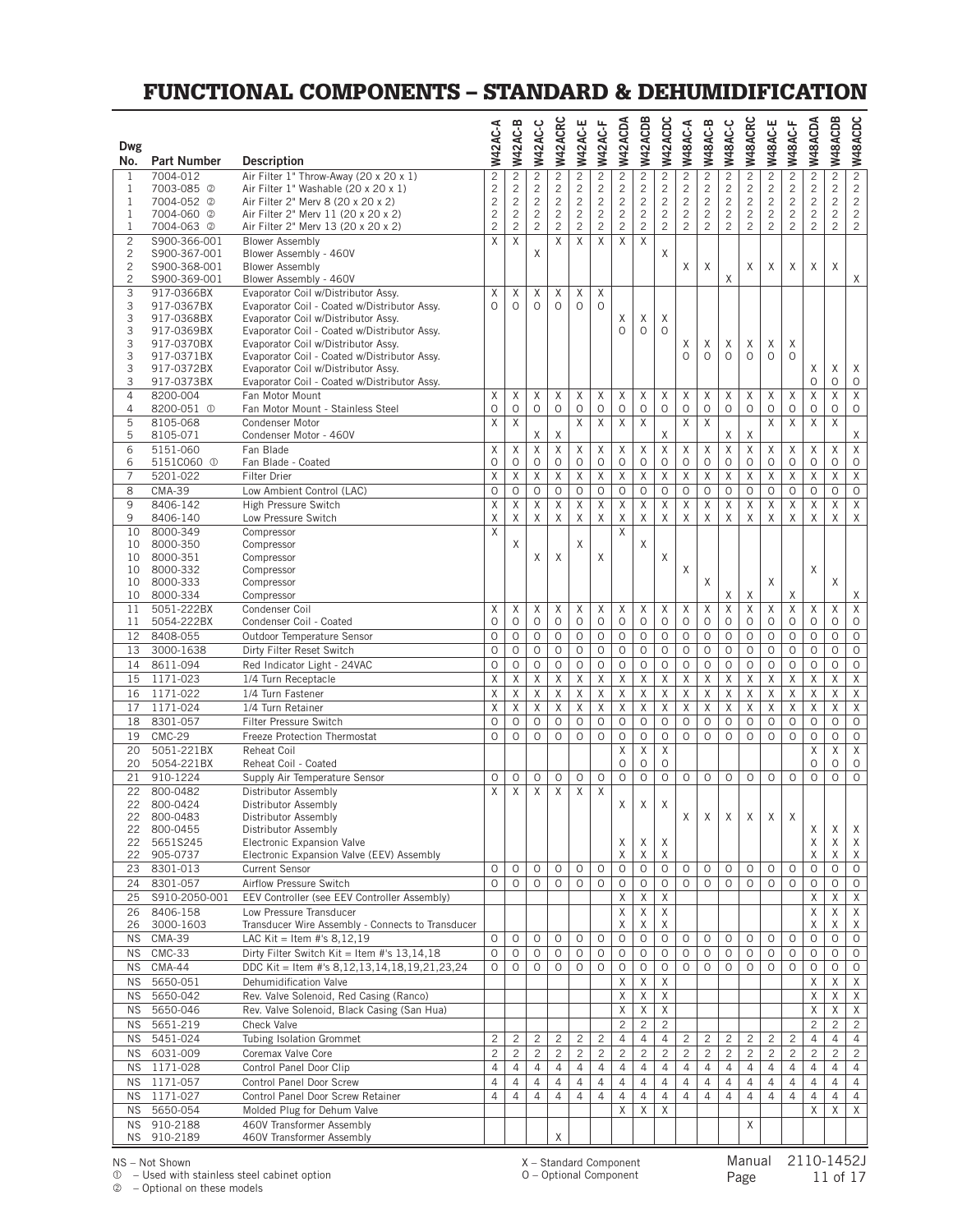#### FUNCTIONAL COMPONENTS – STANDARD & DEHUMIDIFICATION

| No.<br><b>Part Number</b><br><b>Description</b><br>$\overline{2}$<br>$\overline{2}$<br>$\overline{2}$<br>$\overline{2}$<br>$\overline{2}$<br>$\overline{2}$<br>$\overline{2}$<br>$\overline{2}$<br>$\overline{2}$<br>$\overline{2}$<br>$\overline{2}$<br>$\overline{2}$<br>Air Filter 1" Throw-Away (20 x 20 x 1)<br>$\overline{2}$<br>$\overline{2}$<br>$\overline{2}$<br>$\overline{2}$<br>$\overline{2}$<br>7004-012<br>1<br>$\overline{c}$<br>$\overline{c}$<br>$\sqrt{2}$<br>$\sqrt{2}$<br>$\overline{c}$<br>$\mathbf{2}$<br>$\overline{c}$<br>$\overline{c}$<br>$\sqrt{2}$<br>$\overline{c}$<br>$\overline{c}$<br>$\overline{c}$<br>$\overline{c}$<br>$\mathbf{2}$<br>$\overline{c}$<br>$\overline{c}$<br>1<br>7003-085 <sup>2</sup><br>Air Filter 1" Washable (20 x 20 x 1)<br>2<br>$\begin{array}{c}\n2 \\ 2 \\ 2\n\end{array}$<br>$\begin{array}{c}\n 2 \\  2 \\  2\n \end{array}$<br>$\begin{array}{c}\n2 \\ 2 \\ 2\n\end{array}$<br>$\frac{2}{2}$<br>$\frac{2}{2}$<br>$\overline{c}$<br>$\frac{2}{2}$<br>$\overline{c}$<br>$\overline{c}$<br>$\overline{c}$<br>$\mathbf{2}$<br>$\mathbf{2}$<br>$\mathbf{2}$<br>2<br>$\overline{c}$<br>$\overline{c}$<br>$\overline{c}$<br>Air Filter 2" Merv 8 (20 x 20 x 2)<br>1<br>7004-052 <sup>2</sup><br>$\overline{2}$<br>$\overline{c}$<br>$\mathbf{2}$<br>2<br>$\overline{c}$<br>$\overline{c}$<br>$\overline{c}$<br>$\overline{c}$<br>2<br>$\overline{c}$<br>$\overline{c}$<br>1<br>7004-060 <sup>2</sup><br>Air Filter 2" Merv 11 (20 x 20 x 2)<br>$\overline{c}$<br>$\overline{c}$<br>$\overline{c}$<br>$\overline{c}$<br>$\overline{c}$<br>$\mathbf{2}$<br>$\overline{c}$<br>$\overline{c}$<br>$\overline{c}$<br>$\overline{c}$<br>$\mathbf{2}$<br>$\overline{c}$<br>$\overline{c}$<br>$\overline{c}$<br>1<br>7004-063 <sup>2</sup><br>Air Filter 2" Merv 13 (20 x 20 x 2)<br>$\overline{2}$<br>$\overline{X}$<br>$\overline{X}$<br>X<br>X<br>S900-368-002<br><b>Blower Assembly</b><br>Χ<br>Χ<br>Χ<br>$\overline{\mathbf{c}}$<br>χ<br>Blower Assembly - 460V<br>Χ<br>S900-369-002<br>$\overline{\mathbf{c}}$<br><b>Blower Assembly</b><br>X<br>X<br>X<br>X<br>X<br>S900-368-003<br>X<br>$\overline{c}$<br>X<br>X<br>S900-369-003<br>Blower Assembly - 460V<br>3<br>917-0374BX<br>Evaporator Coil w/Distributor Assy.<br>Χ<br>X<br>X<br>X<br>X<br>Χ<br>3<br>Evaporator Coil - Coated w/Distributor Assy.<br>$\Omega$<br>$\Omega$<br>$\circ$<br>$\Omega$<br>917-0375BX<br>$\Omega$<br>$\Omega$<br>3<br>917-0376BX<br>Evaporator Coil w/Distributor Assy.<br>Χ<br>Χ<br>Χ<br>Χ<br>Χ<br>Χ<br>3<br>$\circ$<br>$\Omega$<br>$\Omega$<br>917-0377BX<br>Evaporator Coil - Coated w/Distributor Assy.<br>$\Omega$<br>$\Omega$<br>$\Omega$<br>3<br>917-0378BX<br>Evaporator Coil w/Distributor Assy.<br>Χ<br>Χ<br>Χ<br>Χ<br>Χ<br>3<br>$\circ$<br>$\mathsf O$<br>917-0379BX<br>$\circ$<br>$\circ$<br>$\circ$<br>Evaporator Coil - Coated w/Distributor Assy.<br>$\overline{X}$<br>$\mathsf X$<br>4<br>8200-004<br>Fan Motor Mount<br>X<br>Χ<br>X<br>X<br>Χ<br>X<br>X<br>Fan Motor Mount - Stainless Steel<br>$\Omega$<br>0<br>$\circ$<br>4<br>8200-051 <sup>0</sup><br>0<br>0<br>0<br>$\Omega$<br>$\Omega$<br>$\Omega$<br>4<br>8200-049<br>Fan Motor Mount<br>Χ<br>Χ<br>Χ<br>Χ<br>Χ<br>Χ<br>Χ<br>$_\mathrm{O}^\mathrm{X}$<br>$\circ$<br>$\mathsf O$<br>$\circ$<br>$\Omega$<br>$\circ$<br>$\circ$<br>$\circ$<br>4<br>8200-052 <sup>0</sup><br>Fan Motor Mount - Stainless Steel<br>5<br>8105-068<br>Condenser Motor<br>X<br>X<br>X<br>Χ<br>Χ<br>Χ<br>5<br>Condenser Motor - 460V<br>X<br>X<br>8105-071<br>Χ<br>5<br>X<br>X<br>8106-070<br>Condenser Motor<br>Χ<br>Χ<br>Χ<br>5<br>X<br>X<br>X<br>8106-071<br>Condenser Motor - 460V<br>$\overline{6}$<br>Fan Blade<br>X<br>5151-060<br>χ<br>Χ<br>Χ<br>Χ<br>Χ<br>X<br>Χ<br>Χ<br>$\circ$<br>$\circ$<br>6<br>5151C060 <sup>0</sup><br>Fan Blade - Coated<br>0<br>0<br>0<br>0<br>$\circ$<br>0<br>0<br>6<br>X<br>5151-063<br>Fan Blade<br>X<br>Χ<br>Χ<br>Χ<br>Χ<br>X<br>Χ<br>$\circ$<br>$\mathsf O$<br>$\circ$<br>O<br>$\circ$<br>$\circ$<br>$\circ$<br>$\circ$<br>6<br>5151C063 0<br>Fan Blade - Coated<br>Χ<br>X<br>χ<br>Χ<br>Χ<br>X<br>$\overline{X}$<br>7<br>Filter Drier<br>Χ<br>X<br>Χ<br>X<br>5201-022<br>Χ<br>Χ<br>Χ<br>Χ<br>Χ<br>Χ<br>$\overline{0}$<br>$\overline{0}$<br>$\overline{0}$<br>0<br>$\circ$<br>$\circ$<br>$\circ$<br>$\circ$<br>$\circ$<br>$\circ$<br>$\circ$<br>$\circ$<br>8<br><b>CMA-39</b><br>Low Ambient Control (LAC)<br>$\circ$<br>$\circ$<br>$\circ$<br>$\circ$<br>$\circ$<br>9<br>8406-142<br>High Pressure Switch<br>Χ<br>X<br>X<br>X<br>X<br>X<br>X<br>X<br>X<br>X<br>X<br>X<br>X<br>Χ<br>X<br>X<br>X<br>Χ<br>χ<br>Χ<br>X<br>Χ<br>X<br>Χ<br>X<br>Χ<br>X<br>X<br>X<br>9<br>Low Pressure Switch<br>X<br>X<br>X<br>X<br>X<br>8406-140<br>$\overline{X}$<br>10<br>8000-289<br>Compressor<br>X<br>X<br>10<br>8000-292<br>Compressor<br>X<br>X<br>X<br>Compressor<br>Χ<br>X<br>X<br>10<br>8000-308<br>10<br>X<br>X<br>8000-403<br>Compressor<br>X<br>X<br>10<br>8000-404<br>Compressor<br>X<br>10<br>8000-405<br>Compressor<br>Χ<br>Χ<br>Χ<br>$\overline{\mathsf{X}}$<br>$\overline{X}$<br>$\overline{X}$<br>$\overline{X}$<br>11<br>5051-223BX<br>Condenser Coil<br>Χ<br>X<br>X<br>Χ<br>X<br>Χ<br>Χ<br>Χ<br>Χ<br>Χ<br>Χ<br>Χ<br>Χ<br>$\circ$<br>0<br>O<br>$\circ$<br>11<br>5054-223BX<br>Condenser Coil - Coated<br>0<br>0<br>0<br>0<br>0<br>0<br>0<br>0<br>0<br>0<br>0<br>0<br>0<br>12<br>0<br>0<br>0<br>$\circ$<br>$\circ$<br>O<br>O<br>0<br>0<br>$\circ$<br>0<br>0<br>8408-055<br>Outdoor Temperature Sensor<br>$\circ$<br>$\circ$<br>$\circ$<br>$\circ$<br>$\circ$<br>$\overline{O}$<br>$\overline{O}$<br>13<br>3000-1638<br>Dirty Filter Reset Switch<br>0<br>$\circ$<br>$\circ$<br>$\circ$<br>$\circ$<br>$\circ$<br>$\circ$<br>$\circ$<br>O<br>$\circ$<br>$\circ$<br>$\circ$<br>0<br>0<br>$\circ$<br>Red Indicator Light - 24VAC<br>0<br>$\circ$<br>$\circ$<br>$\circ$<br>$\circ$<br>$\circ$<br>$\circ$<br>$\circ$<br>$\circ$<br>14<br>8611-094<br>0<br>$\circ$<br>$\circ$<br>$\circ$<br>$\circ$<br>$\circ$<br>$\circ$<br>$\Omega$<br>$\overline{X}$<br>15<br>1171-023<br>1/4 Turn Receptacle<br>Χ<br>X<br>Χ<br>X<br>X<br>X<br>X<br>X<br>X<br>X<br>X<br>Χ<br>Χ<br>X<br>Χ<br>Χ<br>Χ<br>16<br>1171-022<br>1/4 Turn Fastener<br>χ<br>X<br>X<br>X<br>X<br>X<br>X<br>Χ<br>X<br>X<br>X<br>Χ<br>Χ<br>Χ<br>Χ<br>Χ<br>χ<br>X<br>X<br>Χ<br>X<br>$\sf X$<br>17<br>1171-024<br>1/4 Turn Retainer<br>Χ<br>X<br>X<br>X<br>X<br>X<br>X<br>X<br>X<br>X<br>X<br>18<br>8301-057<br>$\circ$<br>0<br>$\circ$<br>$\circ$<br>$\circ$<br>$\circ$<br>$\circ$<br>$\circ$<br>$\circ$<br>$\circ$<br>0<br>$\circ$<br>$\circ$<br>$\circ$<br>0<br>Filter Pressure Switch<br>0<br>0<br>$\circ$<br>19<br><b>CMC-29</b><br>Freeze Protection Thermostat<br>$\circ$<br>$\circ$<br>$\circ$<br>$\circ$<br>$\circ$<br>$\circ$<br>$\circ$<br>$\circ$<br>$\circ$<br>$\circ$<br>$\circ$<br>$\circ$<br>$\circ$<br>$\circ$<br>$\circ$<br>0<br>5051-221BX<br>$\overline{X}$<br>$\overline{X}$<br>20<br><b>Reheat Coil</b><br>Χ<br>X<br>X<br>Χ<br>$\circ$<br>20<br>5054-221BX<br>Reheat Coil - Coated<br>0<br>0<br>0<br>0<br>0<br>21<br>$\circ$<br>$\circ$<br>$\circ$<br>$\mathsf O$<br>$\circ$<br>$\Omega$<br>$\circ$<br>910-1224<br>Supply Air Temperature Sensor<br>O<br>0<br>$\circ$<br>0<br>$\circ$<br>0<br>$\circ$<br>0<br>0<br>0<br>$\overline{\mathsf{X}}$<br>22<br>800-0484<br>Distributor Assembly<br>X<br>X<br>X<br>Χ<br>X<br>Χ<br>Χ<br>χ<br>Χ<br>22<br>800-0455<br>Distributor Assembly<br>X<br>X<br>Distributor Assembly<br>22<br>Χ<br>Χ<br>Χ<br>Χ<br>Χ<br>800-0454<br>Electronic Expansion Valve<br>22<br>5651S248<br>Χ<br>Χ<br>Χ<br>Χ<br>Χ<br>Χ<br>Electronic Expansion Valve (EEV) Assembly<br>X<br>Χ<br>22<br>905-0745<br>Χ<br>Χ<br>Χ<br>Χ<br>$\circ$<br>0<br>23<br>8301-013<br><b>Current Sensor</b><br>0<br>O<br>O<br>$\circ$<br>$\circ$<br>$\circ$<br>$\circ$<br>0<br>0<br>0<br>O<br>0<br>$\circ$<br>$\circ$<br>0<br>24<br>Airflow Pressure Switch<br>$\circ$<br>$\circ$<br>$\circ$<br>$\circ$<br>$\circ$<br>$\circ$<br>$\circ$<br>$\circ$<br>$\circ$<br>$\circ$<br>$\circ$<br>8301-057<br>0<br>$\circ$<br>0<br>$\circ$<br>$\circ$<br>0<br><b>EEV Controller (see EEV Controller Assembly)</b><br>25<br>X<br>X<br>X<br>X<br>S910-2050-001<br>Χ<br>Χ<br>Low Pressure Transducer<br>26<br>8406-158<br>X<br>X<br>Χ<br>Χ<br>Χ<br>Χ<br>3000-1603<br>Transducer Wire Assembly - Connects to Transducer<br>Χ<br>Χ<br>Χ<br>Χ<br>Χ<br>26<br>Χ<br>$\circ$<br><b>NS</b><br><b>CMA-39</b><br>LAC Kit = Item #'s $8,12,19$<br>0<br>$\circ$<br>$\circ$<br>$\circ$<br>O<br>$\circ$<br>0<br>$\circ$<br>$\circ$<br>0<br>0<br>0<br>0<br>0<br>0<br>0<br>$\overline{O}$<br><b>CMC-33</b><br>Dirty Filter Switch Kit = Item #'s 13,14,18<br>O<br>$\circ$<br>O<br>0<br>0<br>0<br>$\circ$<br>$\circ$<br>0<br>ΝS<br>0<br>0<br>$\circ$<br>0<br>0<br>$\circ$<br>$\circ$<br>DDC Kit = Item #'s 8,12,13,14,18,19,21,23,24<br>$\circ$<br><b>CMA-44</b><br>0<br>0<br>0<br>$\circ$<br>$\Omega$<br>$\circ$<br>$\circ$<br>0<br>$\circ$<br>0<br>$\circ$<br>$\circ$<br>0<br>NS.<br>0<br>0<br>0<br><b>NS</b><br>5650-051<br>Dehumidification Valve<br>Χ<br>$\overline{X}$<br>Χ<br>Χ<br>Χ<br>Χ<br>5650-042<br>Rev. Valve Solenoid, Red Casing (Ranco)<br>X<br>ΝS<br>Χ<br>Χ<br>Χ<br>Χ<br>Χ<br>X<br>Χ<br>5650-046<br>Rev. Valve Solenoid, Black Casing (San Hua)<br>Χ<br>Χ<br>Χ<br>X<br>ΝS<br>5651-219<br>Check Valve<br>$\overline{c}$<br>2<br>$\overline{c}$<br>$\overline{c}$<br>ΝS<br>2<br>2<br>Tubing Isolation Grommet<br>5451-024<br>2<br>$\overline{4}$<br>$\overline{4}$<br>$\overline{4}$<br>ΝS<br>2<br>2<br>2<br>2<br>2<br>4<br>4<br>2<br>2<br>2<br>2<br>2<br>4<br>6031-009<br>Coremax Valve Core<br>2<br>$\overline{c}$<br>2<br>$\overline{c}$<br>2<br>$\overline{c}$<br>2<br>2<br>2<br>$\overline{c}$<br>$\overline{c}$<br>$\overline{c}$<br>$\overline{c}$<br>$\overline{c}$<br>$\overline{c}$<br>$\overline{c}$<br>$\overline{2}$<br>ΝS<br>1171-028<br>Control Panel Door Clip<br>$\overline{4}$<br>ΝS<br>4<br>4<br>4<br>4<br>4<br>4<br>4<br>4<br>4<br>4<br>4<br>4<br>4<br>4<br>4<br>4<br>Control Panel Door Screw<br>1171-057<br>4<br>4<br>$\overline{4}$<br>$\overline{4}$<br>$\overline{4}$<br>$\overline{4}$<br>$\overline{4}$<br>$\overline{4}$<br>$\overline{4}$<br>$\overline{4}$<br>$\overline{4}$<br>$\overline{4}$<br>$\overline{4}$<br>$\overline{4}$<br>$\overline{4}$<br><b>NS</b><br>4<br>4<br>1171-027<br>Control Panel Door Screw Retainer<br>4<br>$\overline{4}$<br>$\overline{4}$<br>$\overline{4}$<br>$\overline{4}$<br>4<br>$\overline{4}$<br>4<br>$\overline{4}$<br>$\overline{4}$<br><b>NS</b><br>4<br>4<br>4<br>4<br>4<br>$\overline{4}$<br>4<br><b>NS</b><br>5650-054<br>Molded Plug for Dehum Valve<br>X<br>X<br>X<br>X<br>X<br>X<br>910-2188<br>460V Transformer Assembly<br>X<br><b>NS</b><br>Χ<br>NS-Not Shown<br>X - Standard Component | Dwg |  | W60AC-A | W60AC-B | W60AC-C | <b>W60ACRC</b> | W60AC-E | W60AC-F | <b>W60ACDA</b> | <b>W60ACDB</b> | <b>W60ACDC</b> | <b>W72AC-A</b> | <b>W72AC-B</b> | W72AC-C | W72ACRC | W72AC-F | W72ACDA | W72ACDB | W72ACDC |
|--------------------------------------------------------------------------------------------------------------------------------------------------------------------------------------------------------------------------------------------------------------------------------------------------------------------------------------------------------------------------------------------------------------------------------------------------------------------------------------------------------------------------------------------------------------------------------------------------------------------------------------------------------------------------------------------------------------------------------------------------------------------------------------------------------------------------------------------------------------------------------------------------------------------------------------------------------------------------------------------------------------------------------------------------------------------------------------------------------------------------------------------------------------------------------------------------------------------------------------------------------------------------------------------------------------------------------------------------------------------------------------------------------------------------------------------------------------------------------------------------------------------------------------------------------------------------------------------------------------------------------------------------------------------------------------------------------------------------------------------------------------------------------------------------------------------------------------------------------------------------------------------------------------------------------------------------------------------------------------------------------------------------------------------------------------------------------------------------------------------------------------------------------------------------------------------------------------------------------------------------------------------------------------------------------------------------------------------------------------------------------------------------------------------------------------------------------------------------------------------------------------------------------------------------------------------------------------------------------------------------------------------------------------------------------------------------------------------------------------------------------------------------------------------------------------------------------------------------------------------------------------------------------------------------------------------------------------------------------------------------------------------------------------------------------------------------------------------------------------------------------------------------------------------------------------------------------------------------------------------------------------------------------------------------------------------------------------------------------------------------------------------------------------------------------------------------------------------------------------------------------------------------------------------------------------------------------------------------------------------------------------------------------------------------------------------------------------------------------------------------------------------------------------------------------------------------------------------------------------------------------------------------------------------------------------------------------------------------------------------------------------------------------------------------------------------------------------------------------------------------------------------------------------------------------------------------------------------------------------------------------------------------------------------------------------------------------------------------------------------------------------------------------------------------------------------------------------------------------------------------------------------------------------------------------------------------------------------------------------------------------------------------------------------------------------------------------------------------------------------------------------------------------------------------------------------------------------------------------------------------------------------------------------------------------------------------------------------------------------------------------------------------------------------------------------------------------------------------------------------------------------------------------------------------------------------------------------------------------------------------------------------------------------------------------------------------------------------------------------------------------------------------------------------------------------------------------------------------------------------------------------------------------------------------------------------------------------------------------------------------------------------------------------------------------------------------------------------------------------------------------------------------------------------------------------------------------------------------------------------------------------------------------------------------------------------------------------------------------------------------------------------------------------------------------------------------------------------------------------------------------------------------------------------------------------------------------------------------------------------------------------------------------------------------------------------------------------------------------------------------------------------------------------------------------------------------------------------------------------------------------------------------------------------------------------------------------------------------------------------------------------------------------------------------------------------------------------------------------------------------------------------------------------------------------------------------------------------------------------------------------------------------------------------------------------------------------------------------------------------------------------------------------------------------------------------------------------------------------------------------------------------------------------------------------------------------------------------------------------------------------------------------------------------------------------------------------------------------------------------------------------------------------------------------------------------------------------------------------------------------------------------------------------------------------------------------------------------------------------------------------------------------------------------------------------------------------------------------------------------------------------------------------------------------------------------------------------------------------------------------------------------------------------------------------------------------------------------------------------------------------------------------------------------------------------------------------------------------------------------------------------------------------------------------------------------------------------------------------------------------------------------------------------------------------------------------------------------------------------------------------------------------------------------------------------------------------------------------------------------------------------------------------------------------------------------------------------------------------------------------------------------------------------------------------------------------------------------------------------------------------------------------------------------------------------------------------------------------------------------------------------------------------------------------------------------------------------------------------------------------------------------------------------------------------------------------------------------------------------------------------------------------------------------------------------------------------------------------------------------------------------------------------------------------------------------------------------------------------------------------------------------------------------------------------------------------------------------------------------------------------------------------------------------------------------------------------------------------------------------------------------------------------------------------------------------------------------------------------------------------------------------------------------------------------------------------------------------------------------------------------------------------------------------------------------------------------------------------------------------------------------------------------------------------------------------------------------------------------------------------------------------------------------------------------------------------------------------------------------------------------------------------------------------------------------------------------------------------------------------------------------------------------------------------------------------------------------------------------------------------------------------------------------------------------------------------------------------------------------------------------------------------------------------------------------------------------------------------------------------------------------------------------------------------------------------------------------------|-----|--|---------|---------|---------|----------------|---------|---------|----------------|----------------|----------------|----------------|----------------|---------|---------|---------|---------|---------|---------|
|                                                                                                                                                                                                                                                                                                                                                                                                                                                                                                                                                                                                                                                                                                                                                                                                                                                                                                                                                                                                                                                                                                                                                                                                                                                                                                                                                                                                                                                                                                                                                                                                                                                                                                                                                                                                                                                                                                                                                                                                                                                                                                                                                                                                                                                                                                                                                                                                                                                                                                                                                                                                                                                                                                                                                                                                                                                                                                                                                                                                                                                                                                                                                                                                                                                                                                                                                                                                                                                                                                                                                                                                                                                                                                                                                                                                                                                                                                                                                                                                                                                                                                                                                                                                                                                                                                                                                                                                                                                                                                                                                                                                                                                                                                                                                                                                                                                                                                                                                                                                                                                                                                                                                                                                                                                                                                                                                                                                                                                                                                                                                                                                                                                                                                                                                                                                                                                                                                                                                                                                                                                                                                                                                                                                                                                                                                                                                                                                                                                                                                                                                                                                                                                                                                                                                                                                                                                                                                                                                                                                                                                                                                                                                                                                                                                                                                                                                                                                                                                                                                                                                                                                                                                                                                                                                                                                                                                                                                                                                                                                                                                                                                                                                                                                                                                                                                                                                                                                                                                                                                                                                                                                                                                                                                                                                                                                                                                                                                                                                                                                                                                                                                                                                                                                                                                                                                                                                                                                                                                                                                                                                                                                                                                                                                                                                                                                                                                                                                                                                                                                                                                                                                                                                                                                                                                                                                                                                                                                                                                                                                                                                                                                                                                                                                                                                                                                                                            |     |  |         |         |         |                |         |         |                |                |                |                |                |         |         |         |         |         |         |
|                                                                                                                                                                                                                                                                                                                                                                                                                                                                                                                                                                                                                                                                                                                                                                                                                                                                                                                                                                                                                                                                                                                                                                                                                                                                                                                                                                                                                                                                                                                                                                                                                                                                                                                                                                                                                                                                                                                                                                                                                                                                                                                                                                                                                                                                                                                                                                                                                                                                                                                                                                                                                                                                                                                                                                                                                                                                                                                                                                                                                                                                                                                                                                                                                                                                                                                                                                                                                                                                                                                                                                                                                                                                                                                                                                                                                                                                                                                                                                                                                                                                                                                                                                                                                                                                                                                                                                                                                                                                                                                                                                                                                                                                                                                                                                                                                                                                                                                                                                                                                                                                                                                                                                                                                                                                                                                                                                                                                                                                                                                                                                                                                                                                                                                                                                                                                                                                                                                                                                                                                                                                                                                                                                                                                                                                                                                                                                                                                                                                                                                                                                                                                                                                                                                                                                                                                                                                                                                                                                                                                                                                                                                                                                                                                                                                                                                                                                                                                                                                                                                                                                                                                                                                                                                                                                                                                                                                                                                                                                                                                                                                                                                                                                                                                                                                                                                                                                                                                                                                                                                                                                                                                                                                                                                                                                                                                                                                                                                                                                                                                                                                                                                                                                                                                                                                                                                                                                                                                                                                                                                                                                                                                                                                                                                                                                                                                                                                                                                                                                                                                                                                                                                                                                                                                                                                                                                                                                                                                                                                                                                                                                                                                                                                                                                                                                                                                                            |     |  |         |         |         |                |         |         |                |                |                |                |                |         |         |         |         |         |         |
|                                                                                                                                                                                                                                                                                                                                                                                                                                                                                                                                                                                                                                                                                                                                                                                                                                                                                                                                                                                                                                                                                                                                                                                                                                                                                                                                                                                                                                                                                                                                                                                                                                                                                                                                                                                                                                                                                                                                                                                                                                                                                                                                                                                                                                                                                                                                                                                                                                                                                                                                                                                                                                                                                                                                                                                                                                                                                                                                                                                                                                                                                                                                                                                                                                                                                                                                                                                                                                                                                                                                                                                                                                                                                                                                                                                                                                                                                                                                                                                                                                                                                                                                                                                                                                                                                                                                                                                                                                                                                                                                                                                                                                                                                                                                                                                                                                                                                                                                                                                                                                                                                                                                                                                                                                                                                                                                                                                                                                                                                                                                                                                                                                                                                                                                                                                                                                                                                                                                                                                                                                                                                                                                                                                                                                                                                                                                                                                                                                                                                                                                                                                                                                                                                                                                                                                                                                                                                                                                                                                                                                                                                                                                                                                                                                                                                                                                                                                                                                                                                                                                                                                                                                                                                                                                                                                                                                                                                                                                                                                                                                                                                                                                                                                                                                                                                                                                                                                                                                                                                                                                                                                                                                                                                                                                                                                                                                                                                                                                                                                                                                                                                                                                                                                                                                                                                                                                                                                                                                                                                                                                                                                                                                                                                                                                                                                                                                                                                                                                                                                                                                                                                                                                                                                                                                                                                                                                                                                                                                                                                                                                                                                                                                                                                                                                                                                                                                            |     |  |         |         |         |                |         |         |                |                |                |                |                |         |         |         |         |         |         |
|                                                                                                                                                                                                                                                                                                                                                                                                                                                                                                                                                                                                                                                                                                                                                                                                                                                                                                                                                                                                                                                                                                                                                                                                                                                                                                                                                                                                                                                                                                                                                                                                                                                                                                                                                                                                                                                                                                                                                                                                                                                                                                                                                                                                                                                                                                                                                                                                                                                                                                                                                                                                                                                                                                                                                                                                                                                                                                                                                                                                                                                                                                                                                                                                                                                                                                                                                                                                                                                                                                                                                                                                                                                                                                                                                                                                                                                                                                                                                                                                                                                                                                                                                                                                                                                                                                                                                                                                                                                                                                                                                                                                                                                                                                                                                                                                                                                                                                                                                                                                                                                                                                                                                                                                                                                                                                                                                                                                                                                                                                                                                                                                                                                                                                                                                                                                                                                                                                                                                                                                                                                                                                                                                                                                                                                                                                                                                                                                                                                                                                                                                                                                                                                                                                                                                                                                                                                                                                                                                                                                                                                                                                                                                                                                                                                                                                                                                                                                                                                                                                                                                                                                                                                                                                                                                                                                                                                                                                                                                                                                                                                                                                                                                                                                                                                                                                                                                                                                                                                                                                                                                                                                                                                                                                                                                                                                                                                                                                                                                                                                                                                                                                                                                                                                                                                                                                                                                                                                                                                                                                                                                                                                                                                                                                                                                                                                                                                                                                                                                                                                                                                                                                                                                                                                                                                                                                                                                                                                                                                                                                                                                                                                                                                                                                                                                                                                                                            |     |  |         |         |         |                |         |         |                |                |                |                |                |         |         |         |         |         |         |
|                                                                                                                                                                                                                                                                                                                                                                                                                                                                                                                                                                                                                                                                                                                                                                                                                                                                                                                                                                                                                                                                                                                                                                                                                                                                                                                                                                                                                                                                                                                                                                                                                                                                                                                                                                                                                                                                                                                                                                                                                                                                                                                                                                                                                                                                                                                                                                                                                                                                                                                                                                                                                                                                                                                                                                                                                                                                                                                                                                                                                                                                                                                                                                                                                                                                                                                                                                                                                                                                                                                                                                                                                                                                                                                                                                                                                                                                                                                                                                                                                                                                                                                                                                                                                                                                                                                                                                                                                                                                                                                                                                                                                                                                                                                                                                                                                                                                                                                                                                                                                                                                                                                                                                                                                                                                                                                                                                                                                                                                                                                                                                                                                                                                                                                                                                                                                                                                                                                                                                                                                                                                                                                                                                                                                                                                                                                                                                                                                                                                                                                                                                                                                                                                                                                                                                                                                                                                                                                                                                                                                                                                                                                                                                                                                                                                                                                                                                                                                                                                                                                                                                                                                                                                                                                                                                                                                                                                                                                                                                                                                                                                                                                                                                                                                                                                                                                                                                                                                                                                                                                                                                                                                                                                                                                                                                                                                                                                                                                                                                                                                                                                                                                                                                                                                                                                                                                                                                                                                                                                                                                                                                                                                                                                                                                                                                                                                                                                                                                                                                                                                                                                                                                                                                                                                                                                                                                                                                                                                                                                                                                                                                                                                                                                                                                                                                                                                                            |     |  |         |         |         |                |         |         |                |                |                |                |                |         |         |         |         |         |         |
|                                                                                                                                                                                                                                                                                                                                                                                                                                                                                                                                                                                                                                                                                                                                                                                                                                                                                                                                                                                                                                                                                                                                                                                                                                                                                                                                                                                                                                                                                                                                                                                                                                                                                                                                                                                                                                                                                                                                                                                                                                                                                                                                                                                                                                                                                                                                                                                                                                                                                                                                                                                                                                                                                                                                                                                                                                                                                                                                                                                                                                                                                                                                                                                                                                                                                                                                                                                                                                                                                                                                                                                                                                                                                                                                                                                                                                                                                                                                                                                                                                                                                                                                                                                                                                                                                                                                                                                                                                                                                                                                                                                                                                                                                                                                                                                                                                                                                                                                                                                                                                                                                                                                                                                                                                                                                                                                                                                                                                                                                                                                                                                                                                                                                                                                                                                                                                                                                                                                                                                                                                                                                                                                                                                                                                                                                                                                                                                                                                                                                                                                                                                                                                                                                                                                                                                                                                                                                                                                                                                                                                                                                                                                                                                                                                                                                                                                                                                                                                                                                                                                                                                                                                                                                                                                                                                                                                                                                                                                                                                                                                                                                                                                                                                                                                                                                                                                                                                                                                                                                                                                                                                                                                                                                                                                                                                                                                                                                                                                                                                                                                                                                                                                                                                                                                                                                                                                                                                                                                                                                                                                                                                                                                                                                                                                                                                                                                                                                                                                                                                                                                                                                                                                                                                                                                                                                                                                                                                                                                                                                                                                                                                                                                                                                                                                                                                                                                            |     |  |         |         |         |                |         |         |                |                |                |                |                |         |         |         |         |         |         |
|                                                                                                                                                                                                                                                                                                                                                                                                                                                                                                                                                                                                                                                                                                                                                                                                                                                                                                                                                                                                                                                                                                                                                                                                                                                                                                                                                                                                                                                                                                                                                                                                                                                                                                                                                                                                                                                                                                                                                                                                                                                                                                                                                                                                                                                                                                                                                                                                                                                                                                                                                                                                                                                                                                                                                                                                                                                                                                                                                                                                                                                                                                                                                                                                                                                                                                                                                                                                                                                                                                                                                                                                                                                                                                                                                                                                                                                                                                                                                                                                                                                                                                                                                                                                                                                                                                                                                                                                                                                                                                                                                                                                                                                                                                                                                                                                                                                                                                                                                                                                                                                                                                                                                                                                                                                                                                                                                                                                                                                                                                                                                                                                                                                                                                                                                                                                                                                                                                                                                                                                                                                                                                                                                                                                                                                                                                                                                                                                                                                                                                                                                                                                                                                                                                                                                                                                                                                                                                                                                                                                                                                                                                                                                                                                                                                                                                                                                                                                                                                                                                                                                                                                                                                                                                                                                                                                                                                                                                                                                                                                                                                                                                                                                                                                                                                                                                                                                                                                                                                                                                                                                                                                                                                                                                                                                                                                                                                                                                                                                                                                                                                                                                                                                                                                                                                                                                                                                                                                                                                                                                                                                                                                                                                                                                                                                                                                                                                                                                                                                                                                                                                                                                                                                                                                                                                                                                                                                                                                                                                                                                                                                                                                                                                                                                                                                                                                                                            |     |  |         |         |         |                |         |         |                |                |                |                |                |         |         |         |         |         |         |
|                                                                                                                                                                                                                                                                                                                                                                                                                                                                                                                                                                                                                                                                                                                                                                                                                                                                                                                                                                                                                                                                                                                                                                                                                                                                                                                                                                                                                                                                                                                                                                                                                                                                                                                                                                                                                                                                                                                                                                                                                                                                                                                                                                                                                                                                                                                                                                                                                                                                                                                                                                                                                                                                                                                                                                                                                                                                                                                                                                                                                                                                                                                                                                                                                                                                                                                                                                                                                                                                                                                                                                                                                                                                                                                                                                                                                                                                                                                                                                                                                                                                                                                                                                                                                                                                                                                                                                                                                                                                                                                                                                                                                                                                                                                                                                                                                                                                                                                                                                                                                                                                                                                                                                                                                                                                                                                                                                                                                                                                                                                                                                                                                                                                                                                                                                                                                                                                                                                                                                                                                                                                                                                                                                                                                                                                                                                                                                                                                                                                                                                                                                                                                                                                                                                                                                                                                                                                                                                                                                                                                                                                                                                                                                                                                                                                                                                                                                                                                                                                                                                                                                                                                                                                                                                                                                                                                                                                                                                                                                                                                                                                                                                                                                                                                                                                                                                                                                                                                                                                                                                                                                                                                                                                                                                                                                                                                                                                                                                                                                                                                                                                                                                                                                                                                                                                                                                                                                                                                                                                                                                                                                                                                                                                                                                                                                                                                                                                                                                                                                                                                                                                                                                                                                                                                                                                                                                                                                                                                                                                                                                                                                                                                                                                                                                                                                                                                                            |     |  |         |         |         |                |         |         |                |                |                |                |                |         |         |         |         |         |         |
|                                                                                                                                                                                                                                                                                                                                                                                                                                                                                                                                                                                                                                                                                                                                                                                                                                                                                                                                                                                                                                                                                                                                                                                                                                                                                                                                                                                                                                                                                                                                                                                                                                                                                                                                                                                                                                                                                                                                                                                                                                                                                                                                                                                                                                                                                                                                                                                                                                                                                                                                                                                                                                                                                                                                                                                                                                                                                                                                                                                                                                                                                                                                                                                                                                                                                                                                                                                                                                                                                                                                                                                                                                                                                                                                                                                                                                                                                                                                                                                                                                                                                                                                                                                                                                                                                                                                                                                                                                                                                                                                                                                                                                                                                                                                                                                                                                                                                                                                                                                                                                                                                                                                                                                                                                                                                                                                                                                                                                                                                                                                                                                                                                                                                                                                                                                                                                                                                                                                                                                                                                                                                                                                                                                                                                                                                                                                                                                                                                                                                                                                                                                                                                                                                                                                                                                                                                                                                                                                                                                                                                                                                                                                                                                                                                                                                                                                                                                                                                                                                                                                                                                                                                                                                                                                                                                                                                                                                                                                                                                                                                                                                                                                                                                                                                                                                                                                                                                                                                                                                                                                                                                                                                                                                                                                                                                                                                                                                                                                                                                                                                                                                                                                                                                                                                                                                                                                                                                                                                                                                                                                                                                                                                                                                                                                                                                                                                                                                                                                                                                                                                                                                                                                                                                                                                                                                                                                                                                                                                                                                                                                                                                                                                                                                                                                                                                                                                            |     |  |         |         |         |                |         |         |                |                |                |                |                |         |         |         |         |         |         |
|                                                                                                                                                                                                                                                                                                                                                                                                                                                                                                                                                                                                                                                                                                                                                                                                                                                                                                                                                                                                                                                                                                                                                                                                                                                                                                                                                                                                                                                                                                                                                                                                                                                                                                                                                                                                                                                                                                                                                                                                                                                                                                                                                                                                                                                                                                                                                                                                                                                                                                                                                                                                                                                                                                                                                                                                                                                                                                                                                                                                                                                                                                                                                                                                                                                                                                                                                                                                                                                                                                                                                                                                                                                                                                                                                                                                                                                                                                                                                                                                                                                                                                                                                                                                                                                                                                                                                                                                                                                                                                                                                                                                                                                                                                                                                                                                                                                                                                                                                                                                                                                                                                                                                                                                                                                                                                                                                                                                                                                                                                                                                                                                                                                                                                                                                                                                                                                                                                                                                                                                                                                                                                                                                                                                                                                                                                                                                                                                                                                                                                                                                                                                                                                                                                                                                                                                                                                                                                                                                                                                                                                                                                                                                                                                                                                                                                                                                                                                                                                                                                                                                                                                                                                                                                                                                                                                                                                                                                                                                                                                                                                                                                                                                                                                                                                                                                                                                                                                                                                                                                                                                                                                                                                                                                                                                                                                                                                                                                                                                                                                                                                                                                                                                                                                                                                                                                                                                                                                                                                                                                                                                                                                                                                                                                                                                                                                                                                                                                                                                                                                                                                                                                                                                                                                                                                                                                                                                                                                                                                                                                                                                                                                                                                                                                                                                                                                                                            |     |  |         |         |         |                |         |         |                |                |                |                |                |         |         |         |         |         |         |
|                                                                                                                                                                                                                                                                                                                                                                                                                                                                                                                                                                                                                                                                                                                                                                                                                                                                                                                                                                                                                                                                                                                                                                                                                                                                                                                                                                                                                                                                                                                                                                                                                                                                                                                                                                                                                                                                                                                                                                                                                                                                                                                                                                                                                                                                                                                                                                                                                                                                                                                                                                                                                                                                                                                                                                                                                                                                                                                                                                                                                                                                                                                                                                                                                                                                                                                                                                                                                                                                                                                                                                                                                                                                                                                                                                                                                                                                                                                                                                                                                                                                                                                                                                                                                                                                                                                                                                                                                                                                                                                                                                                                                                                                                                                                                                                                                                                                                                                                                                                                                                                                                                                                                                                                                                                                                                                                                                                                                                                                                                                                                                                                                                                                                                                                                                                                                                                                                                                                                                                                                                                                                                                                                                                                                                                                                                                                                                                                                                                                                                                                                                                                                                                                                                                                                                                                                                                                                                                                                                                                                                                                                                                                                                                                                                                                                                                                                                                                                                                                                                                                                                                                                                                                                                                                                                                                                                                                                                                                                                                                                                                                                                                                                                                                                                                                                                                                                                                                                                                                                                                                                                                                                                                                                                                                                                                                                                                                                                                                                                                                                                                                                                                                                                                                                                                                                                                                                                                                                                                                                                                                                                                                                                                                                                                                                                                                                                                                                                                                                                                                                                                                                                                                                                                                                                                                                                                                                                                                                                                                                                                                                                                                                                                                                                                                                                                                                                            |     |  |         |         |         |                |         |         |                |                |                |                |                |         |         |         |         |         |         |
|                                                                                                                                                                                                                                                                                                                                                                                                                                                                                                                                                                                                                                                                                                                                                                                                                                                                                                                                                                                                                                                                                                                                                                                                                                                                                                                                                                                                                                                                                                                                                                                                                                                                                                                                                                                                                                                                                                                                                                                                                                                                                                                                                                                                                                                                                                                                                                                                                                                                                                                                                                                                                                                                                                                                                                                                                                                                                                                                                                                                                                                                                                                                                                                                                                                                                                                                                                                                                                                                                                                                                                                                                                                                                                                                                                                                                                                                                                                                                                                                                                                                                                                                                                                                                                                                                                                                                                                                                                                                                                                                                                                                                                                                                                                                                                                                                                                                                                                                                                                                                                                                                                                                                                                                                                                                                                                                                                                                                                                                                                                                                                                                                                                                                                                                                                                                                                                                                                                                                                                                                                                                                                                                                                                                                                                                                                                                                                                                                                                                                                                                                                                                                                                                                                                                                                                                                                                                                                                                                                                                                                                                                                                                                                                                                                                                                                                                                                                                                                                                                                                                                                                                                                                                                                                                                                                                                                                                                                                                                                                                                                                                                                                                                                                                                                                                                                                                                                                                                                                                                                                                                                                                                                                                                                                                                                                                                                                                                                                                                                                                                                                                                                                                                                                                                                                                                                                                                                                                                                                                                                                                                                                                                                                                                                                                                                                                                                                                                                                                                                                                                                                                                                                                                                                                                                                                                                                                                                                                                                                                                                                                                                                                                                                                                                                                                                                                                                            |     |  |         |         |         |                |         |         |                |                |                |                |                |         |         |         |         |         |         |
|                                                                                                                                                                                                                                                                                                                                                                                                                                                                                                                                                                                                                                                                                                                                                                                                                                                                                                                                                                                                                                                                                                                                                                                                                                                                                                                                                                                                                                                                                                                                                                                                                                                                                                                                                                                                                                                                                                                                                                                                                                                                                                                                                                                                                                                                                                                                                                                                                                                                                                                                                                                                                                                                                                                                                                                                                                                                                                                                                                                                                                                                                                                                                                                                                                                                                                                                                                                                                                                                                                                                                                                                                                                                                                                                                                                                                                                                                                                                                                                                                                                                                                                                                                                                                                                                                                                                                                                                                                                                                                                                                                                                                                                                                                                                                                                                                                                                                                                                                                                                                                                                                                                                                                                                                                                                                                                                                                                                                                                                                                                                                                                                                                                                                                                                                                                                                                                                                                                                                                                                                                                                                                                                                                                                                                                                                                                                                                                                                                                                                                                                                                                                                                                                                                                                                                                                                                                                                                                                                                                                                                                                                                                                                                                                                                                                                                                                                                                                                                                                                                                                                                                                                                                                                                                                                                                                                                                                                                                                                                                                                                                                                                                                                                                                                                                                                                                                                                                                                                                                                                                                                                                                                                                                                                                                                                                                                                                                                                                                                                                                                                                                                                                                                                                                                                                                                                                                                                                                                                                                                                                                                                                                                                                                                                                                                                                                                                                                                                                                                                                                                                                                                                                                                                                                                                                                                                                                                                                                                                                                                                                                                                                                                                                                                                                                                                                                                                            |     |  |         |         |         |                |         |         |                |                |                |                |                |         |         |         |         |         |         |
|                                                                                                                                                                                                                                                                                                                                                                                                                                                                                                                                                                                                                                                                                                                                                                                                                                                                                                                                                                                                                                                                                                                                                                                                                                                                                                                                                                                                                                                                                                                                                                                                                                                                                                                                                                                                                                                                                                                                                                                                                                                                                                                                                                                                                                                                                                                                                                                                                                                                                                                                                                                                                                                                                                                                                                                                                                                                                                                                                                                                                                                                                                                                                                                                                                                                                                                                                                                                                                                                                                                                                                                                                                                                                                                                                                                                                                                                                                                                                                                                                                                                                                                                                                                                                                                                                                                                                                                                                                                                                                                                                                                                                                                                                                                                                                                                                                                                                                                                                                                                                                                                                                                                                                                                                                                                                                                                                                                                                                                                                                                                                                                                                                                                                                                                                                                                                                                                                                                                                                                                                                                                                                                                                                                                                                                                                                                                                                                                                                                                                                                                                                                                                                                                                                                                                                                                                                                                                                                                                                                                                                                                                                                                                                                                                                                                                                                                                                                                                                                                                                                                                                                                                                                                                                                                                                                                                                                                                                                                                                                                                                                                                                                                                                                                                                                                                                                                                                                                                                                                                                                                                                                                                                                                                                                                                                                                                                                                                                                                                                                                                                                                                                                                                                                                                                                                                                                                                                                                                                                                                                                                                                                                                                                                                                                                                                                                                                                                                                                                                                                                                                                                                                                                                                                                                                                                                                                                                                                                                                                                                                                                                                                                                                                                                                                                                                                                                                            |     |  |         |         |         |                |         |         |                |                |                |                |                |         |         |         |         |         |         |
|                                                                                                                                                                                                                                                                                                                                                                                                                                                                                                                                                                                                                                                                                                                                                                                                                                                                                                                                                                                                                                                                                                                                                                                                                                                                                                                                                                                                                                                                                                                                                                                                                                                                                                                                                                                                                                                                                                                                                                                                                                                                                                                                                                                                                                                                                                                                                                                                                                                                                                                                                                                                                                                                                                                                                                                                                                                                                                                                                                                                                                                                                                                                                                                                                                                                                                                                                                                                                                                                                                                                                                                                                                                                                                                                                                                                                                                                                                                                                                                                                                                                                                                                                                                                                                                                                                                                                                                                                                                                                                                                                                                                                                                                                                                                                                                                                                                                                                                                                                                                                                                                                                                                                                                                                                                                                                                                                                                                                                                                                                                                                                                                                                                                                                                                                                                                                                                                                                                                                                                                                                                                                                                                                                                                                                                                                                                                                                                                                                                                                                                                                                                                                                                                                                                                                                                                                                                                                                                                                                                                                                                                                                                                                                                                                                                                                                                                                                                                                                                                                                                                                                                                                                                                                                                                                                                                                                                                                                                                                                                                                                                                                                                                                                                                                                                                                                                                                                                                                                                                                                                                                                                                                                                                                                                                                                                                                                                                                                                                                                                                                                                                                                                                                                                                                                                                                                                                                                                                                                                                                                                                                                                                                                                                                                                                                                                                                                                                                                                                                                                                                                                                                                                                                                                                                                                                                                                                                                                                                                                                                                                                                                                                                                                                                                                                                                                                                                            |     |  |         |         |         |                |         |         |                |                |                |                |                |         |         |         |         |         |         |
|                                                                                                                                                                                                                                                                                                                                                                                                                                                                                                                                                                                                                                                                                                                                                                                                                                                                                                                                                                                                                                                                                                                                                                                                                                                                                                                                                                                                                                                                                                                                                                                                                                                                                                                                                                                                                                                                                                                                                                                                                                                                                                                                                                                                                                                                                                                                                                                                                                                                                                                                                                                                                                                                                                                                                                                                                                                                                                                                                                                                                                                                                                                                                                                                                                                                                                                                                                                                                                                                                                                                                                                                                                                                                                                                                                                                                                                                                                                                                                                                                                                                                                                                                                                                                                                                                                                                                                                                                                                                                                                                                                                                                                                                                                                                                                                                                                                                                                                                                                                                                                                                                                                                                                                                                                                                                                                                                                                                                                                                                                                                                                                                                                                                                                                                                                                                                                                                                                                                                                                                                                                                                                                                                                                                                                                                                                                                                                                                                                                                                                                                                                                                                                                                                                                                                                                                                                                                                                                                                                                                                                                                                                                                                                                                                                                                                                                                                                                                                                                                                                                                                                                                                                                                                                                                                                                                                                                                                                                                                                                                                                                                                                                                                                                                                                                                                                                                                                                                                                                                                                                                                                                                                                                                                                                                                                                                                                                                                                                                                                                                                                                                                                                                                                                                                                                                                                                                                                                                                                                                                                                                                                                                                                                                                                                                                                                                                                                                                                                                                                                                                                                                                                                                                                                                                                                                                                                                                                                                                                                                                                                                                                                                                                                                                                                                                                                                                                            |     |  |         |         |         |                |         |         |                |                |                |                |                |         |         |         |         |         |         |
|                                                                                                                                                                                                                                                                                                                                                                                                                                                                                                                                                                                                                                                                                                                                                                                                                                                                                                                                                                                                                                                                                                                                                                                                                                                                                                                                                                                                                                                                                                                                                                                                                                                                                                                                                                                                                                                                                                                                                                                                                                                                                                                                                                                                                                                                                                                                                                                                                                                                                                                                                                                                                                                                                                                                                                                                                                                                                                                                                                                                                                                                                                                                                                                                                                                                                                                                                                                                                                                                                                                                                                                                                                                                                                                                                                                                                                                                                                                                                                                                                                                                                                                                                                                                                                                                                                                                                                                                                                                                                                                                                                                                                                                                                                                                                                                                                                                                                                                                                                                                                                                                                                                                                                                                                                                                                                                                                                                                                                                                                                                                                                                                                                                                                                                                                                                                                                                                                                                                                                                                                                                                                                                                                                                                                                                                                                                                                                                                                                                                                                                                                                                                                                                                                                                                                                                                                                                                                                                                                                                                                                                                                                                                                                                                                                                                                                                                                                                                                                                                                                                                                                                                                                                                                                                                                                                                                                                                                                                                                                                                                                                                                                                                                                                                                                                                                                                                                                                                                                                                                                                                                                                                                                                                                                                                                                                                                                                                                                                                                                                                                                                                                                                                                                                                                                                                                                                                                                                                                                                                                                                                                                                                                                                                                                                                                                                                                                                                                                                                                                                                                                                                                                                                                                                                                                                                                                                                                                                                                                                                                                                                                                                                                                                                                                                                                                                                                                            |     |  |         |         |         |                |         |         |                |                |                |                |                |         |         |         |         |         |         |
|                                                                                                                                                                                                                                                                                                                                                                                                                                                                                                                                                                                                                                                                                                                                                                                                                                                                                                                                                                                                                                                                                                                                                                                                                                                                                                                                                                                                                                                                                                                                                                                                                                                                                                                                                                                                                                                                                                                                                                                                                                                                                                                                                                                                                                                                                                                                                                                                                                                                                                                                                                                                                                                                                                                                                                                                                                                                                                                                                                                                                                                                                                                                                                                                                                                                                                                                                                                                                                                                                                                                                                                                                                                                                                                                                                                                                                                                                                                                                                                                                                                                                                                                                                                                                                                                                                                                                                                                                                                                                                                                                                                                                                                                                                                                                                                                                                                                                                                                                                                                                                                                                                                                                                                                                                                                                                                                                                                                                                                                                                                                                                                                                                                                                                                                                                                                                                                                                                                                                                                                                                                                                                                                                                                                                                                                                                                                                                                                                                                                                                                                                                                                                                                                                                                                                                                                                                                                                                                                                                                                                                                                                                                                                                                                                                                                                                                                                                                                                                                                                                                                                                                                                                                                                                                                                                                                                                                                                                                                                                                                                                                                                                                                                                                                                                                                                                                                                                                                                                                                                                                                                                                                                                                                                                                                                                                                                                                                                                                                                                                                                                                                                                                                                                                                                                                                                                                                                                                                                                                                                                                                                                                                                                                                                                                                                                                                                                                                                                                                                                                                                                                                                                                                                                                                                                                                                                                                                                                                                                                                                                                                                                                                                                                                                                                                                                                                                                            |     |  |         |         |         |                |         |         |                |                |                |                |                |         |         |         |         |         |         |
|                                                                                                                                                                                                                                                                                                                                                                                                                                                                                                                                                                                                                                                                                                                                                                                                                                                                                                                                                                                                                                                                                                                                                                                                                                                                                                                                                                                                                                                                                                                                                                                                                                                                                                                                                                                                                                                                                                                                                                                                                                                                                                                                                                                                                                                                                                                                                                                                                                                                                                                                                                                                                                                                                                                                                                                                                                                                                                                                                                                                                                                                                                                                                                                                                                                                                                                                                                                                                                                                                                                                                                                                                                                                                                                                                                                                                                                                                                                                                                                                                                                                                                                                                                                                                                                                                                                                                                                                                                                                                                                                                                                                                                                                                                                                                                                                                                                                                                                                                                                                                                                                                                                                                                                                                                                                                                                                                                                                                                                                                                                                                                                                                                                                                                                                                                                                                                                                                                                                                                                                                                                                                                                                                                                                                                                                                                                                                                                                                                                                                                                                                                                                                                                                                                                                                                                                                                                                                                                                                                                                                                                                                                                                                                                                                                                                                                                                                                                                                                                                                                                                                                                                                                                                                                                                                                                                                                                                                                                                                                                                                                                                                                                                                                                                                                                                                                                                                                                                                                                                                                                                                                                                                                                                                                                                                                                                                                                                                                                                                                                                                                                                                                                                                                                                                                                                                                                                                                                                                                                                                                                                                                                                                                                                                                                                                                                                                                                                                                                                                                                                                                                                                                                                                                                                                                                                                                                                                                                                                                                                                                                                                                                                                                                                                                                                                                                                                                            |     |  |         |         |         |                |         |         |                |                |                |                |                |         |         |         |         |         |         |
|                                                                                                                                                                                                                                                                                                                                                                                                                                                                                                                                                                                                                                                                                                                                                                                                                                                                                                                                                                                                                                                                                                                                                                                                                                                                                                                                                                                                                                                                                                                                                                                                                                                                                                                                                                                                                                                                                                                                                                                                                                                                                                                                                                                                                                                                                                                                                                                                                                                                                                                                                                                                                                                                                                                                                                                                                                                                                                                                                                                                                                                                                                                                                                                                                                                                                                                                                                                                                                                                                                                                                                                                                                                                                                                                                                                                                                                                                                                                                                                                                                                                                                                                                                                                                                                                                                                                                                                                                                                                                                                                                                                                                                                                                                                                                                                                                                                                                                                                                                                                                                                                                                                                                                                                                                                                                                                                                                                                                                                                                                                                                                                                                                                                                                                                                                                                                                                                                                                                                                                                                                                                                                                                                                                                                                                                                                                                                                                                                                                                                                                                                                                                                                                                                                                                                                                                                                                                                                                                                                                                                                                                                                                                                                                                                                                                                                                                                                                                                                                                                                                                                                                                                                                                                                                                                                                                                                                                                                                                                                                                                                                                                                                                                                                                                                                                                                                                                                                                                                                                                                                                                                                                                                                                                                                                                                                                                                                                                                                                                                                                                                                                                                                                                                                                                                                                                                                                                                                                                                                                                                                                                                                                                                                                                                                                                                                                                                                                                                                                                                                                                                                                                                                                                                                                                                                                                                                                                                                                                                                                                                                                                                                                                                                                                                                                                                                                                                            |     |  |         |         |         |                |         |         |                |                |                |                |                |         |         |         |         |         |         |
|                                                                                                                                                                                                                                                                                                                                                                                                                                                                                                                                                                                                                                                                                                                                                                                                                                                                                                                                                                                                                                                                                                                                                                                                                                                                                                                                                                                                                                                                                                                                                                                                                                                                                                                                                                                                                                                                                                                                                                                                                                                                                                                                                                                                                                                                                                                                                                                                                                                                                                                                                                                                                                                                                                                                                                                                                                                                                                                                                                                                                                                                                                                                                                                                                                                                                                                                                                                                                                                                                                                                                                                                                                                                                                                                                                                                                                                                                                                                                                                                                                                                                                                                                                                                                                                                                                                                                                                                                                                                                                                                                                                                                                                                                                                                                                                                                                                                                                                                                                                                                                                                                                                                                                                                                                                                                                                                                                                                                                                                                                                                                                                                                                                                                                                                                                                                                                                                                                                                                                                                                                                                                                                                                                                                                                                                                                                                                                                                                                                                                                                                                                                                                                                                                                                                                                                                                                                                                                                                                                                                                                                                                                                                                                                                                                                                                                                                                                                                                                                                                                                                                                                                                                                                                                                                                                                                                                                                                                                                                                                                                                                                                                                                                                                                                                                                                                                                                                                                                                                                                                                                                                                                                                                                                                                                                                                                                                                                                                                                                                                                                                                                                                                                                                                                                                                                                                                                                                                                                                                                                                                                                                                                                                                                                                                                                                                                                                                                                                                                                                                                                                                                                                                                                                                                                                                                                                                                                                                                                                                                                                                                                                                                                                                                                                                                                                                                                                            |     |  |         |         |         |                |         |         |                |                |                |                |                |         |         |         |         |         |         |
|                                                                                                                                                                                                                                                                                                                                                                                                                                                                                                                                                                                                                                                                                                                                                                                                                                                                                                                                                                                                                                                                                                                                                                                                                                                                                                                                                                                                                                                                                                                                                                                                                                                                                                                                                                                                                                                                                                                                                                                                                                                                                                                                                                                                                                                                                                                                                                                                                                                                                                                                                                                                                                                                                                                                                                                                                                                                                                                                                                                                                                                                                                                                                                                                                                                                                                                                                                                                                                                                                                                                                                                                                                                                                                                                                                                                                                                                                                                                                                                                                                                                                                                                                                                                                                                                                                                                                                                                                                                                                                                                                                                                                                                                                                                                                                                                                                                                                                                                                                                                                                                                                                                                                                                                                                                                                                                                                                                                                                                                                                                                                                                                                                                                                                                                                                                                                                                                                                                                                                                                                                                                                                                                                                                                                                                                                                                                                                                                                                                                                                                                                                                                                                                                                                                                                                                                                                                                                                                                                                                                                                                                                                                                                                                                                                                                                                                                                                                                                                                                                                                                                                                                                                                                                                                                                                                                                                                                                                                                                                                                                                                                                                                                                                                                                                                                                                                                                                                                                                                                                                                                                                                                                                                                                                                                                                                                                                                                                                                                                                                                                                                                                                                                                                                                                                                                                                                                                                                                                                                                                                                                                                                                                                                                                                                                                                                                                                                                                                                                                                                                                                                                                                                                                                                                                                                                                                                                                                                                                                                                                                                                                                                                                                                                                                                                                                                                                                            |     |  |         |         |         |                |         |         |                |                |                |                |                |         |         |         |         |         |         |
|                                                                                                                                                                                                                                                                                                                                                                                                                                                                                                                                                                                                                                                                                                                                                                                                                                                                                                                                                                                                                                                                                                                                                                                                                                                                                                                                                                                                                                                                                                                                                                                                                                                                                                                                                                                                                                                                                                                                                                                                                                                                                                                                                                                                                                                                                                                                                                                                                                                                                                                                                                                                                                                                                                                                                                                                                                                                                                                                                                                                                                                                                                                                                                                                                                                                                                                                                                                                                                                                                                                                                                                                                                                                                                                                                                                                                                                                                                                                                                                                                                                                                                                                                                                                                                                                                                                                                                                                                                                                                                                                                                                                                                                                                                                                                                                                                                                                                                                                                                                                                                                                                                                                                                                                                                                                                                                                                                                                                                                                                                                                                                                                                                                                                                                                                                                                                                                                                                                                                                                                                                                                                                                                                                                                                                                                                                                                                                                                                                                                                                                                                                                                                                                                                                                                                                                                                                                                                                                                                                                                                                                                                                                                                                                                                                                                                                                                                                                                                                                                                                                                                                                                                                                                                                                                                                                                                                                                                                                                                                                                                                                                                                                                                                                                                                                                                                                                                                                                                                                                                                                                                                                                                                                                                                                                                                                                                                                                                                                                                                                                                                                                                                                                                                                                                                                                                                                                                                                                                                                                                                                                                                                                                                                                                                                                                                                                                                                                                                                                                                                                                                                                                                                                                                                                                                                                                                                                                                                                                                                                                                                                                                                                                                                                                                                                                                                                                                            |     |  |         |         |         |                |         |         |                |                |                |                |                |         |         |         |         |         |         |
|                                                                                                                                                                                                                                                                                                                                                                                                                                                                                                                                                                                                                                                                                                                                                                                                                                                                                                                                                                                                                                                                                                                                                                                                                                                                                                                                                                                                                                                                                                                                                                                                                                                                                                                                                                                                                                                                                                                                                                                                                                                                                                                                                                                                                                                                                                                                                                                                                                                                                                                                                                                                                                                                                                                                                                                                                                                                                                                                                                                                                                                                                                                                                                                                                                                                                                                                                                                                                                                                                                                                                                                                                                                                                                                                                                                                                                                                                                                                                                                                                                                                                                                                                                                                                                                                                                                                                                                                                                                                                                                                                                                                                                                                                                                                                                                                                                                                                                                                                                                                                                                                                                                                                                                                                                                                                                                                                                                                                                                                                                                                                                                                                                                                                                                                                                                                                                                                                                                                                                                                                                                                                                                                                                                                                                                                                                                                                                                                                                                                                                                                                                                                                                                                                                                                                                                                                                                                                                                                                                                                                                                                                                                                                                                                                                                                                                                                                                                                                                                                                                                                                                                                                                                                                                                                                                                                                                                                                                                                                                                                                                                                                                                                                                                                                                                                                                                                                                                                                                                                                                                                                                                                                                                                                                                                                                                                                                                                                                                                                                                                                                                                                                                                                                                                                                                                                                                                                                                                                                                                                                                                                                                                                                                                                                                                                                                                                                                                                                                                                                                                                                                                                                                                                                                                                                                                                                                                                                                                                                                                                                                                                                                                                                                                                                                                                                                                                                            |     |  |         |         |         |                |         |         |                |                |                |                |                |         |         |         |         |         |         |
|                                                                                                                                                                                                                                                                                                                                                                                                                                                                                                                                                                                                                                                                                                                                                                                                                                                                                                                                                                                                                                                                                                                                                                                                                                                                                                                                                                                                                                                                                                                                                                                                                                                                                                                                                                                                                                                                                                                                                                                                                                                                                                                                                                                                                                                                                                                                                                                                                                                                                                                                                                                                                                                                                                                                                                                                                                                                                                                                                                                                                                                                                                                                                                                                                                                                                                                                                                                                                                                                                                                                                                                                                                                                                                                                                                                                                                                                                                                                                                                                                                                                                                                                                                                                                                                                                                                                                                                                                                                                                                                                                                                                                                                                                                                                                                                                                                                                                                                                                                                                                                                                                                                                                                                                                                                                                                                                                                                                                                                                                                                                                                                                                                                                                                                                                                                                                                                                                                                                                                                                                                                                                                                                                                                                                                                                                                                                                                                                                                                                                                                                                                                                                                                                                                                                                                                                                                                                                                                                                                                                                                                                                                                                                                                                                                                                                                                                                                                                                                                                                                                                                                                                                                                                                                                                                                                                                                                                                                                                                                                                                                                                                                                                                                                                                                                                                                                                                                                                                                                                                                                                                                                                                                                                                                                                                                                                                                                                                                                                                                                                                                                                                                                                                                                                                                                                                                                                                                                                                                                                                                                                                                                                                                                                                                                                                                                                                                                                                                                                                                                                                                                                                                                                                                                                                                                                                                                                                                                                                                                                                                                                                                                                                                                                                                                                                                                                                                            |     |  |         |         |         |                |         |         |                |                |                |                |                |         |         |         |         |         |         |
|                                                                                                                                                                                                                                                                                                                                                                                                                                                                                                                                                                                                                                                                                                                                                                                                                                                                                                                                                                                                                                                                                                                                                                                                                                                                                                                                                                                                                                                                                                                                                                                                                                                                                                                                                                                                                                                                                                                                                                                                                                                                                                                                                                                                                                                                                                                                                                                                                                                                                                                                                                                                                                                                                                                                                                                                                                                                                                                                                                                                                                                                                                                                                                                                                                                                                                                                                                                                                                                                                                                                                                                                                                                                                                                                                                                                                                                                                                                                                                                                                                                                                                                                                                                                                                                                                                                                                                                                                                                                                                                                                                                                                                                                                                                                                                                                                                                                                                                                                                                                                                                                                                                                                                                                                                                                                                                                                                                                                                                                                                                                                                                                                                                                                                                                                                                                                                                                                                                                                                                                                                                                                                                                                                                                                                                                                                                                                                                                                                                                                                                                                                                                                                                                                                                                                                                                                                                                                                                                                                                                                                                                                                                                                                                                                                                                                                                                                                                                                                                                                                                                                                                                                                                                                                                                                                                                                                                                                                                                                                                                                                                                                                                                                                                                                                                                                                                                                                                                                                                                                                                                                                                                                                                                                                                                                                                                                                                                                                                                                                                                                                                                                                                                                                                                                                                                                                                                                                                                                                                                                                                                                                                                                                                                                                                                                                                                                                                                                                                                                                                                                                                                                                                                                                                                                                                                                                                                                                                                                                                                                                                                                                                                                                                                                                                                                                                                                                            |     |  |         |         |         |                |         |         |                |                |                |                |                |         |         |         |         |         |         |
|                                                                                                                                                                                                                                                                                                                                                                                                                                                                                                                                                                                                                                                                                                                                                                                                                                                                                                                                                                                                                                                                                                                                                                                                                                                                                                                                                                                                                                                                                                                                                                                                                                                                                                                                                                                                                                                                                                                                                                                                                                                                                                                                                                                                                                                                                                                                                                                                                                                                                                                                                                                                                                                                                                                                                                                                                                                                                                                                                                                                                                                                                                                                                                                                                                                                                                                                                                                                                                                                                                                                                                                                                                                                                                                                                                                                                                                                                                                                                                                                                                                                                                                                                                                                                                                                                                                                                                                                                                                                                                                                                                                                                                                                                                                                                                                                                                                                                                                                                                                                                                                                                                                                                                                                                                                                                                                                                                                                                                                                                                                                                                                                                                                                                                                                                                                                                                                                                                                                                                                                                                                                                                                                                                                                                                                                                                                                                                                                                                                                                                                                                                                                                                                                                                                                                                                                                                                                                                                                                                                                                                                                                                                                                                                                                                                                                                                                                                                                                                                                                                                                                                                                                                                                                                                                                                                                                                                                                                                                                                                                                                                                                                                                                                                                                                                                                                                                                                                                                                                                                                                                                                                                                                                                                                                                                                                                                                                                                                                                                                                                                                                                                                                                                                                                                                                                                                                                                                                                                                                                                                                                                                                                                                                                                                                                                                                                                                                                                                                                                                                                                                                                                                                                                                                                                                                                                                                                                                                                                                                                                                                                                                                                                                                                                                                                                                                                                                            |     |  |         |         |         |                |         |         |                |                |                |                |                |         |         |         |         |         |         |
|                                                                                                                                                                                                                                                                                                                                                                                                                                                                                                                                                                                                                                                                                                                                                                                                                                                                                                                                                                                                                                                                                                                                                                                                                                                                                                                                                                                                                                                                                                                                                                                                                                                                                                                                                                                                                                                                                                                                                                                                                                                                                                                                                                                                                                                                                                                                                                                                                                                                                                                                                                                                                                                                                                                                                                                                                                                                                                                                                                                                                                                                                                                                                                                                                                                                                                                                                                                                                                                                                                                                                                                                                                                                                                                                                                                                                                                                                                                                                                                                                                                                                                                                                                                                                                                                                                                                                                                                                                                                                                                                                                                                                                                                                                                                                                                                                                                                                                                                                                                                                                                                                                                                                                                                                                                                                                                                                                                                                                                                                                                                                                                                                                                                                                                                                                                                                                                                                                                                                                                                                                                                                                                                                                                                                                                                                                                                                                                                                                                                                                                                                                                                                                                                                                                                                                                                                                                                                                                                                                                                                                                                                                                                                                                                                                                                                                                                                                                                                                                                                                                                                                                                                                                                                                                                                                                                                                                                                                                                                                                                                                                                                                                                                                                                                                                                                                                                                                                                                                                                                                                                                                                                                                                                                                                                                                                                                                                                                                                                                                                                                                                                                                                                                                                                                                                                                                                                                                                                                                                                                                                                                                                                                                                                                                                                                                                                                                                                                                                                                                                                                                                                                                                                                                                                                                                                                                                                                                                                                                                                                                                                                                                                                                                                                                                                                                                                                                            |     |  |         |         |         |                |         |         |                |                |                |                |                |         |         |         |         |         |         |
|                                                                                                                                                                                                                                                                                                                                                                                                                                                                                                                                                                                                                                                                                                                                                                                                                                                                                                                                                                                                                                                                                                                                                                                                                                                                                                                                                                                                                                                                                                                                                                                                                                                                                                                                                                                                                                                                                                                                                                                                                                                                                                                                                                                                                                                                                                                                                                                                                                                                                                                                                                                                                                                                                                                                                                                                                                                                                                                                                                                                                                                                                                                                                                                                                                                                                                                                                                                                                                                                                                                                                                                                                                                                                                                                                                                                                                                                                                                                                                                                                                                                                                                                                                                                                                                                                                                                                                                                                                                                                                                                                                                                                                                                                                                                                                                                                                                                                                                                                                                                                                                                                                                                                                                                                                                                                                                                                                                                                                                                                                                                                                                                                                                                                                                                                                                                                                                                                                                                                                                                                                                                                                                                                                                                                                                                                                                                                                                                                                                                                                                                                                                                                                                                                                                                                                                                                                                                                                                                                                                                                                                                                                                                                                                                                                                                                                                                                                                                                                                                                                                                                                                                                                                                                                                                                                                                                                                                                                                                                                                                                                                                                                                                                                                                                                                                                                                                                                                                                                                                                                                                                                                                                                                                                                                                                                                                                                                                                                                                                                                                                                                                                                                                                                                                                                                                                                                                                                                                                                                                                                                                                                                                                                                                                                                                                                                                                                                                                                                                                                                                                                                                                                                                                                                                                                                                                                                                                                                                                                                                                                                                                                                                                                                                                                                                                                                                                                            |     |  |         |         |         |                |         |         |                |                |                |                |                |         |         |         |         |         |         |
|                                                                                                                                                                                                                                                                                                                                                                                                                                                                                                                                                                                                                                                                                                                                                                                                                                                                                                                                                                                                                                                                                                                                                                                                                                                                                                                                                                                                                                                                                                                                                                                                                                                                                                                                                                                                                                                                                                                                                                                                                                                                                                                                                                                                                                                                                                                                                                                                                                                                                                                                                                                                                                                                                                                                                                                                                                                                                                                                                                                                                                                                                                                                                                                                                                                                                                                                                                                                                                                                                                                                                                                                                                                                                                                                                                                                                                                                                                                                                                                                                                                                                                                                                                                                                                                                                                                                                                                                                                                                                                                                                                                                                                                                                                                                                                                                                                                                                                                                                                                                                                                                                                                                                                                                                                                                                                                                                                                                                                                                                                                                                                                                                                                                                                                                                                                                                                                                                                                                                                                                                                                                                                                                                                                                                                                                                                                                                                                                                                                                                                                                                                                                                                                                                                                                                                                                                                                                                                                                                                                                                                                                                                                                                                                                                                                                                                                                                                                                                                                                                                                                                                                                                                                                                                                                                                                                                                                                                                                                                                                                                                                                                                                                                                                                                                                                                                                                                                                                                                                                                                                                                                                                                                                                                                                                                                                                                                                                                                                                                                                                                                                                                                                                                                                                                                                                                                                                                                                                                                                                                                                                                                                                                                                                                                                                                                                                                                                                                                                                                                                                                                                                                                                                                                                                                                                                                                                                                                                                                                                                                                                                                                                                                                                                                                                                                                                                                                            |     |  |         |         |         |                |         |         |                |                |                |                |                |         |         |         |         |         |         |
|                                                                                                                                                                                                                                                                                                                                                                                                                                                                                                                                                                                                                                                                                                                                                                                                                                                                                                                                                                                                                                                                                                                                                                                                                                                                                                                                                                                                                                                                                                                                                                                                                                                                                                                                                                                                                                                                                                                                                                                                                                                                                                                                                                                                                                                                                                                                                                                                                                                                                                                                                                                                                                                                                                                                                                                                                                                                                                                                                                                                                                                                                                                                                                                                                                                                                                                                                                                                                                                                                                                                                                                                                                                                                                                                                                                                                                                                                                                                                                                                                                                                                                                                                                                                                                                                                                                                                                                                                                                                                                                                                                                                                                                                                                                                                                                                                                                                                                                                                                                                                                                                                                                                                                                                                                                                                                                                                                                                                                                                                                                                                                                                                                                                                                                                                                                                                                                                                                                                                                                                                                                                                                                                                                                                                                                                                                                                                                                                                                                                                                                                                                                                                                                                                                                                                                                                                                                                                                                                                                                                                                                                                                                                                                                                                                                                                                                                                                                                                                                                                                                                                                                                                                                                                                                                                                                                                                                                                                                                                                                                                                                                                                                                                                                                                                                                                                                                                                                                                                                                                                                                                                                                                                                                                                                                                                                                                                                                                                                                                                                                                                                                                                                                                                                                                                                                                                                                                                                                                                                                                                                                                                                                                                                                                                                                                                                                                                                                                                                                                                                                                                                                                                                                                                                                                                                                                                                                                                                                                                                                                                                                                                                                                                                                                                                                                                                                                                            |     |  |         |         |         |                |         |         |                |                |                |                |                |         |         |         |         |         |         |
|                                                                                                                                                                                                                                                                                                                                                                                                                                                                                                                                                                                                                                                                                                                                                                                                                                                                                                                                                                                                                                                                                                                                                                                                                                                                                                                                                                                                                                                                                                                                                                                                                                                                                                                                                                                                                                                                                                                                                                                                                                                                                                                                                                                                                                                                                                                                                                                                                                                                                                                                                                                                                                                                                                                                                                                                                                                                                                                                                                                                                                                                                                                                                                                                                                                                                                                                                                                                                                                                                                                                                                                                                                                                                                                                                                                                                                                                                                                                                                                                                                                                                                                                                                                                                                                                                                                                                                                                                                                                                                                                                                                                                                                                                                                                                                                                                                                                                                                                                                                                                                                                                                                                                                                                                                                                                                                                                                                                                                                                                                                                                                                                                                                                                                                                                                                                                                                                                                                                                                                                                                                                                                                                                                                                                                                                                                                                                                                                                                                                                                                                                                                                                                                                                                                                                                                                                                                                                                                                                                                                                                                                                                                                                                                                                                                                                                                                                                                                                                                                                                                                                                                                                                                                                                                                                                                                                                                                                                                                                                                                                                                                                                                                                                                                                                                                                                                                                                                                                                                                                                                                                                                                                                                                                                                                                                                                                                                                                                                                                                                                                                                                                                                                                                                                                                                                                                                                                                                                                                                                                                                                                                                                                                                                                                                                                                                                                                                                                                                                                                                                                                                                                                                                                                                                                                                                                                                                                                                                                                                                                                                                                                                                                                                                                                                                                                                                                                            |     |  |         |         |         |                |         |         |                |                |                |                |                |         |         |         |         |         |         |
|                                                                                                                                                                                                                                                                                                                                                                                                                                                                                                                                                                                                                                                                                                                                                                                                                                                                                                                                                                                                                                                                                                                                                                                                                                                                                                                                                                                                                                                                                                                                                                                                                                                                                                                                                                                                                                                                                                                                                                                                                                                                                                                                                                                                                                                                                                                                                                                                                                                                                                                                                                                                                                                                                                                                                                                                                                                                                                                                                                                                                                                                                                                                                                                                                                                                                                                                                                                                                                                                                                                                                                                                                                                                                                                                                                                                                                                                                                                                                                                                                                                                                                                                                                                                                                                                                                                                                                                                                                                                                                                                                                                                                                                                                                                                                                                                                                                                                                                                                                                                                                                                                                                                                                                                                                                                                                                                                                                                                                                                                                                                                                                                                                                                                                                                                                                                                                                                                                                                                                                                                                                                                                                                                                                                                                                                                                                                                                                                                                                                                                                                                                                                                                                                                                                                                                                                                                                                                                                                                                                                                                                                                                                                                                                                                                                                                                                                                                                                                                                                                                                                                                                                                                                                                                                                                                                                                                                                                                                                                                                                                                                                                                                                                                                                                                                                                                                                                                                                                                                                                                                                                                                                                                                                                                                                                                                                                                                                                                                                                                                                                                                                                                                                                                                                                                                                                                                                                                                                                                                                                                                                                                                                                                                                                                                                                                                                                                                                                                                                                                                                                                                                                                                                                                                                                                                                                                                                                                                                                                                                                                                                                                                                                                                                                                                                                                                                                                            |     |  |         |         |         |                |         |         |                |                |                |                |                |         |         |         |         |         |         |
|                                                                                                                                                                                                                                                                                                                                                                                                                                                                                                                                                                                                                                                                                                                                                                                                                                                                                                                                                                                                                                                                                                                                                                                                                                                                                                                                                                                                                                                                                                                                                                                                                                                                                                                                                                                                                                                                                                                                                                                                                                                                                                                                                                                                                                                                                                                                                                                                                                                                                                                                                                                                                                                                                                                                                                                                                                                                                                                                                                                                                                                                                                                                                                                                                                                                                                                                                                                                                                                                                                                                                                                                                                                                                                                                                                                                                                                                                                                                                                                                                                                                                                                                                                                                                                                                                                                                                                                                                                                                                                                                                                                                                                                                                                                                                                                                                                                                                                                                                                                                                                                                                                                                                                                                                                                                                                                                                                                                                                                                                                                                                                                                                                                                                                                                                                                                                                                                                                                                                                                                                                                                                                                                                                                                                                                                                                                                                                                                                                                                                                                                                                                                                                                                                                                                                                                                                                                                                                                                                                                                                                                                                                                                                                                                                                                                                                                                                                                                                                                                                                                                                                                                                                                                                                                                                                                                                                                                                                                                                                                                                                                                                                                                                                                                                                                                                                                                                                                                                                                                                                                                                                                                                                                                                                                                                                                                                                                                                                                                                                                                                                                                                                                                                                                                                                                                                                                                                                                                                                                                                                                                                                                                                                                                                                                                                                                                                                                                                                                                                                                                                                                                                                                                                                                                                                                                                                                                                                                                                                                                                                                                                                                                                                                                                                                                                                                                                                            |     |  |         |         |         |                |         |         |                |                |                |                |                |         |         |         |         |         |         |
|                                                                                                                                                                                                                                                                                                                                                                                                                                                                                                                                                                                                                                                                                                                                                                                                                                                                                                                                                                                                                                                                                                                                                                                                                                                                                                                                                                                                                                                                                                                                                                                                                                                                                                                                                                                                                                                                                                                                                                                                                                                                                                                                                                                                                                                                                                                                                                                                                                                                                                                                                                                                                                                                                                                                                                                                                                                                                                                                                                                                                                                                                                                                                                                                                                                                                                                                                                                                                                                                                                                                                                                                                                                                                                                                                                                                                                                                                                                                                                                                                                                                                                                                                                                                                                                                                                                                                                                                                                                                                                                                                                                                                                                                                                                                                                                                                                                                                                                                                                                                                                                                                                                                                                                                                                                                                                                                                                                                                                                                                                                                                                                                                                                                                                                                                                                                                                                                                                                                                                                                                                                                                                                                                                                                                                                                                                                                                                                                                                                                                                                                                                                                                                                                                                                                                                                                                                                                                                                                                                                                                                                                                                                                                                                                                                                                                                                                                                                                                                                                                                                                                                                                                                                                                                                                                                                                                                                                                                                                                                                                                                                                                                                                                                                                                                                                                                                                                                                                                                                                                                                                                                                                                                                                                                                                                                                                                                                                                                                                                                                                                                                                                                                                                                                                                                                                                                                                                                                                                                                                                                                                                                                                                                                                                                                                                                                                                                                                                                                                                                                                                                                                                                                                                                                                                                                                                                                                                                                                                                                                                                                                                                                                                                                                                                                                                                                                                                            |     |  |         |         |         |                |         |         |                |                |                |                |                |         |         |         |         |         |         |
|                                                                                                                                                                                                                                                                                                                                                                                                                                                                                                                                                                                                                                                                                                                                                                                                                                                                                                                                                                                                                                                                                                                                                                                                                                                                                                                                                                                                                                                                                                                                                                                                                                                                                                                                                                                                                                                                                                                                                                                                                                                                                                                                                                                                                                                                                                                                                                                                                                                                                                                                                                                                                                                                                                                                                                                                                                                                                                                                                                                                                                                                                                                                                                                                                                                                                                                                                                                                                                                                                                                                                                                                                                                                                                                                                                                                                                                                                                                                                                                                                                                                                                                                                                                                                                                                                                                                                                                                                                                                                                                                                                                                                                                                                                                                                                                                                                                                                                                                                                                                                                                                                                                                                                                                                                                                                                                                                                                                                                                                                                                                                                                                                                                                                                                                                                                                                                                                                                                                                                                                                                                                                                                                                                                                                                                                                                                                                                                                                                                                                                                                                                                                                                                                                                                                                                                                                                                                                                                                                                                                                                                                                                                                                                                                                                                                                                                                                                                                                                                                                                                                                                                                                                                                                                                                                                                                                                                                                                                                                                                                                                                                                                                                                                                                                                                                                                                                                                                                                                                                                                                                                                                                                                                                                                                                                                                                                                                                                                                                                                                                                                                                                                                                                                                                                                                                                                                                                                                                                                                                                                                                                                                                                                                                                                                                                                                                                                                                                                                                                                                                                                                                                                                                                                                                                                                                                                                                                                                                                                                                                                                                                                                                                                                                                                                                                                                                                                            |     |  |         |         |         |                |         |         |                |                |                |                |                |         |         |         |         |         |         |
|                                                                                                                                                                                                                                                                                                                                                                                                                                                                                                                                                                                                                                                                                                                                                                                                                                                                                                                                                                                                                                                                                                                                                                                                                                                                                                                                                                                                                                                                                                                                                                                                                                                                                                                                                                                                                                                                                                                                                                                                                                                                                                                                                                                                                                                                                                                                                                                                                                                                                                                                                                                                                                                                                                                                                                                                                                                                                                                                                                                                                                                                                                                                                                                                                                                                                                                                                                                                                                                                                                                                                                                                                                                                                                                                                                                                                                                                                                                                                                                                                                                                                                                                                                                                                                                                                                                                                                                                                                                                                                                                                                                                                                                                                                                                                                                                                                                                                                                                                                                                                                                                                                                                                                                                                                                                                                                                                                                                                                                                                                                                                                                                                                                                                                                                                                                                                                                                                                                                                                                                                                                                                                                                                                                                                                                                                                                                                                                                                                                                                                                                                                                                                                                                                                                                                                                                                                                                                                                                                                                                                                                                                                                                                                                                                                                                                                                                                                                                                                                                                                                                                                                                                                                                                                                                                                                                                                                                                                                                                                                                                                                                                                                                                                                                                                                                                                                                                                                                                                                                                                                                                                                                                                                                                                                                                                                                                                                                                                                                                                                                                                                                                                                                                                                                                                                                                                                                                                                                                                                                                                                                                                                                                                                                                                                                                                                                                                                                                                                                                                                                                                                                                                                                                                                                                                                                                                                                                                                                                                                                                                                                                                                                                                                                                                                                                                                                                                            |     |  |         |         |         |                |         |         |                |                |                |                |                |         |         |         |         |         |         |
|                                                                                                                                                                                                                                                                                                                                                                                                                                                                                                                                                                                                                                                                                                                                                                                                                                                                                                                                                                                                                                                                                                                                                                                                                                                                                                                                                                                                                                                                                                                                                                                                                                                                                                                                                                                                                                                                                                                                                                                                                                                                                                                                                                                                                                                                                                                                                                                                                                                                                                                                                                                                                                                                                                                                                                                                                                                                                                                                                                                                                                                                                                                                                                                                                                                                                                                                                                                                                                                                                                                                                                                                                                                                                                                                                                                                                                                                                                                                                                                                                                                                                                                                                                                                                                                                                                                                                                                                                                                                                                                                                                                                                                                                                                                                                                                                                                                                                                                                                                                                                                                                                                                                                                                                                                                                                                                                                                                                                                                                                                                                                                                                                                                                                                                                                                                                                                                                                                                                                                                                                                                                                                                                                                                                                                                                                                                                                                                                                                                                                                                                                                                                                                                                                                                                                                                                                                                                                                                                                                                                                                                                                                                                                                                                                                                                                                                                                                                                                                                                                                                                                                                                                                                                                                                                                                                                                                                                                                                                                                                                                                                                                                                                                                                                                                                                                                                                                                                                                                                                                                                                                                                                                                                                                                                                                                                                                                                                                                                                                                                                                                                                                                                                                                                                                                                                                                                                                                                                                                                                                                                                                                                                                                                                                                                                                                                                                                                                                                                                                                                                                                                                                                                                                                                                                                                                                                                                                                                                                                                                                                                                                                                                                                                                                                                                                                                                                                            |     |  |         |         |         |                |         |         |                |                |                |                |                |         |         |         |         |         |         |
|                                                                                                                                                                                                                                                                                                                                                                                                                                                                                                                                                                                                                                                                                                                                                                                                                                                                                                                                                                                                                                                                                                                                                                                                                                                                                                                                                                                                                                                                                                                                                                                                                                                                                                                                                                                                                                                                                                                                                                                                                                                                                                                                                                                                                                                                                                                                                                                                                                                                                                                                                                                                                                                                                                                                                                                                                                                                                                                                                                                                                                                                                                                                                                                                                                                                                                                                                                                                                                                                                                                                                                                                                                                                                                                                                                                                                                                                                                                                                                                                                                                                                                                                                                                                                                                                                                                                                                                                                                                                                                                                                                                                                                                                                                                                                                                                                                                                                                                                                                                                                                                                                                                                                                                                                                                                                                                                                                                                                                                                                                                                                                                                                                                                                                                                                                                                                                                                                                                                                                                                                                                                                                                                                                                                                                                                                                                                                                                                                                                                                                                                                                                                                                                                                                                                                                                                                                                                                                                                                                                                                                                                                                                                                                                                                                                                                                                                                                                                                                                                                                                                                                                                                                                                                                                                                                                                                                                                                                                                                                                                                                                                                                                                                                                                                                                                                                                                                                                                                                                                                                                                                                                                                                                                                                                                                                                                                                                                                                                                                                                                                                                                                                                                                                                                                                                                                                                                                                                                                                                                                                                                                                                                                                                                                                                                                                                                                                                                                                                                                                                                                                                                                                                                                                                                                                                                                                                                                                                                                                                                                                                                                                                                                                                                                                                                                                                                                                            |     |  |         |         |         |                |         |         |                |                |                |                |                |         |         |         |         |         |         |
|                                                                                                                                                                                                                                                                                                                                                                                                                                                                                                                                                                                                                                                                                                                                                                                                                                                                                                                                                                                                                                                                                                                                                                                                                                                                                                                                                                                                                                                                                                                                                                                                                                                                                                                                                                                                                                                                                                                                                                                                                                                                                                                                                                                                                                                                                                                                                                                                                                                                                                                                                                                                                                                                                                                                                                                                                                                                                                                                                                                                                                                                                                                                                                                                                                                                                                                                                                                                                                                                                                                                                                                                                                                                                                                                                                                                                                                                                                                                                                                                                                                                                                                                                                                                                                                                                                                                                                                                                                                                                                                                                                                                                                                                                                                                                                                                                                                                                                                                                                                                                                                                                                                                                                                                                                                                                                                                                                                                                                                                                                                                                                                                                                                                                                                                                                                                                                                                                                                                                                                                                                                                                                                                                                                                                                                                                                                                                                                                                                                                                                                                                                                                                                                                                                                                                                                                                                                                                                                                                                                                                                                                                                                                                                                                                                                                                                                                                                                                                                                                                                                                                                                                                                                                                                                                                                                                                                                                                                                                                                                                                                                                                                                                                                                                                                                                                                                                                                                                                                                                                                                                                                                                                                                                                                                                                                                                                                                                                                                                                                                                                                                                                                                                                                                                                                                                                                                                                                                                                                                                                                                                                                                                                                                                                                                                                                                                                                                                                                                                                                                                                                                                                                                                                                                                                                                                                                                                                                                                                                                                                                                                                                                                                                                                                                                                                                                                                                            |     |  |         |         |         |                |         |         |                |                |                |                |                |         |         |         |         |         |         |
|                                                                                                                                                                                                                                                                                                                                                                                                                                                                                                                                                                                                                                                                                                                                                                                                                                                                                                                                                                                                                                                                                                                                                                                                                                                                                                                                                                                                                                                                                                                                                                                                                                                                                                                                                                                                                                                                                                                                                                                                                                                                                                                                                                                                                                                                                                                                                                                                                                                                                                                                                                                                                                                                                                                                                                                                                                                                                                                                                                                                                                                                                                                                                                                                                                                                                                                                                                                                                                                                                                                                                                                                                                                                                                                                                                                                                                                                                                                                                                                                                                                                                                                                                                                                                                                                                                                                                                                                                                                                                                                                                                                                                                                                                                                                                                                                                                                                                                                                                                                                                                                                                                                                                                                                                                                                                                                                                                                                                                                                                                                                                                                                                                                                                                                                                                                                                                                                                                                                                                                                                                                                                                                                                                                                                                                                                                                                                                                                                                                                                                                                                                                                                                                                                                                                                                                                                                                                                                                                                                                                                                                                                                                                                                                                                                                                                                                                                                                                                                                                                                                                                                                                                                                                                                                                                                                                                                                                                                                                                                                                                                                                                                                                                                                                                                                                                                                                                                                                                                                                                                                                                                                                                                                                                                                                                                                                                                                                                                                                                                                                                                                                                                                                                                                                                                                                                                                                                                                                                                                                                                                                                                                                                                                                                                                                                                                                                                                                                                                                                                                                                                                                                                                                                                                                                                                                                                                                                                                                                                                                                                                                                                                                                                                                                                                                                                                                                                            |     |  |         |         |         |                |         |         |                |                |                |                |                |         |         |         |         |         |         |
|                                                                                                                                                                                                                                                                                                                                                                                                                                                                                                                                                                                                                                                                                                                                                                                                                                                                                                                                                                                                                                                                                                                                                                                                                                                                                                                                                                                                                                                                                                                                                                                                                                                                                                                                                                                                                                                                                                                                                                                                                                                                                                                                                                                                                                                                                                                                                                                                                                                                                                                                                                                                                                                                                                                                                                                                                                                                                                                                                                                                                                                                                                                                                                                                                                                                                                                                                                                                                                                                                                                                                                                                                                                                                                                                                                                                                                                                                                                                                                                                                                                                                                                                                                                                                                                                                                                                                                                                                                                                                                                                                                                                                                                                                                                                                                                                                                                                                                                                                                                                                                                                                                                                                                                                                                                                                                                                                                                                                                                                                                                                                                                                                                                                                                                                                                                                                                                                                                                                                                                                                                                                                                                                                                                                                                                                                                                                                                                                                                                                                                                                                                                                                                                                                                                                                                                                                                                                                                                                                                                                                                                                                                                                                                                                                                                                                                                                                                                                                                                                                                                                                                                                                                                                                                                                                                                                                                                                                                                                                                                                                                                                                                                                                                                                                                                                                                                                                                                                                                                                                                                                                                                                                                                                                                                                                                                                                                                                                                                                                                                                                                                                                                                                                                                                                                                                                                                                                                                                                                                                                                                                                                                                                                                                                                                                                                                                                                                                                                                                                                                                                                                                                                                                                                                                                                                                                                                                                                                                                                                                                                                                                                                                                                                                                                                                                                                                                                            |     |  |         |         |         |                |         |         |                |                |                |                |                |         |         |         |         |         |         |
|                                                                                                                                                                                                                                                                                                                                                                                                                                                                                                                                                                                                                                                                                                                                                                                                                                                                                                                                                                                                                                                                                                                                                                                                                                                                                                                                                                                                                                                                                                                                                                                                                                                                                                                                                                                                                                                                                                                                                                                                                                                                                                                                                                                                                                                                                                                                                                                                                                                                                                                                                                                                                                                                                                                                                                                                                                                                                                                                                                                                                                                                                                                                                                                                                                                                                                                                                                                                                                                                                                                                                                                                                                                                                                                                                                                                                                                                                                                                                                                                                                                                                                                                                                                                                                                                                                                                                                                                                                                                                                                                                                                                                                                                                                                                                                                                                                                                                                                                                                                                                                                                                                                                                                                                                                                                                                                                                                                                                                                                                                                                                                                                                                                                                                                                                                                                                                                                                                                                                                                                                                                                                                                                                                                                                                                                                                                                                                                                                                                                                                                                                                                                                                                                                                                                                                                                                                                                                                                                                                                                                                                                                                                                                                                                                                                                                                                                                                                                                                                                                                                                                                                                                                                                                                                                                                                                                                                                                                                                                                                                                                                                                                                                                                                                                                                                                                                                                                                                                                                                                                                                                                                                                                                                                                                                                                                                                                                                                                                                                                                                                                                                                                                                                                                                                                                                                                                                                                                                                                                                                                                                                                                                                                                                                                                                                                                                                                                                                                                                                                                                                                                                                                                                                                                                                                                                                                                                                                                                                                                                                                                                                                                                                                                                                                                                                                                                                                            |     |  |         |         |         |                |         |         |                |                |                |                |                |         |         |         |         |         |         |
|                                                                                                                                                                                                                                                                                                                                                                                                                                                                                                                                                                                                                                                                                                                                                                                                                                                                                                                                                                                                                                                                                                                                                                                                                                                                                                                                                                                                                                                                                                                                                                                                                                                                                                                                                                                                                                                                                                                                                                                                                                                                                                                                                                                                                                                                                                                                                                                                                                                                                                                                                                                                                                                                                                                                                                                                                                                                                                                                                                                                                                                                                                                                                                                                                                                                                                                                                                                                                                                                                                                                                                                                                                                                                                                                                                                                                                                                                                                                                                                                                                                                                                                                                                                                                                                                                                                                                                                                                                                                                                                                                                                                                                                                                                                                                                                                                                                                                                                                                                                                                                                                                                                                                                                                                                                                                                                                                                                                                                                                                                                                                                                                                                                                                                                                                                                                                                                                                                                                                                                                                                                                                                                                                                                                                                                                                                                                                                                                                                                                                                                                                                                                                                                                                                                                                                                                                                                                                                                                                                                                                                                                                                                                                                                                                                                                                                                                                                                                                                                                                                                                                                                                                                                                                                                                                                                                                                                                                                                                                                                                                                                                                                                                                                                                                                                                                                                                                                                                                                                                                                                                                                                                                                                                                                                                                                                                                                                                                                                                                                                                                                                                                                                                                                                                                                                                                                                                                                                                                                                                                                                                                                                                                                                                                                                                                                                                                                                                                                                                                                                                                                                                                                                                                                                                                                                                                                                                                                                                                                                                                                                                                                                                                                                                                                                                                                                                                                            |     |  |         |         |         |                |         |         |                |                |                |                |                |         |         |         |         |         |         |
|                                                                                                                                                                                                                                                                                                                                                                                                                                                                                                                                                                                                                                                                                                                                                                                                                                                                                                                                                                                                                                                                                                                                                                                                                                                                                                                                                                                                                                                                                                                                                                                                                                                                                                                                                                                                                                                                                                                                                                                                                                                                                                                                                                                                                                                                                                                                                                                                                                                                                                                                                                                                                                                                                                                                                                                                                                                                                                                                                                                                                                                                                                                                                                                                                                                                                                                                                                                                                                                                                                                                                                                                                                                                                                                                                                                                                                                                                                                                                                                                                                                                                                                                                                                                                                                                                                                                                                                                                                                                                                                                                                                                                                                                                                                                                                                                                                                                                                                                                                                                                                                                                                                                                                                                                                                                                                                                                                                                                                                                                                                                                                                                                                                                                                                                                                                                                                                                                                                                                                                                                                                                                                                                                                                                                                                                                                                                                                                                                                                                                                                                                                                                                                                                                                                                                                                                                                                                                                                                                                                                                                                                                                                                                                                                                                                                                                                                                                                                                                                                                                                                                                                                                                                                                                                                                                                                                                                                                                                                                                                                                                                                                                                                                                                                                                                                                                                                                                                                                                                                                                                                                                                                                                                                                                                                                                                                                                                                                                                                                                                                                                                                                                                                                                                                                                                                                                                                                                                                                                                                                                                                                                                                                                                                                                                                                                                                                                                                                                                                                                                                                                                                                                                                                                                                                                                                                                                                                                                                                                                                                                                                                                                                                                                                                                                                                                                                                                            |     |  |         |         |         |                |         |         |                |                |                |                |                |         |         |         |         |         |         |
|                                                                                                                                                                                                                                                                                                                                                                                                                                                                                                                                                                                                                                                                                                                                                                                                                                                                                                                                                                                                                                                                                                                                                                                                                                                                                                                                                                                                                                                                                                                                                                                                                                                                                                                                                                                                                                                                                                                                                                                                                                                                                                                                                                                                                                                                                                                                                                                                                                                                                                                                                                                                                                                                                                                                                                                                                                                                                                                                                                                                                                                                                                                                                                                                                                                                                                                                                                                                                                                                                                                                                                                                                                                                                                                                                                                                                                                                                                                                                                                                                                                                                                                                                                                                                                                                                                                                                                                                                                                                                                                                                                                                                                                                                                                                                                                                                                                                                                                                                                                                                                                                                                                                                                                                                                                                                                                                                                                                                                                                                                                                                                                                                                                                                                                                                                                                                                                                                                                                                                                                                                                                                                                                                                                                                                                                                                                                                                                                                                                                                                                                                                                                                                                                                                                                                                                                                                                                                                                                                                                                                                                                                                                                                                                                                                                                                                                                                                                                                                                                                                                                                                                                                                                                                                                                                                                                                                                                                                                                                                                                                                                                                                                                                                                                                                                                                                                                                                                                                                                                                                                                                                                                                                                                                                                                                                                                                                                                                                                                                                                                                                                                                                                                                                                                                                                                                                                                                                                                                                                                                                                                                                                                                                                                                                                                                                                                                                                                                                                                                                                                                                                                                                                                                                                                                                                                                                                                                                                                                                                                                                                                                                                                                                                                                                                                                                                                                                            |     |  |         |         |         |                |         |         |                |                |                |                |                |         |         |         |         |         |         |
|                                                                                                                                                                                                                                                                                                                                                                                                                                                                                                                                                                                                                                                                                                                                                                                                                                                                                                                                                                                                                                                                                                                                                                                                                                                                                                                                                                                                                                                                                                                                                                                                                                                                                                                                                                                                                                                                                                                                                                                                                                                                                                                                                                                                                                                                                                                                                                                                                                                                                                                                                                                                                                                                                                                                                                                                                                                                                                                                                                                                                                                                                                                                                                                                                                                                                                                                                                                                                                                                                                                                                                                                                                                                                                                                                                                                                                                                                                                                                                                                                                                                                                                                                                                                                                                                                                                                                                                                                                                                                                                                                                                                                                                                                                                                                                                                                                                                                                                                                                                                                                                                                                                                                                                                                                                                                                                                                                                                                                                                                                                                                                                                                                                                                                                                                                                                                                                                                                                                                                                                                                                                                                                                                                                                                                                                                                                                                                                                                                                                                                                                                                                                                                                                                                                                                                                                                                                                                                                                                                                                                                                                                                                                                                                                                                                                                                                                                                                                                                                                                                                                                                                                                                                                                                                                                                                                                                                                                                                                                                                                                                                                                                                                                                                                                                                                                                                                                                                                                                                                                                                                                                                                                                                                                                                                                                                                                                                                                                                                                                                                                                                                                                                                                                                                                                                                                                                                                                                                                                                                                                                                                                                                                                                                                                                                                                                                                                                                                                                                                                                                                                                                                                                                                                                                                                                                                                                                                                                                                                                                                                                                                                                                                                                                                                                                                                                                                                            |     |  |         |         |         |                |         |         |                |                |                |                |                |         |         |         |         |         |         |
|                                                                                                                                                                                                                                                                                                                                                                                                                                                                                                                                                                                                                                                                                                                                                                                                                                                                                                                                                                                                                                                                                                                                                                                                                                                                                                                                                                                                                                                                                                                                                                                                                                                                                                                                                                                                                                                                                                                                                                                                                                                                                                                                                                                                                                                                                                                                                                                                                                                                                                                                                                                                                                                                                                                                                                                                                                                                                                                                                                                                                                                                                                                                                                                                                                                                                                                                                                                                                                                                                                                                                                                                                                                                                                                                                                                                                                                                                                                                                                                                                                                                                                                                                                                                                                                                                                                                                                                                                                                                                                                                                                                                                                                                                                                                                                                                                                                                                                                                                                                                                                                                                                                                                                                                                                                                                                                                                                                                                                                                                                                                                                                                                                                                                                                                                                                                                                                                                                                                                                                                                                                                                                                                                                                                                                                                                                                                                                                                                                                                                                                                                                                                                                                                                                                                                                                                                                                                                                                                                                                                                                                                                                                                                                                                                                                                                                                                                                                                                                                                                                                                                                                                                                                                                                                                                                                                                                                                                                                                                                                                                                                                                                                                                                                                                                                                                                                                                                                                                                                                                                                                                                                                                                                                                                                                                                                                                                                                                                                                                                                                                                                                                                                                                                                                                                                                                                                                                                                                                                                                                                                                                                                                                                                                                                                                                                                                                                                                                                                                                                                                                                                                                                                                                                                                                                                                                                                                                                                                                                                                                                                                                                                                                                                                                                                                                                                                                                            |     |  |         |         |         |                |         |         |                |                |                |                |                |         |         |         |         |         |         |
|                                                                                                                                                                                                                                                                                                                                                                                                                                                                                                                                                                                                                                                                                                                                                                                                                                                                                                                                                                                                                                                                                                                                                                                                                                                                                                                                                                                                                                                                                                                                                                                                                                                                                                                                                                                                                                                                                                                                                                                                                                                                                                                                                                                                                                                                                                                                                                                                                                                                                                                                                                                                                                                                                                                                                                                                                                                                                                                                                                                                                                                                                                                                                                                                                                                                                                                                                                                                                                                                                                                                                                                                                                                                                                                                                                                                                                                                                                                                                                                                                                                                                                                                                                                                                                                                                                                                                                                                                                                                                                                                                                                                                                                                                                                                                                                                                                                                                                                                                                                                                                                                                                                                                                                                                                                                                                                                                                                                                                                                                                                                                                                                                                                                                                                                                                                                                                                                                                                                                                                                                                                                                                                                                                                                                                                                                                                                                                                                                                                                                                                                                                                                                                                                                                                                                                                                                                                                                                                                                                                                                                                                                                                                                                                                                                                                                                                                                                                                                                                                                                                                                                                                                                                                                                                                                                                                                                                                                                                                                                                                                                                                                                                                                                                                                                                                                                                                                                                                                                                                                                                                                                                                                                                                                                                                                                                                                                                                                                                                                                                                                                                                                                                                                                                                                                                                                                                                                                                                                                                                                                                                                                                                                                                                                                                                                                                                                                                                                                                                                                                                                                                                                                                                                                                                                                                                                                                                                                                                                                                                                                                                                                                                                                                                                                                                                                                                                                            |     |  |         |         |         |                |         |         |                |                |                |                |                |         |         |         |         |         |         |
|                                                                                                                                                                                                                                                                                                                                                                                                                                                                                                                                                                                                                                                                                                                                                                                                                                                                                                                                                                                                                                                                                                                                                                                                                                                                                                                                                                                                                                                                                                                                                                                                                                                                                                                                                                                                                                                                                                                                                                                                                                                                                                                                                                                                                                                                                                                                                                                                                                                                                                                                                                                                                                                                                                                                                                                                                                                                                                                                                                                                                                                                                                                                                                                                                                                                                                                                                                                                                                                                                                                                                                                                                                                                                                                                                                                                                                                                                                                                                                                                                                                                                                                                                                                                                                                                                                                                                                                                                                                                                                                                                                                                                                                                                                                                                                                                                                                                                                                                                                                                                                                                                                                                                                                                                                                                                                                                                                                                                                                                                                                                                                                                                                                                                                                                                                                                                                                                                                                                                                                                                                                                                                                                                                                                                                                                                                                                                                                                                                                                                                                                                                                                                                                                                                                                                                                                                                                                                                                                                                                                                                                                                                                                                                                                                                                                                                                                                                                                                                                                                                                                                                                                                                                                                                                                                                                                                                                                                                                                                                                                                                                                                                                                                                                                                                                                                                                                                                                                                                                                                                                                                                                                                                                                                                                                                                                                                                                                                                                                                                                                                                                                                                                                                                                                                                                                                                                                                                                                                                                                                                                                                                                                                                                                                                                                                                                                                                                                                                                                                                                                                                                                                                                                                                                                                                                                                                                                                                                                                                                                                                                                                                                                                                                                                                                                                                                                                                            |     |  |         |         |         |                |         |         |                |                |                |                |                |         |         |         |         |         |         |
|                                                                                                                                                                                                                                                                                                                                                                                                                                                                                                                                                                                                                                                                                                                                                                                                                                                                                                                                                                                                                                                                                                                                                                                                                                                                                                                                                                                                                                                                                                                                                                                                                                                                                                                                                                                                                                                                                                                                                                                                                                                                                                                                                                                                                                                                                                                                                                                                                                                                                                                                                                                                                                                                                                                                                                                                                                                                                                                                                                                                                                                                                                                                                                                                                                                                                                                                                                                                                                                                                                                                                                                                                                                                                                                                                                                                                                                                                                                                                                                                                                                                                                                                                                                                                                                                                                                                                                                                                                                                                                                                                                                                                                                                                                                                                                                                                                                                                                                                                                                                                                                                                                                                                                                                                                                                                                                                                                                                                                                                                                                                                                                                                                                                                                                                                                                                                                                                                                                                                                                                                                                                                                                                                                                                                                                                                                                                                                                                                                                                                                                                                                                                                                                                                                                                                                                                                                                                                                                                                                                                                                                                                                                                                                                                                                                                                                                                                                                                                                                                                                                                                                                                                                                                                                                                                                                                                                                                                                                                                                                                                                                                                                                                                                                                                                                                                                                                                                                                                                                                                                                                                                                                                                                                                                                                                                                                                                                                                                                                                                                                                                                                                                                                                                                                                                                                                                                                                                                                                                                                                                                                                                                                                                                                                                                                                                                                                                                                                                                                                                                                                                                                                                                                                                                                                                                                                                                                                                                                                                                                                                                                                                                                                                                                                                                                                                                                                                            |     |  |         |         |         |                |         |         |                |                |                |                |                |         |         |         |         |         |         |
|                                                                                                                                                                                                                                                                                                                                                                                                                                                                                                                                                                                                                                                                                                                                                                                                                                                                                                                                                                                                                                                                                                                                                                                                                                                                                                                                                                                                                                                                                                                                                                                                                                                                                                                                                                                                                                                                                                                                                                                                                                                                                                                                                                                                                                                                                                                                                                                                                                                                                                                                                                                                                                                                                                                                                                                                                                                                                                                                                                                                                                                                                                                                                                                                                                                                                                                                                                                                                                                                                                                                                                                                                                                                                                                                                                                                                                                                                                                                                                                                                                                                                                                                                                                                                                                                                                                                                                                                                                                                                                                                                                                                                                                                                                                                                                                                                                                                                                                                                                                                                                                                                                                                                                                                                                                                                                                                                                                                                                                                                                                                                                                                                                                                                                                                                                                                                                                                                                                                                                                                                                                                                                                                                                                                                                                                                                                                                                                                                                                                                                                                                                                                                                                                                                                                                                                                                                                                                                                                                                                                                                                                                                                                                                                                                                                                                                                                                                                                                                                                                                                                                                                                                                                                                                                                                                                                                                                                                                                                                                                                                                                                                                                                                                                                                                                                                                                                                                                                                                                                                                                                                                                                                                                                                                                                                                                                                                                                                                                                                                                                                                                                                                                                                                                                                                                                                                                                                                                                                                                                                                                                                                                                                                                                                                                                                                                                                                                                                                                                                                                                                                                                                                                                                                                                                                                                                                                                                                                                                                                                                                                                                                                                                                                                                                                                                                                                                                            |     |  |         |         |         |                |         |         |                |                |                |                |                |         |         |         |         |         |         |
|                                                                                                                                                                                                                                                                                                                                                                                                                                                                                                                                                                                                                                                                                                                                                                                                                                                                                                                                                                                                                                                                                                                                                                                                                                                                                                                                                                                                                                                                                                                                                                                                                                                                                                                                                                                                                                                                                                                                                                                                                                                                                                                                                                                                                                                                                                                                                                                                                                                                                                                                                                                                                                                                                                                                                                                                                                                                                                                                                                                                                                                                                                                                                                                                                                                                                                                                                                                                                                                                                                                                                                                                                                                                                                                                                                                                                                                                                                                                                                                                                                                                                                                                                                                                                                                                                                                                                                                                                                                                                                                                                                                                                                                                                                                                                                                                                                                                                                                                                                                                                                                                                                                                                                                                                                                                                                                                                                                                                                                                                                                                                                                                                                                                                                                                                                                                                                                                                                                                                                                                                                                                                                                                                                                                                                                                                                                                                                                                                                                                                                                                                                                                                                                                                                                                                                                                                                                                                                                                                                                                                                                                                                                                                                                                                                                                                                                                                                                                                                                                                                                                                                                                                                                                                                                                                                                                                                                                                                                                                                                                                                                                                                                                                                                                                                                                                                                                                                                                                                                                                                                                                                                                                                                                                                                                                                                                                                                                                                                                                                                                                                                                                                                                                                                                                                                                                                                                                                                                                                                                                                                                                                                                                                                                                                                                                                                                                                                                                                                                                                                                                                                                                                                                                                                                                                                                                                                                                                                                                                                                                                                                                                                                                                                                                                                                                                                                                                            |     |  |         |         |         |                |         |         |                |                |                |                |                |         |         |         |         |         |         |
|                                                                                                                                                                                                                                                                                                                                                                                                                                                                                                                                                                                                                                                                                                                                                                                                                                                                                                                                                                                                                                                                                                                                                                                                                                                                                                                                                                                                                                                                                                                                                                                                                                                                                                                                                                                                                                                                                                                                                                                                                                                                                                                                                                                                                                                                                                                                                                                                                                                                                                                                                                                                                                                                                                                                                                                                                                                                                                                                                                                                                                                                                                                                                                                                                                                                                                                                                                                                                                                                                                                                                                                                                                                                                                                                                                                                                                                                                                                                                                                                                                                                                                                                                                                                                                                                                                                                                                                                                                                                                                                                                                                                                                                                                                                                                                                                                                                                                                                                                                                                                                                                                                                                                                                                                                                                                                                                                                                                                                                                                                                                                                                                                                                                                                                                                                                                                                                                                                                                                                                                                                                                                                                                                                                                                                                                                                                                                                                                                                                                                                                                                                                                                                                                                                                                                                                                                                                                                                                                                                                                                                                                                                                                                                                                                                                                                                                                                                                                                                                                                                                                                                                                                                                                                                                                                                                                                                                                                                                                                                                                                                                                                                                                                                                                                                                                                                                                                                                                                                                                                                                                                                                                                                                                                                                                                                                                                                                                                                                                                                                                                                                                                                                                                                                                                                                                                                                                                                                                                                                                                                                                                                                                                                                                                                                                                                                                                                                                                                                                                                                                                                                                                                                                                                                                                                                                                                                                                                                                                                                                                                                                                                                                                                                                                                                                                                                                                                            |     |  |         |         |         |                |         |         |                |                |                |                |                |         |         |         |         |         |         |
|                                                                                                                                                                                                                                                                                                                                                                                                                                                                                                                                                                                                                                                                                                                                                                                                                                                                                                                                                                                                                                                                                                                                                                                                                                                                                                                                                                                                                                                                                                                                                                                                                                                                                                                                                                                                                                                                                                                                                                                                                                                                                                                                                                                                                                                                                                                                                                                                                                                                                                                                                                                                                                                                                                                                                                                                                                                                                                                                                                                                                                                                                                                                                                                                                                                                                                                                                                                                                                                                                                                                                                                                                                                                                                                                                                                                                                                                                                                                                                                                                                                                                                                                                                                                                                                                                                                                                                                                                                                                                                                                                                                                                                                                                                                                                                                                                                                                                                                                                                                                                                                                                                                                                                                                                                                                                                                                                                                                                                                                                                                                                                                                                                                                                                                                                                                                                                                                                                                                                                                                                                                                                                                                                                                                                                                                                                                                                                                                                                                                                                                                                                                                                                                                                                                                                                                                                                                                                                                                                                                                                                                                                                                                                                                                                                                                                                                                                                                                                                                                                                                                                                                                                                                                                                                                                                                                                                                                                                                                                                                                                                                                                                                                                                                                                                                                                                                                                                                                                                                                                                                                                                                                                                                                                                                                                                                                                                                                                                                                                                                                                                                                                                                                                                                                                                                                                                                                                                                                                                                                                                                                                                                                                                                                                                                                                                                                                                                                                                                                                                                                                                                                                                                                                                                                                                                                                                                                                                                                                                                                                                                                                                                                                                                                                                                                                                                                                                            |     |  |         |         |         |                |         |         |                |                |                |                |                |         |         |         |         |         |         |
|                                                                                                                                                                                                                                                                                                                                                                                                                                                                                                                                                                                                                                                                                                                                                                                                                                                                                                                                                                                                                                                                                                                                                                                                                                                                                                                                                                                                                                                                                                                                                                                                                                                                                                                                                                                                                                                                                                                                                                                                                                                                                                                                                                                                                                                                                                                                                                                                                                                                                                                                                                                                                                                                                                                                                                                                                                                                                                                                                                                                                                                                                                                                                                                                                                                                                                                                                                                                                                                                                                                                                                                                                                                                                                                                                                                                                                                                                                                                                                                                                                                                                                                                                                                                                                                                                                                                                                                                                                                                                                                                                                                                                                                                                                                                                                                                                                                                                                                                                                                                                                                                                                                                                                                                                                                                                                                                                                                                                                                                                                                                                                                                                                                                                                                                                                                                                                                                                                                                                                                                                                                                                                                                                                                                                                                                                                                                                                                                                                                                                                                                                                                                                                                                                                                                                                                                                                                                                                                                                                                                                                                                                                                                                                                                                                                                                                                                                                                                                                                                                                                                                                                                                                                                                                                                                                                                                                                                                                                                                                                                                                                                                                                                                                                                                                                                                                                                                                                                                                                                                                                                                                                                                                                                                                                                                                                                                                                                                                                                                                                                                                                                                                                                                                                                                                                                                                                                                                                                                                                                                                                                                                                                                                                                                                                                                                                                                                                                                                                                                                                                                                                                                                                                                                                                                                                                                                                                                                                                                                                                                                                                                                                                                                                                                                                                                                                                                                            |     |  |         |         |         |                |         |         |                |                |                |                |                |         |         |         |         |         |         |
|                                                                                                                                                                                                                                                                                                                                                                                                                                                                                                                                                                                                                                                                                                                                                                                                                                                                                                                                                                                                                                                                                                                                                                                                                                                                                                                                                                                                                                                                                                                                                                                                                                                                                                                                                                                                                                                                                                                                                                                                                                                                                                                                                                                                                                                                                                                                                                                                                                                                                                                                                                                                                                                                                                                                                                                                                                                                                                                                                                                                                                                                                                                                                                                                                                                                                                                                                                                                                                                                                                                                                                                                                                                                                                                                                                                                                                                                                                                                                                                                                                                                                                                                                                                                                                                                                                                                                                                                                                                                                                                                                                                                                                                                                                                                                                                                                                                                                                                                                                                                                                                                                                                                                                                                                                                                                                                                                                                                                                                                                                                                                                                                                                                                                                                                                                                                                                                                                                                                                                                                                                                                                                                                                                                                                                                                                                                                                                                                                                                                                                                                                                                                                                                                                                                                                                                                                                                                                                                                                                                                                                                                                                                                                                                                                                                                                                                                                                                                                                                                                                                                                                                                                                                                                                                                                                                                                                                                                                                                                                                                                                                                                                                                                                                                                                                                                                                                                                                                                                                                                                                                                                                                                                                                                                                                                                                                                                                                                                                                                                                                                                                                                                                                                                                                                                                                                                                                                                                                                                                                                                                                                                                                                                                                                                                                                                                                                                                                                                                                                                                                                                                                                                                                                                                                                                                                                                                                                                                                                                                                                                                                                                                                                                                                                                                                                                                                                                            |     |  |         |         |         |                |         |         |                |                |                |                |                |         |         |         |         |         |         |
|                                                                                                                                                                                                                                                                                                                                                                                                                                                                                                                                                                                                                                                                                                                                                                                                                                                                                                                                                                                                                                                                                                                                                                                                                                                                                                                                                                                                                                                                                                                                                                                                                                                                                                                                                                                                                                                                                                                                                                                                                                                                                                                                                                                                                                                                                                                                                                                                                                                                                                                                                                                                                                                                                                                                                                                                                                                                                                                                                                                                                                                                                                                                                                                                                                                                                                                                                                                                                                                                                                                                                                                                                                                                                                                                                                                                                                                                                                                                                                                                                                                                                                                                                                                                                                                                                                                                                                                                                                                                                                                                                                                                                                                                                                                                                                                                                                                                                                                                                                                                                                                                                                                                                                                                                                                                                                                                                                                                                                                                                                                                                                                                                                                                                                                                                                                                                                                                                                                                                                                                                                                                                                                                                                                                                                                                                                                                                                                                                                                                                                                                                                                                                                                                                                                                                                                                                                                                                                                                                                                                                                                                                                                                                                                                                                                                                                                                                                                                                                                                                                                                                                                                                                                                                                                                                                                                                                                                                                                                                                                                                                                                                                                                                                                                                                                                                                                                                                                                                                                                                                                                                                                                                                                                                                                                                                                                                                                                                                                                                                                                                                                                                                                                                                                                                                                                                                                                                                                                                                                                                                                                                                                                                                                                                                                                                                                                                                                                                                                                                                                                                                                                                                                                                                                                                                                                                                                                                                                                                                                                                                                                                                                                                                                                                                                                                                                                                                            |     |  |         |         |         |                |         |         |                |                |                |                |                |         |         |         |         |         |         |
|                                                                                                                                                                                                                                                                                                                                                                                                                                                                                                                                                                                                                                                                                                                                                                                                                                                                                                                                                                                                                                                                                                                                                                                                                                                                                                                                                                                                                                                                                                                                                                                                                                                                                                                                                                                                                                                                                                                                                                                                                                                                                                                                                                                                                                                                                                                                                                                                                                                                                                                                                                                                                                                                                                                                                                                                                                                                                                                                                                                                                                                                                                                                                                                                                                                                                                                                                                                                                                                                                                                                                                                                                                                                                                                                                                                                                                                                                                                                                                                                                                                                                                                                                                                                                                                                                                                                                                                                                                                                                                                                                                                                                                                                                                                                                                                                                                                                                                                                                                                                                                                                                                                                                                                                                                                                                                                                                                                                                                                                                                                                                                                                                                                                                                                                                                                                                                                                                                                                                                                                                                                                                                                                                                                                                                                                                                                                                                                                                                                                                                                                                                                                                                                                                                                                                                                                                                                                                                                                                                                                                                                                                                                                                                                                                                                                                                                                                                                                                                                                                                                                                                                                                                                                                                                                                                                                                                                                                                                                                                                                                                                                                                                                                                                                                                                                                                                                                                                                                                                                                                                                                                                                                                                                                                                                                                                                                                                                                                                                                                                                                                                                                                                                                                                                                                                                                                                                                                                                                                                                                                                                                                                                                                                                                                                                                                                                                                                                                                                                                                                                                                                                                                                                                                                                                                                                                                                                                                                                                                                                                                                                                                                                                                                                                                                                                                                                                                            |     |  |         |         |         |                |         |         |                |                |                |                |                |         |         |         |         |         |         |
|                                                                                                                                                                                                                                                                                                                                                                                                                                                                                                                                                                                                                                                                                                                                                                                                                                                                                                                                                                                                                                                                                                                                                                                                                                                                                                                                                                                                                                                                                                                                                                                                                                                                                                                                                                                                                                                                                                                                                                                                                                                                                                                                                                                                                                                                                                                                                                                                                                                                                                                                                                                                                                                                                                                                                                                                                                                                                                                                                                                                                                                                                                                                                                                                                                                                                                                                                                                                                                                                                                                                                                                                                                                                                                                                                                                                                                                                                                                                                                                                                                                                                                                                                                                                                                                                                                                                                                                                                                                                                                                                                                                                                                                                                                                                                                                                                                                                                                                                                                                                                                                                                                                                                                                                                                                                                                                                                                                                                                                                                                                                                                                                                                                                                                                                                                                                                                                                                                                                                                                                                                                                                                                                                                                                                                                                                                                                                                                                                                                                                                                                                                                                                                                                                                                                                                                                                                                                                                                                                                                                                                                                                                                                                                                                                                                                                                                                                                                                                                                                                                                                                                                                                                                                                                                                                                                                                                                                                                                                                                                                                                                                                                                                                                                                                                                                                                                                                                                                                                                                                                                                                                                                                                                                                                                                                                                                                                                                                                                                                                                                                                                                                                                                                                                                                                                                                                                                                                                                                                                                                                                                                                                                                                                                                                                                                                                                                                                                                                                                                                                                                                                                                                                                                                                                                                                                                                                                                                                                                                                                                                                                                                                                                                                                                                                                                                                                                                            |     |  |         |         |         |                |         |         |                |                |                |                |                |         |         |         |         |         |         |

NS – Not Shown

– Used with stainless steel cabinet option – Optional on these models O – Optional Component

O – Optional Component

Manual 2110-1452J Page 12 of 17

Refer to drawing on page 10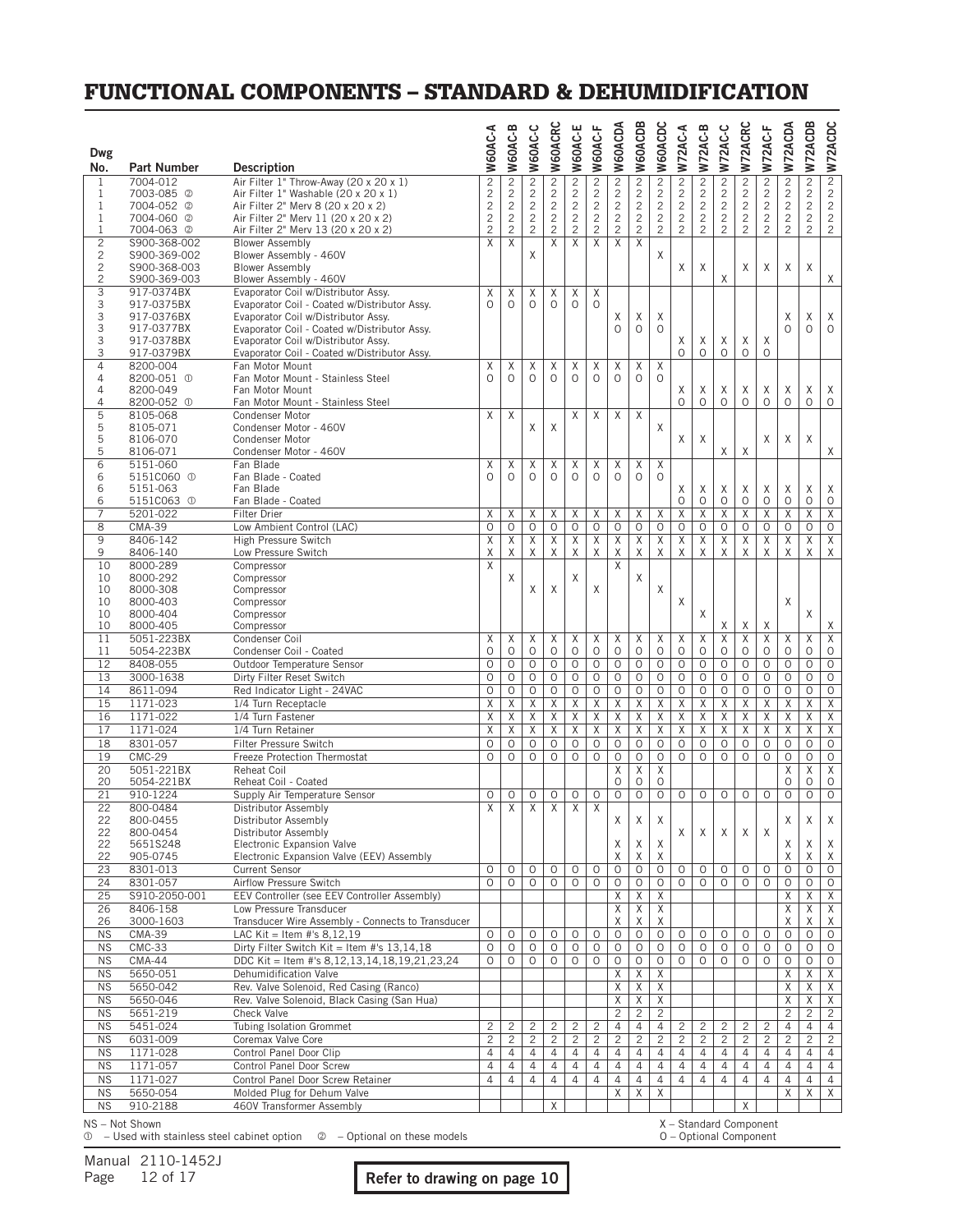#### EEV CONTROLLER ASSEMBLY

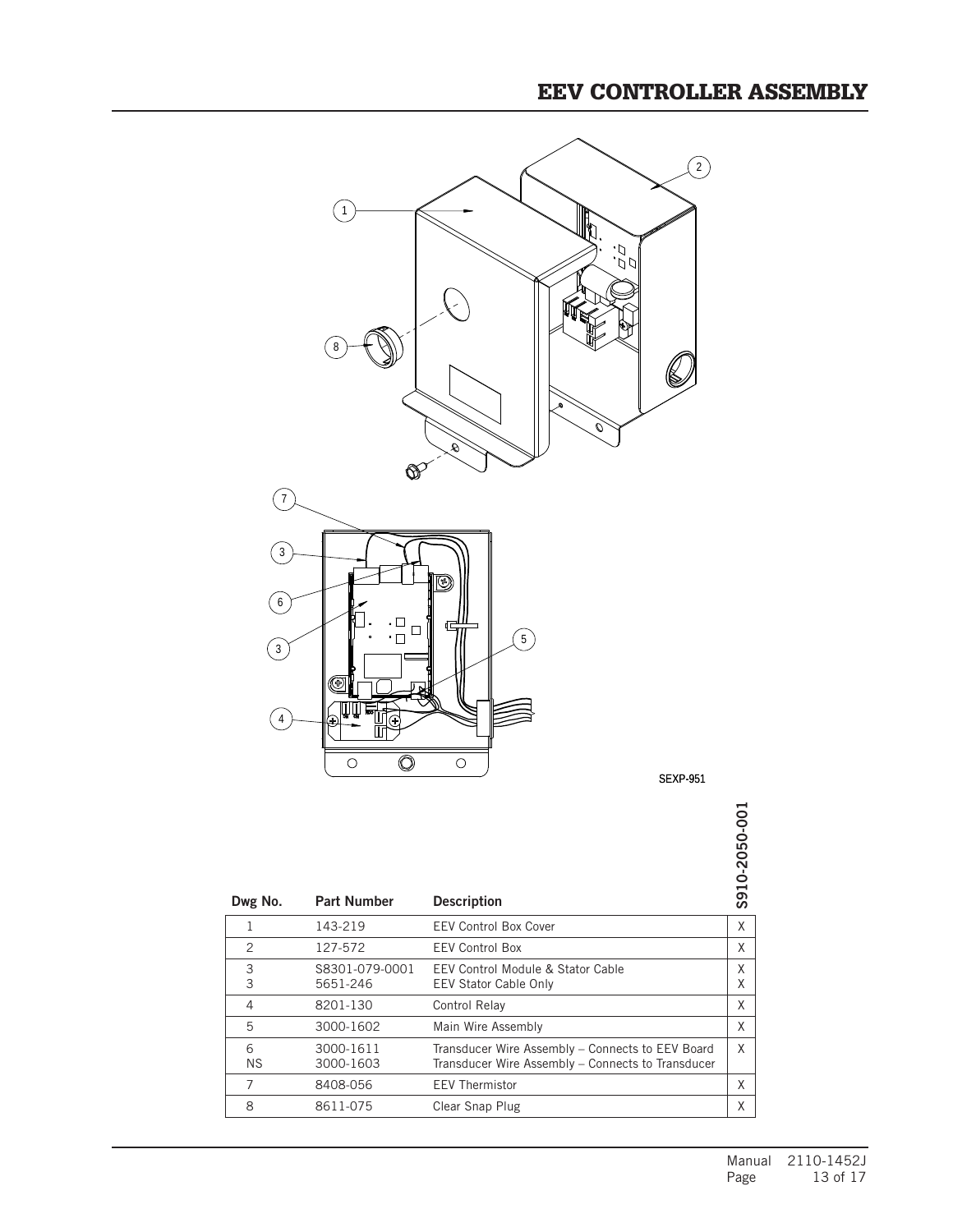

SEXP-928 B

This drawing to be used for reference for pages 15 and 16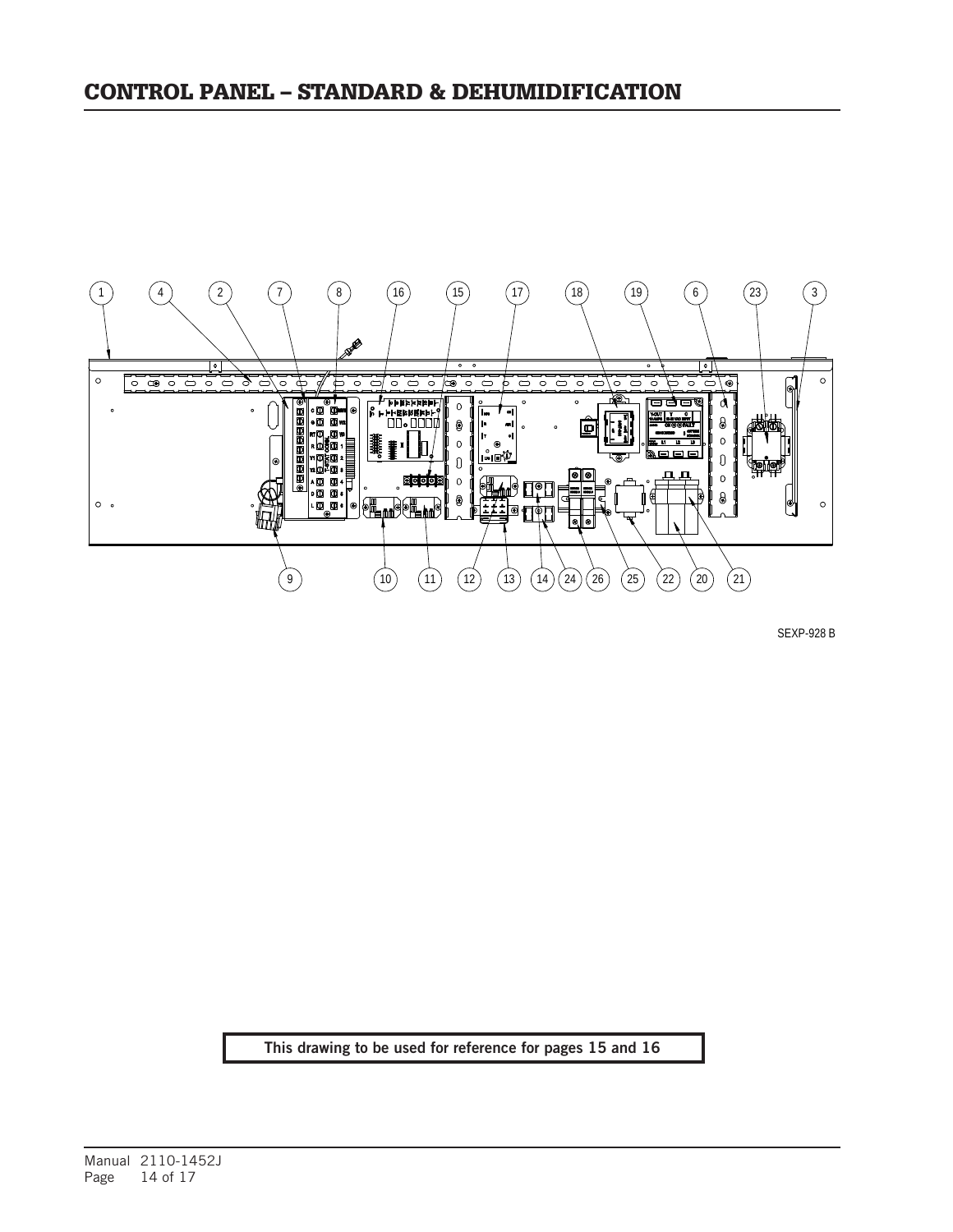#### CONTROL PANEL – STANDARD & DEHUMIDIFICATION

| X<br>$\mathsf X$<br>$\mathsf X$<br>$\mathsf{X}$<br>$\mathsf X$<br>$\mathsf X$<br>$\mathsf X$<br>Χ<br>$\mathsf X$<br>$\mathsf X$<br>$\mathsf X$<br>$\mathsf X$<br>$\mathsf X$<br>$\mathsf X$<br>Χ<br>Χ<br>χ<br>Χ<br>$\mathbf{1}$<br>117-411<br>Control Panel<br>Complete Low Voltage Box Assembly<br>Χ<br>X<br>X<br>X<br>X<br>Χ<br>Χ<br>X<br>Χ<br>X<br>$\overline{c}$<br>S910-2061<br>Χ<br>Χ<br>Χ<br>Χ<br>X<br>Χ<br>Χ<br>Χ<br>(Sheet metal, Terminal Strip, & Wire Harness)<br>Χ<br>$\sf X$<br>Χ<br>χ<br>$\mathsf X$<br>Χ<br>Χ<br>Χ<br>Χ<br>X<br>3<br>135-394<br>Wire Shield<br>Χ<br>Χ<br>X<br>X<br>Χ<br>Χ<br>Χ<br>Χ<br>$\mathsf X$<br>$\mathsf X$<br>Χ<br>$\mathsf X$<br>Χ<br>Χ<br>X<br>Χ<br>X<br>X<br>X<br>X<br>Χ<br>Χ<br>X<br>4<br>8611-140-3208 Cable Duct - 32.5"<br>Χ<br>Χ<br>X<br>$\overline{c}$<br>$\overline{c}$<br>$\overline{c}$<br>$\overline{c}$<br>$\overline{c}$<br>$\mathbf{2}$<br>$\overline{c}$<br>$\overline{c}$<br>$\overline{c}$<br>$\overline{c}$<br>$\overline{c}$<br>$\overline{c}$<br>$\overline{c}$<br>$\overline{c}$<br>$\overline{c}$<br>$\overline{c}$<br>$\overline{c}$<br>$\overline{c}$<br>6<br>8611-244-0608 Cable Duct - 6.5" x 1.5" wide<br>$\circ$<br>$\circ$<br>$\circ$<br>0<br>$\circ$<br>$\circ$<br>7<br>8607-021<br>O<br>0<br>0<br>$\circ$<br>$\circ$<br>$\circ$<br>$\circ$<br>$\circ$<br>$\circ$<br>$\circ$<br>$\circ$<br>0<br>Low Voltage Terminal Strip - 8 term.<br>$\mathsf X$<br>Χ<br>$\mathsf X$<br>χ<br>$\mathsf X$<br>Χ<br>Χ<br>X<br>Χ<br>Χ<br>X<br>Χ<br>X<br>Χ<br>Χ<br>8<br>8607-063<br>Low Voltage Terminal Strip - 18 term.<br>Χ<br>Χ<br>Χ<br>$\mathsf X$<br>$\mathsf X$<br>Χ<br>$\mathsf X$<br>$\mathsf X$<br>$\mathsf X$<br>Χ<br>Χ<br>9<br>X<br>X<br>Χ<br>X<br>Χ<br>X<br>Χ<br>X<br>3000-1524<br>Vent Jumper Plug (used when no vent option)<br>Χ<br>Χ<br>$\circ$<br>$\circ$<br>$\overline{O}$<br>$\overline{O}$<br>$\mathsf O$<br>$\circ$<br>$\circ$<br>$\circ$<br>$\circ$<br>0<br>$\Omega$<br>$\overline{O}$<br>$\circ$<br>0<br>$\circ$<br>$\circ$<br>$\circ$<br>10<br>8201-130<br>Alarm Relay ( $Kit = CMC-35$ )<br>$\circ$<br>Χ<br>Χ<br>$\mathsf X$<br>Χ<br>Χ<br>χ<br>$\mathsf X$<br>$\mathsf X$<br>Χ<br>Χ<br>Χ<br>Χ<br>$\mathsf X$<br>Χ<br>Χ<br>Χ<br>Χ<br>X<br>11<br>8201-130<br><b>Blower Speed Relay</b><br>Χ<br>X<br>Χ<br>Χ<br>Χ<br>X<br>12<br>8201-130<br>Dehumidification Control Relay<br>$\circ$<br>$\circ$<br>$\circ$<br>$\overline{O}$<br>$\circ$<br>0<br>$\mathsf O$<br>0<br>0<br>$\circ$<br>$\circ$<br>$\circ$<br>$\circ$<br>13<br>8201-159<br>0<br>O<br>0<br>$\circ$<br>O<br>Dirty Filter Relay (Kit = CMC-33)<br>$\mathsf O$<br>$\circ$<br>$\circ$<br>$\overline{O}$<br>$\overline{O}$<br>$\circ$<br>$\overline{O}$<br>$\circ$<br>$\circ$<br>$\circ$<br>0<br>0<br>$\circ$<br>$\circ$<br>$\circ$<br>$\circ$<br>14<br>8607-017<br>Terminal Block (LAC Kit = CMA-39)<br>$\circ$<br>$\circ$<br>Χ<br>Χ<br>$\sf X$<br>Χ<br>$\mathsf X$<br>$\mathsf X$<br>Χ<br>Χ<br>Χ<br>Χ<br>X<br>X<br>Χ<br>Χ<br>$\times$<br>X<br>Χ<br>Χ<br>15<br>8607-042<br><b>Blower Speed Terminal Block</b><br>$\chi$<br>Χ<br>Χ<br>Χ<br>Χ<br>Χ<br>16<br>8201-113<br>Dehumidification Logic Board<br>$\sf X$<br>$\mathsf X$<br>$\mathsf X$<br>$\mathsf X$<br>$\mathsf X$<br>$\sf X$<br>Χ<br>Χ<br>$\mathsf X$<br>17<br>Χ<br>Χ<br>X<br>Χ<br>X<br>Χ<br>X<br>Χ<br>Χ<br>S8201-169<br><b>Compressor Control Module</b><br>X<br>Χ<br>X<br>$\sf X$<br>$\mathsf X$<br>$\sf X$<br>Χ<br>X<br>X<br>Χ<br>X<br>X<br>18<br>8407-068<br>Transformer<br>18<br>Transformer<br>Χ<br>Χ<br>X<br>8407-069<br>Χ<br>Χ<br>Χ<br>Χ<br>Χ<br>X<br>X<br>X<br>X<br>Χ<br>X<br>Χ<br>Χ<br>X<br>X<br>X<br>X<br>19<br>8201-126<br><b>Phase Monitor</b><br>X<br>20<br>8552-079<br>Compressor Capacitor<br>Χ<br>Χ<br>Χ<br>20<br>8552-089<br><b>Compressor Capacitor</b><br>X<br>X<br>X<br>X<br>20<br>X<br>Χ<br>X<br>Χ<br>8552-005<br>Outdoor Motor Capacitor<br>X<br>20<br>Χ<br>Χ<br>Χ<br>Χ<br>8552-004<br>Outdoor Motor Capacitor<br>Χ<br>X<br>X<br>X<br>X<br>21<br>8550-008<br>Capacitor Strap<br>X<br>21<br>Χ<br>Χ<br>X<br>X<br>X<br>X<br>Χ<br>X<br>Χ<br>8550-003<br>Capacitor Strap<br>X<br>Χ<br>Χ<br>Χ<br>0<br>O<br>$\Omega$<br>22<br>Start Device (PTCR) (Kit = CMC-32)<br>$\Omega$<br>8551-004<br>$\sf X$<br>$\mathsf{X}$<br>X<br>X<br>23<br>8401-034<br><b>Compressor Contactor</b><br>X<br>23<br>X<br>Χ<br>X<br>X<br>X<br>X<br>Χ<br>Χ<br>X<br>X<br>X<br>Χ<br>8401-035<br><b>Compressor Contactor</b><br>X<br>X<br>X<br>24<br>8607-017<br><b>Terminal Block</b><br>X<br>X<br>25<br>8611-210<br><b>DIN Rail</b><br>Χ<br>Χ<br>26<br>8614-058<br>Fuse Block<br>26<br>8614-046<br>5A Fuse<br>2<br>3.2A Fuse<br>2<br>26<br>8614-047<br><b>NS</b><br>8615-040<br>Circuit Breaker 50A 2 Pole ①<br>$\Omega$<br>0<br>$\circ$<br>$\Omega$<br><b>NS</b><br>Circuit Breaker 35A 3 Pole ①<br>8615-042<br>0<br>0<br>0<br>0<br>0<br><b>NS</b><br>8615-052<br>Circuit Breaker 30A 3 Pole ①<br>0<br>0<br>$\circ$<br>$\circ$<br>$\circ$<br>$\circ$<br><b>NS</b><br>S8615-06/<br>Toggle Disconnect<br>U<br>U<br>O<br>X<br>X<br><b>NS</b><br>4095-196<br>Wiring Diagram<br>X<br><b>NS</b><br>4095-198<br>X<br>Wiring Diagram<br>4095-296<br>Χ<br>X<br>X<br>X<br><b>NS</b><br>Wiring Diagram<br>X<br>Χ<br><b>NS</b><br>4095-297<br>Wiring Diagram<br>X<br><b>NS</b><br>4095-378<br>Wiring Diagram<br>Χ<br><b>NS</b><br>4095-379<br>Wiring Diagram<br>X<br>Χ<br><b>NS</b><br>Χ<br>4095-382<br>Wiring Diagram<br>X<br>X<br>X<br><b>NS</b><br>4095-640<br>Wiring Diagram<br>$\sf X$<br>$\times$<br>3000-1613<br><b>Blower Power Plug</b><br>X<br>X<br>X<br>X<br>X<br>X<br>X<br>Χ<br>X<br>X<br><b>NS</b><br>Χ<br>Χ<br>X<br>Χ<br><b>NS</b><br>3000-1645<br><b>Blower Power Plug</b><br>Χ<br>Χ<br>$\sf X$<br>$\mathsf X$<br>$\mathsf X$<br>$\mathsf X$<br>$\sf X$<br>Χ<br>X<br>X<br>X<br>X<br>X<br>X<br>Χ<br>Χ<br>Χ<br>X<br>X<br>X<br><b>NS</b><br>3000-1614<br><b>Blower Speed Plug</b><br>$\sf X$<br>X<br>X<br>X<br><b>NS</b><br>3000-1222<br><b>Compressor Plug/Harness</b><br>3000-1230<br>Χ<br>Χ<br>Χ<br>Χ<br>X<br>Χ<br>Χ<br>Χ<br><b>NS</b><br><b>Compressor Plug/Harness</b><br>X<br>X<br>Χ<br>Χ<br>Χ<br>Χ<br>X<br>Χ<br><b>NS</b><br>3003-053<br><b>Control Panel Wire Harness</b><br>3003-054<br>Control Panel Wire Harness<br>X<br><b>NS</b><br>X<br>X<br>Χ<br>Χ<br>3003-055<br>Χ<br>X<br><b>NS</b><br><b>Control Panel Wire Harness</b><br>Χ<br>Χ<br>Χ<br>Χ<br>Χ<br>Χ<br>Χ<br><b>Control Panel Wire Harness</b><br><b>NS</b><br>3003-056<br>Χ<br>Χ<br><b>NS</b><br>3003-057<br><b>Control Panel Wire Harness</b><br>$\mathsf X$<br>X<br>X<br>Χ<br>X<br>X<br>X<br>X<br>Χ<br>X<br>Χ<br>Χ<br>X<br>X<br>X<br>X<br><b>NS</b><br>3000-1608<br>Low Voltage Terminal Block Wire Harness<br>X<br>X<br>X<br><b>NS</b><br>8201-074<br>Power Switch Relay | Dwg |                    |                    | <b>W42AC-A</b> | <b>W42AC-B</b> | <b>W42AC-C</b> | W42ACRC | W42AC-E | <b>W42AC-F</b> | W42ACDA | W42ACDB | W42ACDC | W48AC-A | W48AC-B | W48AC-C | W48ACRC | W48AC-E | W48AC-F | W48ACDA | W48ACDB | W48ACDC |
|-----------------------------------------------------------------------------------------------------------------------------------------------------------------------------------------------------------------------------------------------------------------------------------------------------------------------------------------------------------------------------------------------------------------------------------------------------------------------------------------------------------------------------------------------------------------------------------------------------------------------------------------------------------------------------------------------------------------------------------------------------------------------------------------------------------------------------------------------------------------------------------------------------------------------------------------------------------------------------------------------------------------------------------------------------------------------------------------------------------------------------------------------------------------------------------------------------------------------------------------------------------------------------------------------------------------------------------------------------------------------------------------------------------------------------------------------------------------------------------------------------------------------------------------------------------------------------------------------------------------------------------------------------------------------------------------------------------------------------------------------------------------------------------------------------------------------------------------------------------------------------------------------------------------------------------------------------------------------------------------------------------------------------------------------------------------------------------------------------------------------------------------------------------------------------------------------------------------------------------------------------------------------------------------------------------------------------------------------------------------------------------------------------------------------------------------------------------------------------------------------------------------------------------------------------------------------------------------------------------------------------------------------------------------------------------------------------------------------------------------------------------------------------------------------------------------------------------------------------------------------------------------------------------------------------------------------------------------------------------------------------------------------------------------------------------------------------------------------------------------------------------------------------------------------------------------------------------------------------------------------------------------------------------------------------------------------------------------------------------------------------------------------------------------------------------------------------------------------------------------------------------------------------------------------------------------------------------------------------------------------------------------------------------------------------------------------------------------------------------------------------------------------------------------------------------------------------------------------------------------------------------------------------------------------------------------------------------------------------------------------------------------------------------------------------------------------------------------------------------------------------------------------------------------------------------------------------------------------------------------------------------------------------------------------------------------------------------------------------------------------------------------------------------------------------------------------------------------------------------------------------------------------------------------------------------------------------------------------------------------------------------------------------------------------------------------------------------------------------------------------------------------------------------------------------------------------------------------------------------------------------------------------------------------------------------------------------------------------------------------------------------------------------------------------------------------------------------------------------------------------------------------------------------------------------------------------------------------------------------------------------------------------------------------------------------------------------------------------------------------------------------------------------------------------------------------------------------------------------------------------------------------------------------------------------------------------------------------------------------------------------------------------------------------------------------------------------------------------------------------------------------------------------------------------------------------------------------------------------------------------------------------------------------------------------------------------------------------------------------------------------------------------------------------------------------------------------------------------------------------------------------------------------------------------------------------------------------------------------------------------------------------------------------------------------------------------------------------------------------------------------------------------------------------------------------------------------------------------------------------------------------------------------------------------------------------------------------------------------------------------------------------------------------------------------------------------------------------------------------|-----|--------------------|--------------------|----------------|----------------|----------------|---------|---------|----------------|---------|---------|---------|---------|---------|---------|---------|---------|---------|---------|---------|---------|
|                                                                                                                                                                                                                                                                                                                                                                                                                                                                                                                                                                                                                                                                                                                                                                                                                                                                                                                                                                                                                                                                                                                                                                                                                                                                                                                                                                                                                                                                                                                                                                                                                                                                                                                                                                                                                                                                                                                                                                                                                                                                                                                                                                                                                                                                                                                                                                                                                                                                                                                                                                                                                                                                                                                                                                                                                                                                                                                                                                                                                                                                                                                                                                                                                                                                                                                                                                                                                                                                                                                                                                                                                                                                                                                                                                                                                                                                                                                                                                                                                                                                                                                                                                                                                                                                                                                                                                                                                                                                                                                                                                                                                                                                                                                                                                                                                                                                                                                                                                                                                                                                                                                                                                                                                                                                                                                                                                                                                                                                                                                                                                                                                                                                                                                                                                                                                                                                                                                                                                                                                                                                                                                                                                                                                                                                                                                                                                                                                                                                                                                                                                                                                                                                                                                                   | No. | <b>Part Number</b> | <b>Description</b> |                |                |                |         |         |                |         |         |         |         |         |         |         |         |         |         |         |         |
|                                                                                                                                                                                                                                                                                                                                                                                                                                                                                                                                                                                                                                                                                                                                                                                                                                                                                                                                                                                                                                                                                                                                                                                                                                                                                                                                                                                                                                                                                                                                                                                                                                                                                                                                                                                                                                                                                                                                                                                                                                                                                                                                                                                                                                                                                                                                                                                                                                                                                                                                                                                                                                                                                                                                                                                                                                                                                                                                                                                                                                                                                                                                                                                                                                                                                                                                                                                                                                                                                                                                                                                                                                                                                                                                                                                                                                                                                                                                                                                                                                                                                                                                                                                                                                                                                                                                                                                                                                                                                                                                                                                                                                                                                                                                                                                                                                                                                                                                                                                                                                                                                                                                                                                                                                                                                                                                                                                                                                                                                                                                                                                                                                                                                                                                                                                                                                                                                                                                                                                                                                                                                                                                                                                                                                                                                                                                                                                                                                                                                                                                                                                                                                                                                                                                   |     |                    |                    |                |                |                |         |         |                |         |         |         |         |         |         |         |         |         |         |         |         |
|                                                                                                                                                                                                                                                                                                                                                                                                                                                                                                                                                                                                                                                                                                                                                                                                                                                                                                                                                                                                                                                                                                                                                                                                                                                                                                                                                                                                                                                                                                                                                                                                                                                                                                                                                                                                                                                                                                                                                                                                                                                                                                                                                                                                                                                                                                                                                                                                                                                                                                                                                                                                                                                                                                                                                                                                                                                                                                                                                                                                                                                                                                                                                                                                                                                                                                                                                                                                                                                                                                                                                                                                                                                                                                                                                                                                                                                                                                                                                                                                                                                                                                                                                                                                                                                                                                                                                                                                                                                                                                                                                                                                                                                                                                                                                                                                                                                                                                                                                                                                                                                                                                                                                                                                                                                                                                                                                                                                                                                                                                                                                                                                                                                                                                                                                                                                                                                                                                                                                                                                                                                                                                                                                                                                                                                                                                                                                                                                                                                                                                                                                                                                                                                                                                                                   |     |                    |                    |                |                |                |         |         |                |         |         |         |         |         |         |         |         |         |         |         |         |
|                                                                                                                                                                                                                                                                                                                                                                                                                                                                                                                                                                                                                                                                                                                                                                                                                                                                                                                                                                                                                                                                                                                                                                                                                                                                                                                                                                                                                                                                                                                                                                                                                                                                                                                                                                                                                                                                                                                                                                                                                                                                                                                                                                                                                                                                                                                                                                                                                                                                                                                                                                                                                                                                                                                                                                                                                                                                                                                                                                                                                                                                                                                                                                                                                                                                                                                                                                                                                                                                                                                                                                                                                                                                                                                                                                                                                                                                                                                                                                                                                                                                                                                                                                                                                                                                                                                                                                                                                                                                                                                                                                                                                                                                                                                                                                                                                                                                                                                                                                                                                                                                                                                                                                                                                                                                                                                                                                                                                                                                                                                                                                                                                                                                                                                                                                                                                                                                                                                                                                                                                                                                                                                                                                                                                                                                                                                                                                                                                                                                                                                                                                                                                                                                                                                                   |     |                    |                    |                |                |                |         |         |                |         |         |         |         |         |         |         |         |         |         |         |         |
|                                                                                                                                                                                                                                                                                                                                                                                                                                                                                                                                                                                                                                                                                                                                                                                                                                                                                                                                                                                                                                                                                                                                                                                                                                                                                                                                                                                                                                                                                                                                                                                                                                                                                                                                                                                                                                                                                                                                                                                                                                                                                                                                                                                                                                                                                                                                                                                                                                                                                                                                                                                                                                                                                                                                                                                                                                                                                                                                                                                                                                                                                                                                                                                                                                                                                                                                                                                                                                                                                                                                                                                                                                                                                                                                                                                                                                                                                                                                                                                                                                                                                                                                                                                                                                                                                                                                                                                                                                                                                                                                                                                                                                                                                                                                                                                                                                                                                                                                                                                                                                                                                                                                                                                                                                                                                                                                                                                                                                                                                                                                                                                                                                                                                                                                                                                                                                                                                                                                                                                                                                                                                                                                                                                                                                                                                                                                                                                                                                                                                                                                                                                                                                                                                                                                   |     |                    |                    |                |                |                |         |         |                |         |         |         |         |         |         |         |         |         |         |         |         |
|                                                                                                                                                                                                                                                                                                                                                                                                                                                                                                                                                                                                                                                                                                                                                                                                                                                                                                                                                                                                                                                                                                                                                                                                                                                                                                                                                                                                                                                                                                                                                                                                                                                                                                                                                                                                                                                                                                                                                                                                                                                                                                                                                                                                                                                                                                                                                                                                                                                                                                                                                                                                                                                                                                                                                                                                                                                                                                                                                                                                                                                                                                                                                                                                                                                                                                                                                                                                                                                                                                                                                                                                                                                                                                                                                                                                                                                                                                                                                                                                                                                                                                                                                                                                                                                                                                                                                                                                                                                                                                                                                                                                                                                                                                                                                                                                                                                                                                                                                                                                                                                                                                                                                                                                                                                                                                                                                                                                                                                                                                                                                                                                                                                                                                                                                                                                                                                                                                                                                                                                                                                                                                                                                                                                                                                                                                                                                                                                                                                                                                                                                                                                                                                                                                                                   |     |                    |                    |                |                |                |         |         |                |         |         |         |         |         |         |         |         |         |         |         |         |
|                                                                                                                                                                                                                                                                                                                                                                                                                                                                                                                                                                                                                                                                                                                                                                                                                                                                                                                                                                                                                                                                                                                                                                                                                                                                                                                                                                                                                                                                                                                                                                                                                                                                                                                                                                                                                                                                                                                                                                                                                                                                                                                                                                                                                                                                                                                                                                                                                                                                                                                                                                                                                                                                                                                                                                                                                                                                                                                                                                                                                                                                                                                                                                                                                                                                                                                                                                                                                                                                                                                                                                                                                                                                                                                                                                                                                                                                                                                                                                                                                                                                                                                                                                                                                                                                                                                                                                                                                                                                                                                                                                                                                                                                                                                                                                                                                                                                                                                                                                                                                                                                                                                                                                                                                                                                                                                                                                                                                                                                                                                                                                                                                                                                                                                                                                                                                                                                                                                                                                                                                                                                                                                                                                                                                                                                                                                                                                                                                                                                                                                                                                                                                                                                                                                                   |     |                    |                    |                |                |                |         |         |                |         |         |         |         |         |         |         |         |         |         |         |         |
|                                                                                                                                                                                                                                                                                                                                                                                                                                                                                                                                                                                                                                                                                                                                                                                                                                                                                                                                                                                                                                                                                                                                                                                                                                                                                                                                                                                                                                                                                                                                                                                                                                                                                                                                                                                                                                                                                                                                                                                                                                                                                                                                                                                                                                                                                                                                                                                                                                                                                                                                                                                                                                                                                                                                                                                                                                                                                                                                                                                                                                                                                                                                                                                                                                                                                                                                                                                                                                                                                                                                                                                                                                                                                                                                                                                                                                                                                                                                                                                                                                                                                                                                                                                                                                                                                                                                                                                                                                                                                                                                                                                                                                                                                                                                                                                                                                                                                                                                                                                                                                                                                                                                                                                                                                                                                                                                                                                                                                                                                                                                                                                                                                                                                                                                                                                                                                                                                                                                                                                                                                                                                                                                                                                                                                                                                                                                                                                                                                                                                                                                                                                                                                                                                                                                   |     |                    |                    |                |                |                |         |         |                |         |         |         |         |         |         |         |         |         |         |         |         |
|                                                                                                                                                                                                                                                                                                                                                                                                                                                                                                                                                                                                                                                                                                                                                                                                                                                                                                                                                                                                                                                                                                                                                                                                                                                                                                                                                                                                                                                                                                                                                                                                                                                                                                                                                                                                                                                                                                                                                                                                                                                                                                                                                                                                                                                                                                                                                                                                                                                                                                                                                                                                                                                                                                                                                                                                                                                                                                                                                                                                                                                                                                                                                                                                                                                                                                                                                                                                                                                                                                                                                                                                                                                                                                                                                                                                                                                                                                                                                                                                                                                                                                                                                                                                                                                                                                                                                                                                                                                                                                                                                                                                                                                                                                                                                                                                                                                                                                                                                                                                                                                                                                                                                                                                                                                                                                                                                                                                                                                                                                                                                                                                                                                                                                                                                                                                                                                                                                                                                                                                                                                                                                                                                                                                                                                                                                                                                                                                                                                                                                                                                                                                                                                                                                                                   |     |                    |                    |                |                |                |         |         |                |         |         |         |         |         |         |         |         |         |         |         |         |
|                                                                                                                                                                                                                                                                                                                                                                                                                                                                                                                                                                                                                                                                                                                                                                                                                                                                                                                                                                                                                                                                                                                                                                                                                                                                                                                                                                                                                                                                                                                                                                                                                                                                                                                                                                                                                                                                                                                                                                                                                                                                                                                                                                                                                                                                                                                                                                                                                                                                                                                                                                                                                                                                                                                                                                                                                                                                                                                                                                                                                                                                                                                                                                                                                                                                                                                                                                                                                                                                                                                                                                                                                                                                                                                                                                                                                                                                                                                                                                                                                                                                                                                                                                                                                                                                                                                                                                                                                                                                                                                                                                                                                                                                                                                                                                                                                                                                                                                                                                                                                                                                                                                                                                                                                                                                                                                                                                                                                                                                                                                                                                                                                                                                                                                                                                                                                                                                                                                                                                                                                                                                                                                                                                                                                                                                                                                                                                                                                                                                                                                                                                                                                                                                                                                                   |     |                    |                    |                |                |                |         |         |                |         |         |         |         |         |         |         |         |         |         |         |         |
|                                                                                                                                                                                                                                                                                                                                                                                                                                                                                                                                                                                                                                                                                                                                                                                                                                                                                                                                                                                                                                                                                                                                                                                                                                                                                                                                                                                                                                                                                                                                                                                                                                                                                                                                                                                                                                                                                                                                                                                                                                                                                                                                                                                                                                                                                                                                                                                                                                                                                                                                                                                                                                                                                                                                                                                                                                                                                                                                                                                                                                                                                                                                                                                                                                                                                                                                                                                                                                                                                                                                                                                                                                                                                                                                                                                                                                                                                                                                                                                                                                                                                                                                                                                                                                                                                                                                                                                                                                                                                                                                                                                                                                                                                                                                                                                                                                                                                                                                                                                                                                                                                                                                                                                                                                                                                                                                                                                                                                                                                                                                                                                                                                                                                                                                                                                                                                                                                                                                                                                                                                                                                                                                                                                                                                                                                                                                                                                                                                                                                                                                                                                                                                                                                                                                   |     |                    |                    |                |                |                |         |         |                |         |         |         |         |         |         |         |         |         |         |         |         |
|                                                                                                                                                                                                                                                                                                                                                                                                                                                                                                                                                                                                                                                                                                                                                                                                                                                                                                                                                                                                                                                                                                                                                                                                                                                                                                                                                                                                                                                                                                                                                                                                                                                                                                                                                                                                                                                                                                                                                                                                                                                                                                                                                                                                                                                                                                                                                                                                                                                                                                                                                                                                                                                                                                                                                                                                                                                                                                                                                                                                                                                                                                                                                                                                                                                                                                                                                                                                                                                                                                                                                                                                                                                                                                                                                                                                                                                                                                                                                                                                                                                                                                                                                                                                                                                                                                                                                                                                                                                                                                                                                                                                                                                                                                                                                                                                                                                                                                                                                                                                                                                                                                                                                                                                                                                                                                                                                                                                                                                                                                                                                                                                                                                                                                                                                                                                                                                                                                                                                                                                                                                                                                                                                                                                                                                                                                                                                                                                                                                                                                                                                                                                                                                                                                                                   |     |                    |                    |                |                |                |         |         |                |         |         |         |         |         |         |         |         |         |         |         |         |
|                                                                                                                                                                                                                                                                                                                                                                                                                                                                                                                                                                                                                                                                                                                                                                                                                                                                                                                                                                                                                                                                                                                                                                                                                                                                                                                                                                                                                                                                                                                                                                                                                                                                                                                                                                                                                                                                                                                                                                                                                                                                                                                                                                                                                                                                                                                                                                                                                                                                                                                                                                                                                                                                                                                                                                                                                                                                                                                                                                                                                                                                                                                                                                                                                                                                                                                                                                                                                                                                                                                                                                                                                                                                                                                                                                                                                                                                                                                                                                                                                                                                                                                                                                                                                                                                                                                                                                                                                                                                                                                                                                                                                                                                                                                                                                                                                                                                                                                                                                                                                                                                                                                                                                                                                                                                                                                                                                                                                                                                                                                                                                                                                                                                                                                                                                                                                                                                                                                                                                                                                                                                                                                                                                                                                                                                                                                                                                                                                                                                                                                                                                                                                                                                                                                                   |     |                    |                    |                |                |                |         |         |                |         |         |         |         |         |         |         |         |         |         |         |         |
|                                                                                                                                                                                                                                                                                                                                                                                                                                                                                                                                                                                                                                                                                                                                                                                                                                                                                                                                                                                                                                                                                                                                                                                                                                                                                                                                                                                                                                                                                                                                                                                                                                                                                                                                                                                                                                                                                                                                                                                                                                                                                                                                                                                                                                                                                                                                                                                                                                                                                                                                                                                                                                                                                                                                                                                                                                                                                                                                                                                                                                                                                                                                                                                                                                                                                                                                                                                                                                                                                                                                                                                                                                                                                                                                                                                                                                                                                                                                                                                                                                                                                                                                                                                                                                                                                                                                                                                                                                                                                                                                                                                                                                                                                                                                                                                                                                                                                                                                                                                                                                                                                                                                                                                                                                                                                                                                                                                                                                                                                                                                                                                                                                                                                                                                                                                                                                                                                                                                                                                                                                                                                                                                                                                                                                                                                                                                                                                                                                                                                                                                                                                                                                                                                                                                   |     |                    |                    |                |                |                |         |         |                |         |         |         |         |         |         |         |         |         |         |         |         |
|                                                                                                                                                                                                                                                                                                                                                                                                                                                                                                                                                                                                                                                                                                                                                                                                                                                                                                                                                                                                                                                                                                                                                                                                                                                                                                                                                                                                                                                                                                                                                                                                                                                                                                                                                                                                                                                                                                                                                                                                                                                                                                                                                                                                                                                                                                                                                                                                                                                                                                                                                                                                                                                                                                                                                                                                                                                                                                                                                                                                                                                                                                                                                                                                                                                                                                                                                                                                                                                                                                                                                                                                                                                                                                                                                                                                                                                                                                                                                                                                                                                                                                                                                                                                                                                                                                                                                                                                                                                                                                                                                                                                                                                                                                                                                                                                                                                                                                                                                                                                                                                                                                                                                                                                                                                                                                                                                                                                                                                                                                                                                                                                                                                                                                                                                                                                                                                                                                                                                                                                                                                                                                                                                                                                                                                                                                                                                                                                                                                                                                                                                                                                                                                                                                                                   |     |                    |                    |                |                |                |         |         |                |         |         |         |         |         |         |         |         |         |         |         |         |
|                                                                                                                                                                                                                                                                                                                                                                                                                                                                                                                                                                                                                                                                                                                                                                                                                                                                                                                                                                                                                                                                                                                                                                                                                                                                                                                                                                                                                                                                                                                                                                                                                                                                                                                                                                                                                                                                                                                                                                                                                                                                                                                                                                                                                                                                                                                                                                                                                                                                                                                                                                                                                                                                                                                                                                                                                                                                                                                                                                                                                                                                                                                                                                                                                                                                                                                                                                                                                                                                                                                                                                                                                                                                                                                                                                                                                                                                                                                                                                                                                                                                                                                                                                                                                                                                                                                                                                                                                                                                                                                                                                                                                                                                                                                                                                                                                                                                                                                                                                                                                                                                                                                                                                                                                                                                                                                                                                                                                                                                                                                                                                                                                                                                                                                                                                                                                                                                                                                                                                                                                                                                                                                                                                                                                                                                                                                                                                                                                                                                                                                                                                                                                                                                                                                                   |     |                    |                    |                |                |                |         |         |                |         |         |         |         |         |         |         |         |         |         |         |         |
|                                                                                                                                                                                                                                                                                                                                                                                                                                                                                                                                                                                                                                                                                                                                                                                                                                                                                                                                                                                                                                                                                                                                                                                                                                                                                                                                                                                                                                                                                                                                                                                                                                                                                                                                                                                                                                                                                                                                                                                                                                                                                                                                                                                                                                                                                                                                                                                                                                                                                                                                                                                                                                                                                                                                                                                                                                                                                                                                                                                                                                                                                                                                                                                                                                                                                                                                                                                                                                                                                                                                                                                                                                                                                                                                                                                                                                                                                                                                                                                                                                                                                                                                                                                                                                                                                                                                                                                                                                                                                                                                                                                                                                                                                                                                                                                                                                                                                                                                                                                                                                                                                                                                                                                                                                                                                                                                                                                                                                                                                                                                                                                                                                                                                                                                                                                                                                                                                                                                                                                                                                                                                                                                                                                                                                                                                                                                                                                                                                                                                                                                                                                                                                                                                                                                   |     |                    |                    |                |                |                |         |         |                |         |         |         |         |         |         |         |         |         |         |         |         |
|                                                                                                                                                                                                                                                                                                                                                                                                                                                                                                                                                                                                                                                                                                                                                                                                                                                                                                                                                                                                                                                                                                                                                                                                                                                                                                                                                                                                                                                                                                                                                                                                                                                                                                                                                                                                                                                                                                                                                                                                                                                                                                                                                                                                                                                                                                                                                                                                                                                                                                                                                                                                                                                                                                                                                                                                                                                                                                                                                                                                                                                                                                                                                                                                                                                                                                                                                                                                                                                                                                                                                                                                                                                                                                                                                                                                                                                                                                                                                                                                                                                                                                                                                                                                                                                                                                                                                                                                                                                                                                                                                                                                                                                                                                                                                                                                                                                                                                                                                                                                                                                                                                                                                                                                                                                                                                                                                                                                                                                                                                                                                                                                                                                                                                                                                                                                                                                                                                                                                                                                                                                                                                                                                                                                                                                                                                                                                                                                                                                                                                                                                                                                                                                                                                                                   |     |                    |                    |                |                |                |         |         |                |         |         |         |         |         |         |         |         |         |         |         |         |
|                                                                                                                                                                                                                                                                                                                                                                                                                                                                                                                                                                                                                                                                                                                                                                                                                                                                                                                                                                                                                                                                                                                                                                                                                                                                                                                                                                                                                                                                                                                                                                                                                                                                                                                                                                                                                                                                                                                                                                                                                                                                                                                                                                                                                                                                                                                                                                                                                                                                                                                                                                                                                                                                                                                                                                                                                                                                                                                                                                                                                                                                                                                                                                                                                                                                                                                                                                                                                                                                                                                                                                                                                                                                                                                                                                                                                                                                                                                                                                                                                                                                                                                                                                                                                                                                                                                                                                                                                                                                                                                                                                                                                                                                                                                                                                                                                                                                                                                                                                                                                                                                                                                                                                                                                                                                                                                                                                                                                                                                                                                                                                                                                                                                                                                                                                                                                                                                                                                                                                                                                                                                                                                                                                                                                                                                                                                                                                                                                                                                                                                                                                                                                                                                                                                                   |     |                    |                    |                |                |                |         |         |                |         |         |         |         |         |         |         |         |         |         |         |         |
|                                                                                                                                                                                                                                                                                                                                                                                                                                                                                                                                                                                                                                                                                                                                                                                                                                                                                                                                                                                                                                                                                                                                                                                                                                                                                                                                                                                                                                                                                                                                                                                                                                                                                                                                                                                                                                                                                                                                                                                                                                                                                                                                                                                                                                                                                                                                                                                                                                                                                                                                                                                                                                                                                                                                                                                                                                                                                                                                                                                                                                                                                                                                                                                                                                                                                                                                                                                                                                                                                                                                                                                                                                                                                                                                                                                                                                                                                                                                                                                                                                                                                                                                                                                                                                                                                                                                                                                                                                                                                                                                                                                                                                                                                                                                                                                                                                                                                                                                                                                                                                                                                                                                                                                                                                                                                                                                                                                                                                                                                                                                                                                                                                                                                                                                                                                                                                                                                                                                                                                                                                                                                                                                                                                                                                                                                                                                                                                                                                                                                                                                                                                                                                                                                                                                   |     |                    |                    |                |                |                |         |         |                |         |         |         |         |         |         |         |         |         |         |         |         |
|                                                                                                                                                                                                                                                                                                                                                                                                                                                                                                                                                                                                                                                                                                                                                                                                                                                                                                                                                                                                                                                                                                                                                                                                                                                                                                                                                                                                                                                                                                                                                                                                                                                                                                                                                                                                                                                                                                                                                                                                                                                                                                                                                                                                                                                                                                                                                                                                                                                                                                                                                                                                                                                                                                                                                                                                                                                                                                                                                                                                                                                                                                                                                                                                                                                                                                                                                                                                                                                                                                                                                                                                                                                                                                                                                                                                                                                                                                                                                                                                                                                                                                                                                                                                                                                                                                                                                                                                                                                                                                                                                                                                                                                                                                                                                                                                                                                                                                                                                                                                                                                                                                                                                                                                                                                                                                                                                                                                                                                                                                                                                                                                                                                                                                                                                                                                                                                                                                                                                                                                                                                                                                                                                                                                                                                                                                                                                                                                                                                                                                                                                                                                                                                                                                                                   |     |                    |                    |                |                |                |         |         |                |         |         |         |         |         |         |         |         |         |         |         |         |
|                                                                                                                                                                                                                                                                                                                                                                                                                                                                                                                                                                                                                                                                                                                                                                                                                                                                                                                                                                                                                                                                                                                                                                                                                                                                                                                                                                                                                                                                                                                                                                                                                                                                                                                                                                                                                                                                                                                                                                                                                                                                                                                                                                                                                                                                                                                                                                                                                                                                                                                                                                                                                                                                                                                                                                                                                                                                                                                                                                                                                                                                                                                                                                                                                                                                                                                                                                                                                                                                                                                                                                                                                                                                                                                                                                                                                                                                                                                                                                                                                                                                                                                                                                                                                                                                                                                                                                                                                                                                                                                                                                                                                                                                                                                                                                                                                                                                                                                                                                                                                                                                                                                                                                                                                                                                                                                                                                                                                                                                                                                                                                                                                                                                                                                                                                                                                                                                                                                                                                                                                                                                                                                                                                                                                                                                                                                                                                                                                                                                                                                                                                                                                                                                                                                                   |     |                    |                    |                |                |                |         |         |                |         |         |         |         |         |         |         |         |         |         |         |         |
|                                                                                                                                                                                                                                                                                                                                                                                                                                                                                                                                                                                                                                                                                                                                                                                                                                                                                                                                                                                                                                                                                                                                                                                                                                                                                                                                                                                                                                                                                                                                                                                                                                                                                                                                                                                                                                                                                                                                                                                                                                                                                                                                                                                                                                                                                                                                                                                                                                                                                                                                                                                                                                                                                                                                                                                                                                                                                                                                                                                                                                                                                                                                                                                                                                                                                                                                                                                                                                                                                                                                                                                                                                                                                                                                                                                                                                                                                                                                                                                                                                                                                                                                                                                                                                                                                                                                                                                                                                                                                                                                                                                                                                                                                                                                                                                                                                                                                                                                                                                                                                                                                                                                                                                                                                                                                                                                                                                                                                                                                                                                                                                                                                                                                                                                                                                                                                                                                                                                                                                                                                                                                                                                                                                                                                                                                                                                                                                                                                                                                                                                                                                                                                                                                                                                   |     |                    |                    |                |                |                |         |         |                |         |         |         |         |         |         |         |         |         |         |         |         |
|                                                                                                                                                                                                                                                                                                                                                                                                                                                                                                                                                                                                                                                                                                                                                                                                                                                                                                                                                                                                                                                                                                                                                                                                                                                                                                                                                                                                                                                                                                                                                                                                                                                                                                                                                                                                                                                                                                                                                                                                                                                                                                                                                                                                                                                                                                                                                                                                                                                                                                                                                                                                                                                                                                                                                                                                                                                                                                                                                                                                                                                                                                                                                                                                                                                                                                                                                                                                                                                                                                                                                                                                                                                                                                                                                                                                                                                                                                                                                                                                                                                                                                                                                                                                                                                                                                                                                                                                                                                                                                                                                                                                                                                                                                                                                                                                                                                                                                                                                                                                                                                                                                                                                                                                                                                                                                                                                                                                                                                                                                                                                                                                                                                                                                                                                                                                                                                                                                                                                                                                                                                                                                                                                                                                                                                                                                                                                                                                                                                                                                                                                                                                                                                                                                                                   |     |                    |                    |                |                |                |         |         |                |         |         |         |         |         |         |         |         |         |         |         |         |
|                                                                                                                                                                                                                                                                                                                                                                                                                                                                                                                                                                                                                                                                                                                                                                                                                                                                                                                                                                                                                                                                                                                                                                                                                                                                                                                                                                                                                                                                                                                                                                                                                                                                                                                                                                                                                                                                                                                                                                                                                                                                                                                                                                                                                                                                                                                                                                                                                                                                                                                                                                                                                                                                                                                                                                                                                                                                                                                                                                                                                                                                                                                                                                                                                                                                                                                                                                                                                                                                                                                                                                                                                                                                                                                                                                                                                                                                                                                                                                                                                                                                                                                                                                                                                                                                                                                                                                                                                                                                                                                                                                                                                                                                                                                                                                                                                                                                                                                                                                                                                                                                                                                                                                                                                                                                                                                                                                                                                                                                                                                                                                                                                                                                                                                                                                                                                                                                                                                                                                                                                                                                                                                                                                                                                                                                                                                                                                                                                                                                                                                                                                                                                                                                                                                                   |     |                    |                    |                |                |                |         |         |                |         |         |         |         |         |         |         |         |         |         |         |         |
|                                                                                                                                                                                                                                                                                                                                                                                                                                                                                                                                                                                                                                                                                                                                                                                                                                                                                                                                                                                                                                                                                                                                                                                                                                                                                                                                                                                                                                                                                                                                                                                                                                                                                                                                                                                                                                                                                                                                                                                                                                                                                                                                                                                                                                                                                                                                                                                                                                                                                                                                                                                                                                                                                                                                                                                                                                                                                                                                                                                                                                                                                                                                                                                                                                                                                                                                                                                                                                                                                                                                                                                                                                                                                                                                                                                                                                                                                                                                                                                                                                                                                                                                                                                                                                                                                                                                                                                                                                                                                                                                                                                                                                                                                                                                                                                                                                                                                                                                                                                                                                                                                                                                                                                                                                                                                                                                                                                                                                                                                                                                                                                                                                                                                                                                                                                                                                                                                                                                                                                                                                                                                                                                                                                                                                                                                                                                                                                                                                                                                                                                                                                                                                                                                                                                   |     |                    |                    |                |                |                |         |         |                |         |         |         |         |         |         |         |         |         |         |         |         |
|                                                                                                                                                                                                                                                                                                                                                                                                                                                                                                                                                                                                                                                                                                                                                                                                                                                                                                                                                                                                                                                                                                                                                                                                                                                                                                                                                                                                                                                                                                                                                                                                                                                                                                                                                                                                                                                                                                                                                                                                                                                                                                                                                                                                                                                                                                                                                                                                                                                                                                                                                                                                                                                                                                                                                                                                                                                                                                                                                                                                                                                                                                                                                                                                                                                                                                                                                                                                                                                                                                                                                                                                                                                                                                                                                                                                                                                                                                                                                                                                                                                                                                                                                                                                                                                                                                                                                                                                                                                                                                                                                                                                                                                                                                                                                                                                                                                                                                                                                                                                                                                                                                                                                                                                                                                                                                                                                                                                                                                                                                                                                                                                                                                                                                                                                                                                                                                                                                                                                                                                                                                                                                                                                                                                                                                                                                                                                                                                                                                                                                                                                                                                                                                                                                                                   |     |                    |                    |                |                |                |         |         |                |         |         |         |         |         |         |         |         |         |         |         |         |
|                                                                                                                                                                                                                                                                                                                                                                                                                                                                                                                                                                                                                                                                                                                                                                                                                                                                                                                                                                                                                                                                                                                                                                                                                                                                                                                                                                                                                                                                                                                                                                                                                                                                                                                                                                                                                                                                                                                                                                                                                                                                                                                                                                                                                                                                                                                                                                                                                                                                                                                                                                                                                                                                                                                                                                                                                                                                                                                                                                                                                                                                                                                                                                                                                                                                                                                                                                                                                                                                                                                                                                                                                                                                                                                                                                                                                                                                                                                                                                                                                                                                                                                                                                                                                                                                                                                                                                                                                                                                                                                                                                                                                                                                                                                                                                                                                                                                                                                                                                                                                                                                                                                                                                                                                                                                                                                                                                                                                                                                                                                                                                                                                                                                                                                                                                                                                                                                                                                                                                                                                                                                                                                                                                                                                                                                                                                                                                                                                                                                                                                                                                                                                                                                                                                                   |     |                    |                    |                |                |                |         |         |                |         |         |         |         |         |         |         |         |         |         |         |         |
|                                                                                                                                                                                                                                                                                                                                                                                                                                                                                                                                                                                                                                                                                                                                                                                                                                                                                                                                                                                                                                                                                                                                                                                                                                                                                                                                                                                                                                                                                                                                                                                                                                                                                                                                                                                                                                                                                                                                                                                                                                                                                                                                                                                                                                                                                                                                                                                                                                                                                                                                                                                                                                                                                                                                                                                                                                                                                                                                                                                                                                                                                                                                                                                                                                                                                                                                                                                                                                                                                                                                                                                                                                                                                                                                                                                                                                                                                                                                                                                                                                                                                                                                                                                                                                                                                                                                                                                                                                                                                                                                                                                                                                                                                                                                                                                                                                                                                                                                                                                                                                                                                                                                                                                                                                                                                                                                                                                                                                                                                                                                                                                                                                                                                                                                                                                                                                                                                                                                                                                                                                                                                                                                                                                                                                                                                                                                                                                                                                                                                                                                                                                                                                                                                                                                   |     |                    |                    |                |                |                |         |         |                |         |         |         |         |         |         |         |         |         |         |         |         |
|                                                                                                                                                                                                                                                                                                                                                                                                                                                                                                                                                                                                                                                                                                                                                                                                                                                                                                                                                                                                                                                                                                                                                                                                                                                                                                                                                                                                                                                                                                                                                                                                                                                                                                                                                                                                                                                                                                                                                                                                                                                                                                                                                                                                                                                                                                                                                                                                                                                                                                                                                                                                                                                                                                                                                                                                                                                                                                                                                                                                                                                                                                                                                                                                                                                                                                                                                                                                                                                                                                                                                                                                                                                                                                                                                                                                                                                                                                                                                                                                                                                                                                                                                                                                                                                                                                                                                                                                                                                                                                                                                                                                                                                                                                                                                                                                                                                                                                                                                                                                                                                                                                                                                                                                                                                                                                                                                                                                                                                                                                                                                                                                                                                                                                                                                                                                                                                                                                                                                                                                                                                                                                                                                                                                                                                                                                                                                                                                                                                                                                                                                                                                                                                                                                                                   |     |                    |                    |                |                |                |         |         |                |         |         |         |         |         |         |         |         |         |         |         |         |
|                                                                                                                                                                                                                                                                                                                                                                                                                                                                                                                                                                                                                                                                                                                                                                                                                                                                                                                                                                                                                                                                                                                                                                                                                                                                                                                                                                                                                                                                                                                                                                                                                                                                                                                                                                                                                                                                                                                                                                                                                                                                                                                                                                                                                                                                                                                                                                                                                                                                                                                                                                                                                                                                                                                                                                                                                                                                                                                                                                                                                                                                                                                                                                                                                                                                                                                                                                                                                                                                                                                                                                                                                                                                                                                                                                                                                                                                                                                                                                                                                                                                                                                                                                                                                                                                                                                                                                                                                                                                                                                                                                                                                                                                                                                                                                                                                                                                                                                                                                                                                                                                                                                                                                                                                                                                                                                                                                                                                                                                                                                                                                                                                                                                                                                                                                                                                                                                                                                                                                                                                                                                                                                                                                                                                                                                                                                                                                                                                                                                                                                                                                                                                                                                                                                                   |     |                    |                    |                |                |                |         |         |                |         |         |         |         |         |         |         |         |         |         |         |         |
|                                                                                                                                                                                                                                                                                                                                                                                                                                                                                                                                                                                                                                                                                                                                                                                                                                                                                                                                                                                                                                                                                                                                                                                                                                                                                                                                                                                                                                                                                                                                                                                                                                                                                                                                                                                                                                                                                                                                                                                                                                                                                                                                                                                                                                                                                                                                                                                                                                                                                                                                                                                                                                                                                                                                                                                                                                                                                                                                                                                                                                                                                                                                                                                                                                                                                                                                                                                                                                                                                                                                                                                                                                                                                                                                                                                                                                                                                                                                                                                                                                                                                                                                                                                                                                                                                                                                                                                                                                                                                                                                                                                                                                                                                                                                                                                                                                                                                                                                                                                                                                                                                                                                                                                                                                                                                                                                                                                                                                                                                                                                                                                                                                                                                                                                                                                                                                                                                                                                                                                                                                                                                                                                                                                                                                                                                                                                                                                                                                                                                                                                                                                                                                                                                                                                   |     |                    |                    |                |                |                |         |         |                |         |         |         |         |         |         |         |         |         |         |         |         |
|                                                                                                                                                                                                                                                                                                                                                                                                                                                                                                                                                                                                                                                                                                                                                                                                                                                                                                                                                                                                                                                                                                                                                                                                                                                                                                                                                                                                                                                                                                                                                                                                                                                                                                                                                                                                                                                                                                                                                                                                                                                                                                                                                                                                                                                                                                                                                                                                                                                                                                                                                                                                                                                                                                                                                                                                                                                                                                                                                                                                                                                                                                                                                                                                                                                                                                                                                                                                                                                                                                                                                                                                                                                                                                                                                                                                                                                                                                                                                                                                                                                                                                                                                                                                                                                                                                                                                                                                                                                                                                                                                                                                                                                                                                                                                                                                                                                                                                                                                                                                                                                                                                                                                                                                                                                                                                                                                                                                                                                                                                                                                                                                                                                                                                                                                                                                                                                                                                                                                                                                                                                                                                                                                                                                                                                                                                                                                                                                                                                                                                                                                                                                                                                                                                                                   |     |                    |                    |                |                |                |         |         |                |         |         |         |         |         |         |         |         |         |         |         |         |
|                                                                                                                                                                                                                                                                                                                                                                                                                                                                                                                                                                                                                                                                                                                                                                                                                                                                                                                                                                                                                                                                                                                                                                                                                                                                                                                                                                                                                                                                                                                                                                                                                                                                                                                                                                                                                                                                                                                                                                                                                                                                                                                                                                                                                                                                                                                                                                                                                                                                                                                                                                                                                                                                                                                                                                                                                                                                                                                                                                                                                                                                                                                                                                                                                                                                                                                                                                                                                                                                                                                                                                                                                                                                                                                                                                                                                                                                                                                                                                                                                                                                                                                                                                                                                                                                                                                                                                                                                                                                                                                                                                                                                                                                                                                                                                                                                                                                                                                                                                                                                                                                                                                                                                                                                                                                                                                                                                                                                                                                                                                                                                                                                                                                                                                                                                                                                                                                                                                                                                                                                                                                                                                                                                                                                                                                                                                                                                                                                                                                                                                                                                                                                                                                                                                                   |     |                    |                    |                |                |                |         |         |                |         |         |         |         |         |         |         |         |         |         |         |         |
|                                                                                                                                                                                                                                                                                                                                                                                                                                                                                                                                                                                                                                                                                                                                                                                                                                                                                                                                                                                                                                                                                                                                                                                                                                                                                                                                                                                                                                                                                                                                                                                                                                                                                                                                                                                                                                                                                                                                                                                                                                                                                                                                                                                                                                                                                                                                                                                                                                                                                                                                                                                                                                                                                                                                                                                                                                                                                                                                                                                                                                                                                                                                                                                                                                                                                                                                                                                                                                                                                                                                                                                                                                                                                                                                                                                                                                                                                                                                                                                                                                                                                                                                                                                                                                                                                                                                                                                                                                                                                                                                                                                                                                                                                                                                                                                                                                                                                                                                                                                                                                                                                                                                                                                                                                                                                                                                                                                                                                                                                                                                                                                                                                                                                                                                                                                                                                                                                                                                                                                                                                                                                                                                                                                                                                                                                                                                                                                                                                                                                                                                                                                                                                                                                                                                   |     |                    |                    |                |                |                |         |         |                |         |         |         |         |         |         |         |         |         |         |         |         |
|                                                                                                                                                                                                                                                                                                                                                                                                                                                                                                                                                                                                                                                                                                                                                                                                                                                                                                                                                                                                                                                                                                                                                                                                                                                                                                                                                                                                                                                                                                                                                                                                                                                                                                                                                                                                                                                                                                                                                                                                                                                                                                                                                                                                                                                                                                                                                                                                                                                                                                                                                                                                                                                                                                                                                                                                                                                                                                                                                                                                                                                                                                                                                                                                                                                                                                                                                                                                                                                                                                                                                                                                                                                                                                                                                                                                                                                                                                                                                                                                                                                                                                                                                                                                                                                                                                                                                                                                                                                                                                                                                                                                                                                                                                                                                                                                                                                                                                                                                                                                                                                                                                                                                                                                                                                                                                                                                                                                                                                                                                                                                                                                                                                                                                                                                                                                                                                                                                                                                                                                                                                                                                                                                                                                                                                                                                                                                                                                                                                                                                                                                                                                                                                                                                                                   |     |                    |                    |                |                |                |         |         |                |         |         |         |         |         |         |         |         |         |         |         |         |
|                                                                                                                                                                                                                                                                                                                                                                                                                                                                                                                                                                                                                                                                                                                                                                                                                                                                                                                                                                                                                                                                                                                                                                                                                                                                                                                                                                                                                                                                                                                                                                                                                                                                                                                                                                                                                                                                                                                                                                                                                                                                                                                                                                                                                                                                                                                                                                                                                                                                                                                                                                                                                                                                                                                                                                                                                                                                                                                                                                                                                                                                                                                                                                                                                                                                                                                                                                                                                                                                                                                                                                                                                                                                                                                                                                                                                                                                                                                                                                                                                                                                                                                                                                                                                                                                                                                                                                                                                                                                                                                                                                                                                                                                                                                                                                                                                                                                                                                                                                                                                                                                                                                                                                                                                                                                                                                                                                                                                                                                                                                                                                                                                                                                                                                                                                                                                                                                                                                                                                                                                                                                                                                                                                                                                                                                                                                                                                                                                                                                                                                                                                                                                                                                                                                                   |     |                    |                    |                |                |                |         |         |                |         |         |         |         |         |         |         |         |         |         |         |         |
|                                                                                                                                                                                                                                                                                                                                                                                                                                                                                                                                                                                                                                                                                                                                                                                                                                                                                                                                                                                                                                                                                                                                                                                                                                                                                                                                                                                                                                                                                                                                                                                                                                                                                                                                                                                                                                                                                                                                                                                                                                                                                                                                                                                                                                                                                                                                                                                                                                                                                                                                                                                                                                                                                                                                                                                                                                                                                                                                                                                                                                                                                                                                                                                                                                                                                                                                                                                                                                                                                                                                                                                                                                                                                                                                                                                                                                                                                                                                                                                                                                                                                                                                                                                                                                                                                                                                                                                                                                                                                                                                                                                                                                                                                                                                                                                                                                                                                                                                                                                                                                                                                                                                                                                                                                                                                                                                                                                                                                                                                                                                                                                                                                                                                                                                                                                                                                                                                                                                                                                                                                                                                                                                                                                                                                                                                                                                                                                                                                                                                                                                                                                                                                                                                                                                   |     |                    |                    |                |                |                |         |         |                |         |         |         |         |         |         |         |         |         |         |         |         |
|                                                                                                                                                                                                                                                                                                                                                                                                                                                                                                                                                                                                                                                                                                                                                                                                                                                                                                                                                                                                                                                                                                                                                                                                                                                                                                                                                                                                                                                                                                                                                                                                                                                                                                                                                                                                                                                                                                                                                                                                                                                                                                                                                                                                                                                                                                                                                                                                                                                                                                                                                                                                                                                                                                                                                                                                                                                                                                                                                                                                                                                                                                                                                                                                                                                                                                                                                                                                                                                                                                                                                                                                                                                                                                                                                                                                                                                                                                                                                                                                                                                                                                                                                                                                                                                                                                                                                                                                                                                                                                                                                                                                                                                                                                                                                                                                                                                                                                                                                                                                                                                                                                                                                                                                                                                                                                                                                                                                                                                                                                                                                                                                                                                                                                                                                                                                                                                                                                                                                                                                                                                                                                                                                                                                                                                                                                                                                                                                                                                                                                                                                                                                                                                                                                                                   |     |                    |                    |                |                |                |         |         |                |         |         |         |         |         |         |         |         |         |         |         |         |
|                                                                                                                                                                                                                                                                                                                                                                                                                                                                                                                                                                                                                                                                                                                                                                                                                                                                                                                                                                                                                                                                                                                                                                                                                                                                                                                                                                                                                                                                                                                                                                                                                                                                                                                                                                                                                                                                                                                                                                                                                                                                                                                                                                                                                                                                                                                                                                                                                                                                                                                                                                                                                                                                                                                                                                                                                                                                                                                                                                                                                                                                                                                                                                                                                                                                                                                                                                                                                                                                                                                                                                                                                                                                                                                                                                                                                                                                                                                                                                                                                                                                                                                                                                                                                                                                                                                                                                                                                                                                                                                                                                                                                                                                                                                                                                                                                                                                                                                                                                                                                                                                                                                                                                                                                                                                                                                                                                                                                                                                                                                                                                                                                                                                                                                                                                                                                                                                                                                                                                                                                                                                                                                                                                                                                                                                                                                                                                                                                                                                                                                                                                                                                                                                                                                                   |     |                    |                    |                |                |                |         |         |                |         |         |         |         |         |         |         |         |         |         |         |         |
|                                                                                                                                                                                                                                                                                                                                                                                                                                                                                                                                                                                                                                                                                                                                                                                                                                                                                                                                                                                                                                                                                                                                                                                                                                                                                                                                                                                                                                                                                                                                                                                                                                                                                                                                                                                                                                                                                                                                                                                                                                                                                                                                                                                                                                                                                                                                                                                                                                                                                                                                                                                                                                                                                                                                                                                                                                                                                                                                                                                                                                                                                                                                                                                                                                                                                                                                                                                                                                                                                                                                                                                                                                                                                                                                                                                                                                                                                                                                                                                                                                                                                                                                                                                                                                                                                                                                                                                                                                                                                                                                                                                                                                                                                                                                                                                                                                                                                                                                                                                                                                                                                                                                                                                                                                                                                                                                                                                                                                                                                                                                                                                                                                                                                                                                                                                                                                                                                                                                                                                                                                                                                                                                                                                                                                                                                                                                                                                                                                                                                                                                                                                                                                                                                                                                   |     |                    |                    |                |                |                |         |         |                |         |         |         |         |         |         |         |         |         |         |         |         |
|                                                                                                                                                                                                                                                                                                                                                                                                                                                                                                                                                                                                                                                                                                                                                                                                                                                                                                                                                                                                                                                                                                                                                                                                                                                                                                                                                                                                                                                                                                                                                                                                                                                                                                                                                                                                                                                                                                                                                                                                                                                                                                                                                                                                                                                                                                                                                                                                                                                                                                                                                                                                                                                                                                                                                                                                                                                                                                                                                                                                                                                                                                                                                                                                                                                                                                                                                                                                                                                                                                                                                                                                                                                                                                                                                                                                                                                                                                                                                                                                                                                                                                                                                                                                                                                                                                                                                                                                                                                                                                                                                                                                                                                                                                                                                                                                                                                                                                                                                                                                                                                                                                                                                                                                                                                                                                                                                                                                                                                                                                                                                                                                                                                                                                                                                                                                                                                                                                                                                                                                                                                                                                                                                                                                                                                                                                                                                                                                                                                                                                                                                                                                                                                                                                                                   |     |                    |                    |                |                |                |         |         |                |         |         |         |         |         |         |         |         |         |         |         |         |
|                                                                                                                                                                                                                                                                                                                                                                                                                                                                                                                                                                                                                                                                                                                                                                                                                                                                                                                                                                                                                                                                                                                                                                                                                                                                                                                                                                                                                                                                                                                                                                                                                                                                                                                                                                                                                                                                                                                                                                                                                                                                                                                                                                                                                                                                                                                                                                                                                                                                                                                                                                                                                                                                                                                                                                                                                                                                                                                                                                                                                                                                                                                                                                                                                                                                                                                                                                                                                                                                                                                                                                                                                                                                                                                                                                                                                                                                                                                                                                                                                                                                                                                                                                                                                                                                                                                                                                                                                                                                                                                                                                                                                                                                                                                                                                                                                                                                                                                                                                                                                                                                                                                                                                                                                                                                                                                                                                                                                                                                                                                                                                                                                                                                                                                                                                                                                                                                                                                                                                                                                                                                                                                                                                                                                                                                                                                                                                                                                                                                                                                                                                                                                                                                                                                                   |     |                    |                    |                |                |                |         |         |                |         |         |         |         |         |         |         |         |         |         |         |         |
|                                                                                                                                                                                                                                                                                                                                                                                                                                                                                                                                                                                                                                                                                                                                                                                                                                                                                                                                                                                                                                                                                                                                                                                                                                                                                                                                                                                                                                                                                                                                                                                                                                                                                                                                                                                                                                                                                                                                                                                                                                                                                                                                                                                                                                                                                                                                                                                                                                                                                                                                                                                                                                                                                                                                                                                                                                                                                                                                                                                                                                                                                                                                                                                                                                                                                                                                                                                                                                                                                                                                                                                                                                                                                                                                                                                                                                                                                                                                                                                                                                                                                                                                                                                                                                                                                                                                                                                                                                                                                                                                                                                                                                                                                                                                                                                                                                                                                                                                                                                                                                                                                                                                                                                                                                                                                                                                                                                                                                                                                                                                                                                                                                                                                                                                                                                                                                                                                                                                                                                                                                                                                                                                                                                                                                                                                                                                                                                                                                                                                                                                                                                                                                                                                                                                   |     |                    |                    |                |                |                |         |         |                |         |         |         |         |         |         |         |         |         |         |         |         |
|                                                                                                                                                                                                                                                                                                                                                                                                                                                                                                                                                                                                                                                                                                                                                                                                                                                                                                                                                                                                                                                                                                                                                                                                                                                                                                                                                                                                                                                                                                                                                                                                                                                                                                                                                                                                                                                                                                                                                                                                                                                                                                                                                                                                                                                                                                                                                                                                                                                                                                                                                                                                                                                                                                                                                                                                                                                                                                                                                                                                                                                                                                                                                                                                                                                                                                                                                                                                                                                                                                                                                                                                                                                                                                                                                                                                                                                                                                                                                                                                                                                                                                                                                                                                                                                                                                                                                                                                                                                                                                                                                                                                                                                                                                                                                                                                                                                                                                                                                                                                                                                                                                                                                                                                                                                                                                                                                                                                                                                                                                                                                                                                                                                                                                                                                                                                                                                                                                                                                                                                                                                                                                                                                                                                                                                                                                                                                                                                                                                                                                                                                                                                                                                                                                                                   |     |                    |                    |                |                |                |         |         |                |         |         |         |         |         |         |         |         |         |         |         |         |
|                                                                                                                                                                                                                                                                                                                                                                                                                                                                                                                                                                                                                                                                                                                                                                                                                                                                                                                                                                                                                                                                                                                                                                                                                                                                                                                                                                                                                                                                                                                                                                                                                                                                                                                                                                                                                                                                                                                                                                                                                                                                                                                                                                                                                                                                                                                                                                                                                                                                                                                                                                                                                                                                                                                                                                                                                                                                                                                                                                                                                                                                                                                                                                                                                                                                                                                                                                                                                                                                                                                                                                                                                                                                                                                                                                                                                                                                                                                                                                                                                                                                                                                                                                                                                                                                                                                                                                                                                                                                                                                                                                                                                                                                                                                                                                                                                                                                                                                                                                                                                                                                                                                                                                                                                                                                                                                                                                                                                                                                                                                                                                                                                                                                                                                                                                                                                                                                                                                                                                                                                                                                                                                                                                                                                                                                                                                                                                                                                                                                                                                                                                                                                                                                                                                                   |     |                    |                    |                |                |                |         |         |                |         |         |         |         |         |         |         |         |         |         |         |         |
|                                                                                                                                                                                                                                                                                                                                                                                                                                                                                                                                                                                                                                                                                                                                                                                                                                                                                                                                                                                                                                                                                                                                                                                                                                                                                                                                                                                                                                                                                                                                                                                                                                                                                                                                                                                                                                                                                                                                                                                                                                                                                                                                                                                                                                                                                                                                                                                                                                                                                                                                                                                                                                                                                                                                                                                                                                                                                                                                                                                                                                                                                                                                                                                                                                                                                                                                                                                                                                                                                                                                                                                                                                                                                                                                                                                                                                                                                                                                                                                                                                                                                                                                                                                                                                                                                                                                                                                                                                                                                                                                                                                                                                                                                                                                                                                                                                                                                                                                                                                                                                                                                                                                                                                                                                                                                                                                                                                                                                                                                                                                                                                                                                                                                                                                                                                                                                                                                                                                                                                                                                                                                                                                                                                                                                                                                                                                                                                                                                                                                                                                                                                                                                                                                                                                   |     |                    |                    |                |                |                |         |         |                |         |         |         |         |         |         |         |         |         |         |         |         |
|                                                                                                                                                                                                                                                                                                                                                                                                                                                                                                                                                                                                                                                                                                                                                                                                                                                                                                                                                                                                                                                                                                                                                                                                                                                                                                                                                                                                                                                                                                                                                                                                                                                                                                                                                                                                                                                                                                                                                                                                                                                                                                                                                                                                                                                                                                                                                                                                                                                                                                                                                                                                                                                                                                                                                                                                                                                                                                                                                                                                                                                                                                                                                                                                                                                                                                                                                                                                                                                                                                                                                                                                                                                                                                                                                                                                                                                                                                                                                                                                                                                                                                                                                                                                                                                                                                                                                                                                                                                                                                                                                                                                                                                                                                                                                                                                                                                                                                                                                                                                                                                                                                                                                                                                                                                                                                                                                                                                                                                                                                                                                                                                                                                                                                                                                                                                                                                                                                                                                                                                                                                                                                                                                                                                                                                                                                                                                                                                                                                                                                                                                                                                                                                                                                                                   |     |                    |                    |                |                |                |         |         |                |         |         |         |         |         |         |         |         |         |         |         |         |
|                                                                                                                                                                                                                                                                                                                                                                                                                                                                                                                                                                                                                                                                                                                                                                                                                                                                                                                                                                                                                                                                                                                                                                                                                                                                                                                                                                                                                                                                                                                                                                                                                                                                                                                                                                                                                                                                                                                                                                                                                                                                                                                                                                                                                                                                                                                                                                                                                                                                                                                                                                                                                                                                                                                                                                                                                                                                                                                                                                                                                                                                                                                                                                                                                                                                                                                                                                                                                                                                                                                                                                                                                                                                                                                                                                                                                                                                                                                                                                                                                                                                                                                                                                                                                                                                                                                                                                                                                                                                                                                                                                                                                                                                                                                                                                                                                                                                                                                                                                                                                                                                                                                                                                                                                                                                                                                                                                                                                                                                                                                                                                                                                                                                                                                                                                                                                                                                                                                                                                                                                                                                                                                                                                                                                                                                                                                                                                                                                                                                                                                                                                                                                                                                                                                                   |     |                    |                    |                |                |                |         |         |                |         |         |         |         |         |         |         |         |         |         |         |         |
|                                                                                                                                                                                                                                                                                                                                                                                                                                                                                                                                                                                                                                                                                                                                                                                                                                                                                                                                                                                                                                                                                                                                                                                                                                                                                                                                                                                                                                                                                                                                                                                                                                                                                                                                                                                                                                                                                                                                                                                                                                                                                                                                                                                                                                                                                                                                                                                                                                                                                                                                                                                                                                                                                                                                                                                                                                                                                                                                                                                                                                                                                                                                                                                                                                                                                                                                                                                                                                                                                                                                                                                                                                                                                                                                                                                                                                                                                                                                                                                                                                                                                                                                                                                                                                                                                                                                                                                                                                                                                                                                                                                                                                                                                                                                                                                                                                                                                                                                                                                                                                                                                                                                                                                                                                                                                                                                                                                                                                                                                                                                                                                                                                                                                                                                                                                                                                                                                                                                                                                                                                                                                                                                                                                                                                                                                                                                                                                                                                                                                                                                                                                                                                                                                                                                   |     |                    |                    |                |                |                |         |         |                |         |         |         |         |         |         |         |         |         |         |         |         |
|                                                                                                                                                                                                                                                                                                                                                                                                                                                                                                                                                                                                                                                                                                                                                                                                                                                                                                                                                                                                                                                                                                                                                                                                                                                                                                                                                                                                                                                                                                                                                                                                                                                                                                                                                                                                                                                                                                                                                                                                                                                                                                                                                                                                                                                                                                                                                                                                                                                                                                                                                                                                                                                                                                                                                                                                                                                                                                                                                                                                                                                                                                                                                                                                                                                                                                                                                                                                                                                                                                                                                                                                                                                                                                                                                                                                                                                                                                                                                                                                                                                                                                                                                                                                                                                                                                                                                                                                                                                                                                                                                                                                                                                                                                                                                                                                                                                                                                                                                                                                                                                                                                                                                                                                                                                                                                                                                                                                                                                                                                                                                                                                                                                                                                                                                                                                                                                                                                                                                                                                                                                                                                                                                                                                                                                                                                                                                                                                                                                                                                                                                                                                                                                                                                                                   |     |                    |                    |                |                |                |         |         |                |         |         |         |         |         |         |         |         |         |         |         |         |

NS = Not Shown

 Circuit breakers listed are for units without electric heat, "0Z" models. See heater replacement parts manual for units with electric heat.

X – Standard Component O – Optional Component

Manual 2110-1452J<br>Page 15 of 17

15 of 17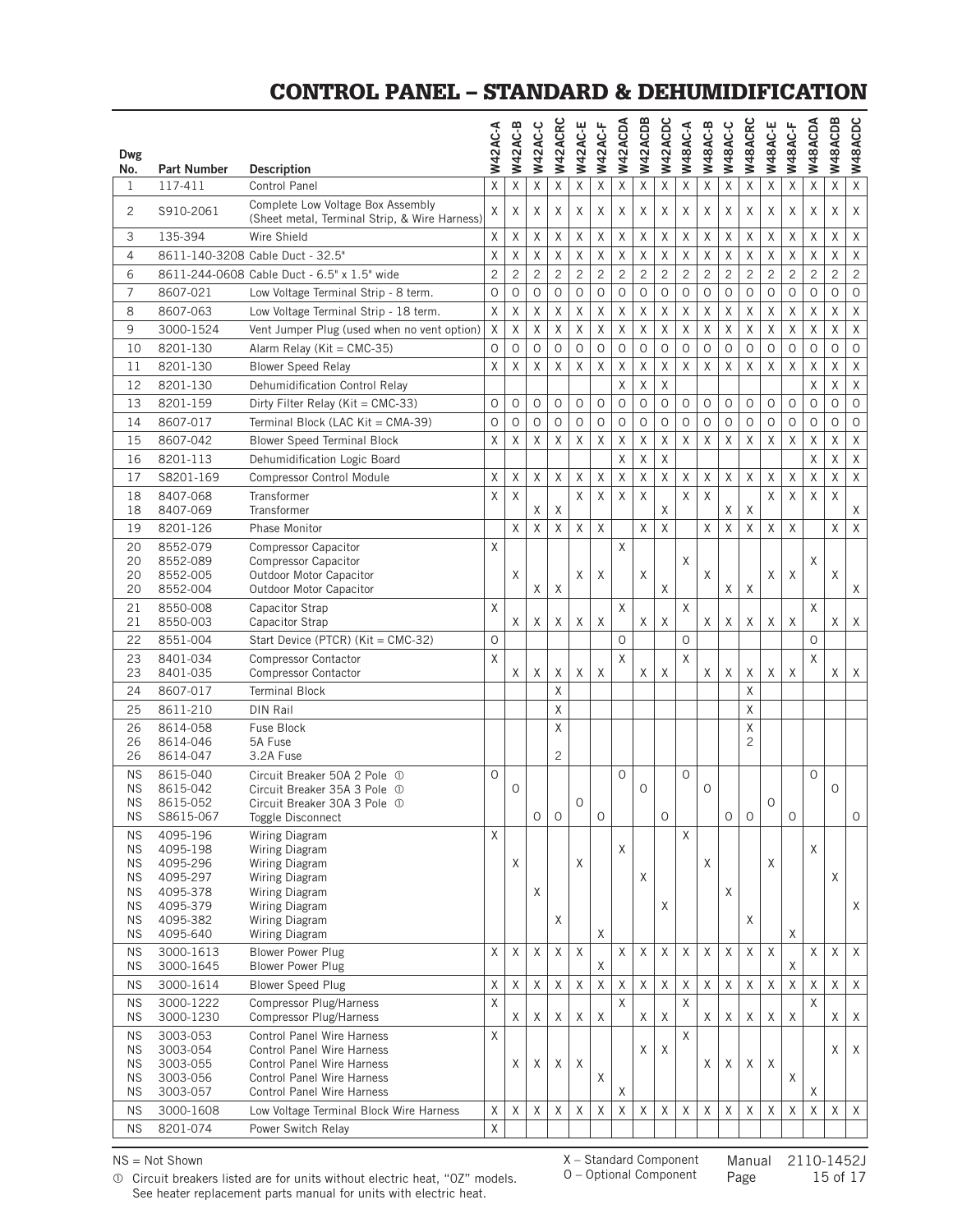#### CONTROL PANEL – STANDARD & DEHUMIDIFICATION

| Dwg                    |                                                                                                                                                                                                                           |                                                                                    | W60AC-A                 | W60AC-B        | W60AC-C        | W60ACRC             | W60AC-E        | W60AC-F        | <b>W60ACDA</b> | <b>W60ACDB</b> | <b>W60ACDC</b> | <b>W72AC-A</b> | <b>W72AC-B</b> | W72AC-C        | W72ACRC             | W72AC-F        | W72ACDA        | W72ACDB        | W72ACDC        |
|------------------------|---------------------------------------------------------------------------------------------------------------------------------------------------------------------------------------------------------------------------|------------------------------------------------------------------------------------|-------------------------|----------------|----------------|---------------------|----------------|----------------|----------------|----------------|----------------|----------------|----------------|----------------|---------------------|----------------|----------------|----------------|----------------|
| No.                    | <b>Part Number</b>                                                                                                                                                                                                        | <b>Description</b>                                                                 |                         |                |                |                     |                |                |                |                |                |                |                |                |                     |                |                |                |                |
| $\mathbf{1}$           | 117-411                                                                                                                                                                                                                   | <b>Control Panel</b>                                                               | $\overline{\mathsf{X}}$ | $\mathsf X$    | Χ              | Χ                   | Χ              | χ              | $\mathsf X$    | Χ              | Χ              | Χ              | $\mathsf X$    | $\mathsf X$    | $\mathsf X$         | $\sf X$        | Χ              | $\mathsf X$    | $\mathsf X$    |
| 2                      | S910-2061                                                                                                                                                                                                                 | Complete Low Voltage Box Assembly<br>(Sheet metal, Terminal Strip, & Wire Harness) | X                       | Χ              | Χ              | Χ                   | Χ              | X              | Χ              | X              | X              | Χ              | Χ              | Χ              | Χ                   | Χ              | Χ              | Χ              | $\times$       |
| 3                      | 135-394                                                                                                                                                                                                                   | Wire Shield                                                                        | Χ                       | Χ              | Χ              | Χ                   | Χ              | $\times$       | Χ              | Χ              | Χ              | Χ              | X              | Χ              | Χ                   | $\mathsf X$    | Χ              | Χ              | $\mathsf X$    |
| $\overline{4}$         | 8611-140-3208                                                                                                                                                                                                             | Cable Duct - 32.5"                                                                 | Χ                       | X              | Χ              | Χ                   | Χ              | X              | Χ              | Χ              | Χ              | Χ              | Χ              | Χ              | X                   | Χ              | Χ              | Χ              | $\mathsf X$    |
| 6                      | 8611-244-0608                                                                                                                                                                                                             | Cable Duct - 6.5" x 1.5" wide                                                      | $\overline{c}$          | $\overline{c}$ | $\overline{c}$ | $\overline{c}$      | $\overline{c}$ | $\overline{c}$ | $\overline{c}$ | $\overline{c}$ | $\overline{c}$ | $\overline{c}$ | $\overline{c}$ | $\overline{c}$ | $\overline{c}$      | $\overline{c}$ | $\overline{c}$ | $\overline{c}$ | $\overline{c}$ |
| $\overline{7}$         | 8607-021                                                                                                                                                                                                                  | Low Voltage Terminal Strip - 8 term.                                               | $\circ$                 | 0              | 0              | 0                   | 0              | $\circ$        | $\mathbf 0$    | $\mathsf O$    | $\circ$        | $\mathsf O$    | 0              | 0              | $\circ$             | $\mathsf O$    | $\mathsf O$    | $\circ$        | $\circ$        |
| 8                      | 8607-063                                                                                                                                                                                                                  | Low Voltage Terminal Strip - 18 term.                                              | Χ                       | Χ              | Χ              | Χ                   | Χ              | $\times$       | Χ              | X              | Χ              | Χ              | Χ              | Χ              | Χ                   | X              | Χ              | Χ              | $\mathsf X$    |
| 9                      | 3000-1524                                                                                                                                                                                                                 | Vent Jumper Plug (used when no vent option)                                        | X                       | Χ              | Χ              | Χ                   | Χ              | $\times$       | Χ              | X              | X              | Χ              | Χ              | Χ              | X                   | X              | Χ              | Χ              | $\mathsf X$    |
| 10                     | 8201-130                                                                                                                                                                                                                  | Alarm Relay ( $Kit = CMC-35$ )                                                     | $\circ$                 | $\circ$        | $\circ$        | 0                   | O              | $\circ$        | $\circ$        | $\circ$        | $\circ$        | $\circ$        | $\circ$        | $\circ$        | $\circ$             | $\circ$        | $\mathsf O$    | $\circ$        | $\circ$        |
| 11                     | 8201-130                                                                                                                                                                                                                  | <b>Blower Speed Relay</b>                                                          | $\chi$                  | X              | Χ              | X                   | Χ              | X              | Χ              | Χ              | Χ              | Χ              | X              | $\mathsf X$    | $\mathsf X$         | $\mathsf X$    | Χ              | Χ              | $\mathsf X$    |
| 12                     | 8201-130                                                                                                                                                                                                                  | Dehumidification Control Relay                                                     |                         |                |                |                     |                |                | Χ              | Χ              | Χ              |                |                |                |                     |                | Χ              | Χ              | $\mathsf X$    |
| 13                     | 8201-159                                                                                                                                                                                                                  | Dirty Filter Relay ( $Kit = CMC-33$ )                                              | $\circ$                 | $\circ$        | $\circ$        | 0                   | $\circ$        | $\circ$        | $\circ$        | $\circ$        | $\circ$        | $\circ$        | $\circ$        | $\circ$        | 0                   | $\circ$        | $\circ$        | $\circ$        | $\circ$        |
| 14                     | 8607-017                                                                                                                                                                                                                  | Terminal Block (LAC Kit = CMA-39)                                                  | $\circ$                 | O              | O              | 0                   | 0              | $\circ$        | O              | $\circ$        | $\circ$        | $\circ$        | $\circ$        | $\circ$        | $\circ$             | $\mathsf O$    | $\circ$        | $\circ$        | $\mathsf O$    |
| 15                     | 8607-042                                                                                                                                                                                                                  | <b>Blower Speed Terminal Block</b>                                                 | $\chi$                  | $\mathsf X$    | Χ              | X                   | $\mathsf X$    | $\chi$         | Χ              | Χ              | X              | Χ              | Χ              | $\mathsf X$    | $\mathsf X$         | $\mathsf X$    | Χ              | Χ              | $\mathsf X$    |
| 16                     | 8201-113                                                                                                                                                                                                                  | Dehumidification Logic Board                                                       |                         |                |                |                     |                |                | Χ              | X              | $\times$       |                |                |                |                     |                | Χ              | Χ              | $\mathsf X$    |
| 17                     | S8201-169                                                                                                                                                                                                                 | <b>Compressor Control Module</b>                                                   | Χ                       | Χ              | Χ              | Χ                   | Χ              | Χ              | X              | Χ              | X              | Χ              | Χ              | Χ              | X                   | Χ              | Χ              | $\mathsf X$    | $\mathsf X$    |
| 18                     | 8407-068                                                                                                                                                                                                                  | Transformer                                                                        | $\chi$                  | X              |                |                     | X              | X              | X              | X              |                | X              | $\sf X$        |                |                     | $\sf X$        | X              | X              |                |
| 18                     | 8407-069                                                                                                                                                                                                                  | Transformer                                                                        |                         |                | Χ              | Χ                   |                |                |                |                | Χ              |                |                | Χ              | Χ                   |                |                |                | X              |
| 19                     | 8201-126                                                                                                                                                                                                                  | Phase Monitor                                                                      |                         | X              | Χ              | Χ                   | $\mathsf X$    | X              |                | Χ              | $\mathsf X$    |                | Χ              | Χ              | X                   | $\mathsf X$    |                | Χ              | $\sf X$        |
| 20                     | 8552-089                                                                                                                                                                                                                  | <b>Compressor Capacitor</b>                                                        | X                       |                |                |                     |                |                | X              |                |                |                |                |                |                     |                |                |                |                |
| 20<br>20               | 8552-097<br>8552-005                                                                                                                                                                                                      | Compressor Capacitor<br>Outdoor Motor Capacitor                                    |                         | Χ              |                |                     | Χ              | X              |                | X              |                | X              |                | Χ              | Χ                   |                | X              |                | X              |
| 20                     | 8552-004                                                                                                                                                                                                                  | Outdoor Motor Capacitor                                                            |                         |                | Χ              | Χ                   |                |                |                |                | X              |                | Χ              |                |                     | Χ              |                | Χ              |                |
| 21                     | 8550-008                                                                                                                                                                                                                  | Capacitor Strap                                                                    | $\chi$                  |                |                |                     |                |                | X              |                |                | X              |                |                |                     |                | X              |                |                |
| 21                     | 8550-003                                                                                                                                                                                                                  | Capacitor Strap                                                                    |                         | Χ              | Χ              | Χ                   | Χ              | X              |                | Χ              | Χ              |                | Χ              | Χ              | X                   | X              |                | Χ              | Χ              |
| 22                     | 8551-004                                                                                                                                                                                                                  | Start Device (PTCR) (Kit = CMC-32)                                                 | $\circ$                 |                |                |                     |                |                | $\circ$        |                |                | $\circ$        |                |                |                     |                | 0              |                |                |
| 23                     | 8401-034                                                                                                                                                                                                                  | Compressor Contactor                                                               | X                       |                |                |                     |                |                | X              |                |                | X              |                |                |                     |                | X              |                |                |
| 23                     | 8401-035                                                                                                                                                                                                                  | Compressor Contactor                                                               |                         | Χ              | X              | Χ                   | X              | X              |                | Χ              | X              |                | Χ              | Χ              | Χ                   | X              |                | Χ              | Χ              |
| 24                     | 8607-017                                                                                                                                                                                                                  | <b>Terminal Block</b>                                                              |                         |                |                | X                   |                |                |                |                |                |                |                |                | $\times$            |                |                |                |                |
| 25                     | 8611-210                                                                                                                                                                                                                  | <b>DIN Rail</b>                                                                    |                         |                |                | X                   |                |                |                |                |                |                |                |                | X                   |                |                |                |                |
| 26<br>26               | 8614-058<br>8614-046                                                                                                                                                                                                      | Fuse Block<br>5A Fuse                                                              |                         |                |                | X<br>$\overline{c}$ |                |                |                |                |                |                |                |                | Χ<br>$\overline{c}$ |                |                |                |                |
| <b>NS</b>              | 8615-041                                                                                                                                                                                                                  | Circuit Breaker 60A 2 Pole ①                                                       | $\circ$                 |                |                |                     |                |                | $\circ$        |                |                | $\Omega$       |                |                |                     |                | 0              |                |                |
| <b>NS</b>              | 8615-043                                                                                                                                                                                                                  | Circuit Breaker 40A 3 Pole 1                                                       |                         | 0              |                |                     | O              |                |                | 0              |                |                |                |                |                     |                |                |                |                |
| <b>NS</b><br><b>NS</b> | 8615-045<br>S8615-067                                                                                                                                                                                                     | Circuit Breaker 50A 3 Pole ①                                                       |                         |                | 0              | 0                   |                | O              |                |                | 0              |                | 0              | 0              | $\circ$             | $\circ$        |                | $\circ$        | 0              |
| <b>NS</b>              | 4095-196                                                                                                                                                                                                                  | Toggle Disconnect<br>Wiring Diagram                                                | X                       |                |                |                     |                |                |                |                |                | Χ              |                |                |                     |                |                |                |                |
| <b>NS</b>              | 4095-198                                                                                                                                                                                                                  | Wiring Diagram                                                                     |                         |                |                |                     |                |                | Χ              |                |                |                |                |                |                     |                | X              |                |                |
| <b>NS</b>              | 4095-296                                                                                                                                                                                                                  | <b>Wiring Diagram</b>                                                              |                         | Χ              |                |                     | Χ              |                |                |                |                |                | X              |                |                     |                |                |                |                |
| <b>NS</b>              | 4095-297                                                                                                                                                                                                                  | Wiring Diagram                                                                     |                         |                |                |                     |                |                |                | X              |                |                |                |                |                     |                |                | Χ              |                |
| <b>NS</b><br><b>NS</b> | 4095-378<br>4095-379                                                                                                                                                                                                      | Wiring Diagram<br>Wiring Diagram                                                   |                         |                | Χ              |                     |                |                |                |                | Χ              |                |                | Χ              |                     |                |                |                | Χ              |
| <b>NS</b>              | 4095-382                                                                                                                                                                                                                  | Wiring Diagram                                                                     |                         |                |                | X                   |                |                |                |                |                |                |                |                | Χ                   |                |                |                |                |
| NS.                    | 4095-640                                                                                                                                                                                                                  | Wiring Diagram                                                                     |                         |                |                |                     |                | Χ              |                |                |                |                |                |                |                     | X              |                |                |                |
| <b>NS</b><br><b>NS</b> | 3000-1613<br>3000-1645                                                                                                                                                                                                    | <b>Blower Power Plug</b><br><b>Blower Power Plug</b>                               | X                       | Χ              | Χ              | Χ                   | Χ              | Χ              | X              | X              | Χ              | X              | X              | X              | X                   | X              | X              | Χ              | $\sf X$        |
| <b>NS</b>              | 3000-1614                                                                                                                                                                                                                 | <b>Blower Speed Plug</b>                                                           | Χ                       | $\mathsf X$    | X              | X                   | $\mathsf X$    | $\sf X$        | Χ              | $\mathsf X$    | $\mathsf X$    | Χ              | $\mathsf X$    | $\mathsf X$    | $\mathsf{X}$        | $\sf X$        | Χ              | $\mathsf X$    | $\mathsf X$    |
| <b>NS</b>              | 3000-1222                                                                                                                                                                                                                 | Compressor Plug/Harness                                                            | X                       |                |                |                     |                |                | X              |                |                | $\mathsf{X}$   |                |                |                     |                | X              |                |                |
| <b>NS</b>              | 3000-1230                                                                                                                                                                                                                 | Compressor Plug/Harness                                                            |                         | Χ              | Χ              | Χ                   | Χ              | Χ              |                | Χ              | Χ              |                | X              | X              | Χ                   | Χ              |                | Χ              | Χ              |
| NS.<br>NS.             | 3003-053<br>3003-054                                                                                                                                                                                                      | <b>Control Panel Wire Harness</b><br><b>Control Panel Wire Harness</b>             | X                       |                |                |                     |                |                |                | X              | Χ              | $\times$       |                |                |                     |                |                | X              | Χ              |
| <b>NS</b>              | 3003-055                                                                                                                                                                                                                  | <b>Control Panel Wire Harness</b>                                                  |                         | X              | Χ              | Χ                   | X              |                |                |                |                |                | Χ              | X              | Χ                   |                |                |                |                |
| <b>NS</b>              | 3003-056                                                                                                                                                                                                                  | <b>Control Panel Wire Harness</b>                                                  |                         |                |                |                     |                | Χ              |                |                |                |                |                |                |                     | Χ              |                |                |                |
| <b>NS</b>              | 3003-057                                                                                                                                                                                                                  | <b>Control Panel Wire Harness</b>                                                  |                         |                |                |                     |                |                | X              |                |                |                |                |                |                     |                | Χ              |                |                |
| <b>NS</b>              | 3000-1608                                                                                                                                                                                                                 | Low Voltage Terminal Block Wire Harness                                            | X                       | X              | Χ              | X                   | X              | X              | Χ              | X              | X              | Χ              | Χ              | X              | X                   | χ              | Χ              | Χ              | $\times$       |
|                        | X - Standard Component<br>10 Circuit breakers listed are for units without electric heat, "0Z" models.<br>$NS = Not Shown$<br>O - Optional Component<br>See heater replacement parts manual for units with electric heat. |                                                                                    |                         |                |                |                     |                |                |                |                |                |                |                |                |                     |                |                |                |                |

Refer to drawing on page 14